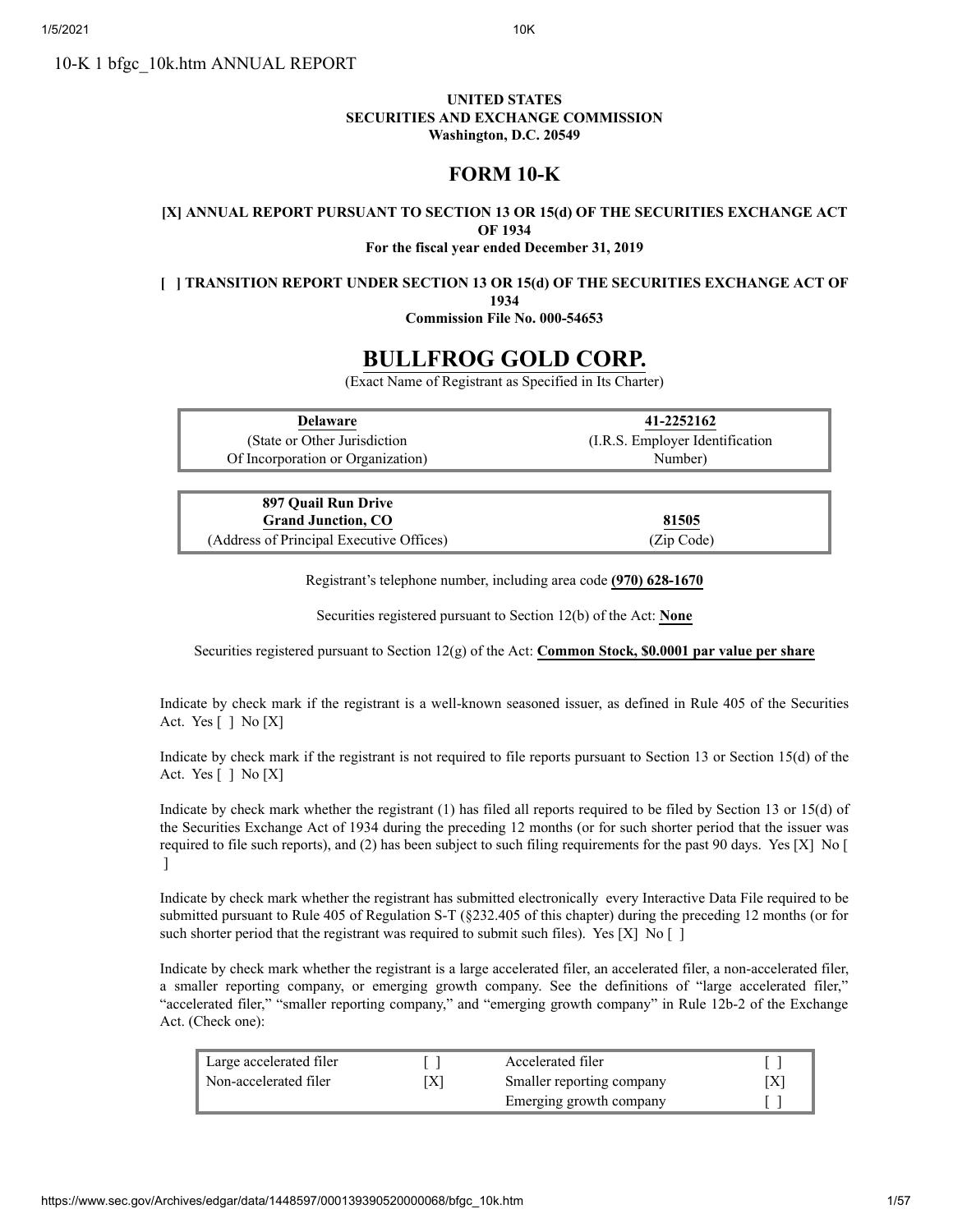If an emerging growth company, indicate by check mark if the registrant has elected not to use the extended transition period for complying with any new or revised financial accounting standards provided pursuant to Section 13(a) of the Exchange Act.  $\lceil \ \rceil$ 

Indicate by check mark whether the registrant is a shell company (as defined in 12b-2 of the Exchange Act.) Yes [ ] No [X]

The aggregate market value of the voting and non-voting common equity held by non-affiliates computed by reference to the price at which the common stock was last sold as of the last business day of the registrant's most recently completed second fiscal quarter was \$15,414,612.

Indicate the number of shares outstanding of each of the issuer's classes of common stock, as of the latest practicable date: 151,938,570 shares of common stock par value \$0.0001, were outstanding on January 27, 2020.

2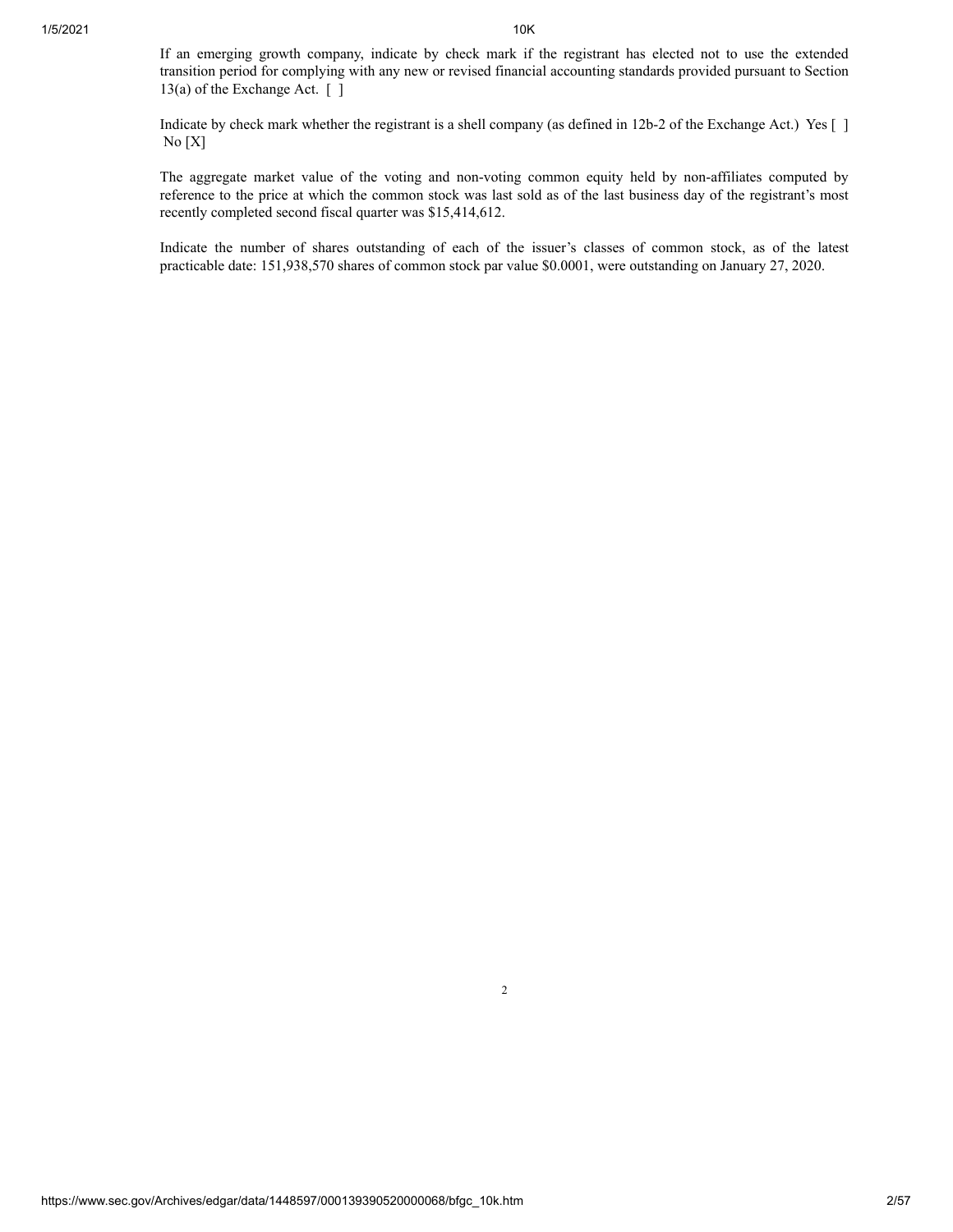# **TABLE OF CONTENTS**

| <b>PART I</b>                                                                                   | 6  |
|-------------------------------------------------------------------------------------------------|----|
|                                                                                                 |    |
| Item 1. Business                                                                                | 6  |
| Item 1A. Risk Factors                                                                           | 11 |
| Item 1B. Unresolved Staff Comments                                                              | 16 |
| Item 2. Properties                                                                              | 16 |
| Item 3. Legal Proceedings                                                                       | 21 |
| Item 4. Mine Safety Disclosures                                                                 | 21 |
| <b>PART II</b>                                                                                  | 22 |
| Item 5. Market for Registrant's Common Equity, Related Stockholder Matters and Issuer Purchases | 22 |
| of Equity Securities                                                                            |    |
| Item 6. Selected Financial Data                                                                 | 23 |
| Item 7. Management's Discussion and Analysis of Financial Condition and Results of Operations   | 23 |
| Item 7A. Quantitative and Qualitative Disclosures About Market Risk                             | 26 |
| Item 8. Financial Statements                                                                    | 26 |
| Item 9. Changes In and Disagreements with Accountants on Accounting and Financial Disclosure    | 26 |
| Item 9A. Controls and Procedures                                                                | 26 |
| Item 9B. Other Information                                                                      | 27 |
| <b>PART III</b>                                                                                 | 28 |
|                                                                                                 |    |
| Item 10. Directors, Executive Officers and Corporate Governance                                 | 28 |
| Item 11. Executive Compensation                                                                 | 31 |
| Item 12. Security Ownership of Certain Beneficial Owners and Management and Related             | 32 |
| <b>Stockholder Matters</b>                                                                      |    |
| Item 13. Certain Relationships and Related Transactions, and Director Independence              | 34 |
| Item 14. Principal Accounting Fees and Services                                                 | 34 |
| <b>PART IV</b>                                                                                  | 36 |
| Item 15. Exhibits                                                                               | 36 |
| <b>Signatures</b>                                                                               | 38 |

3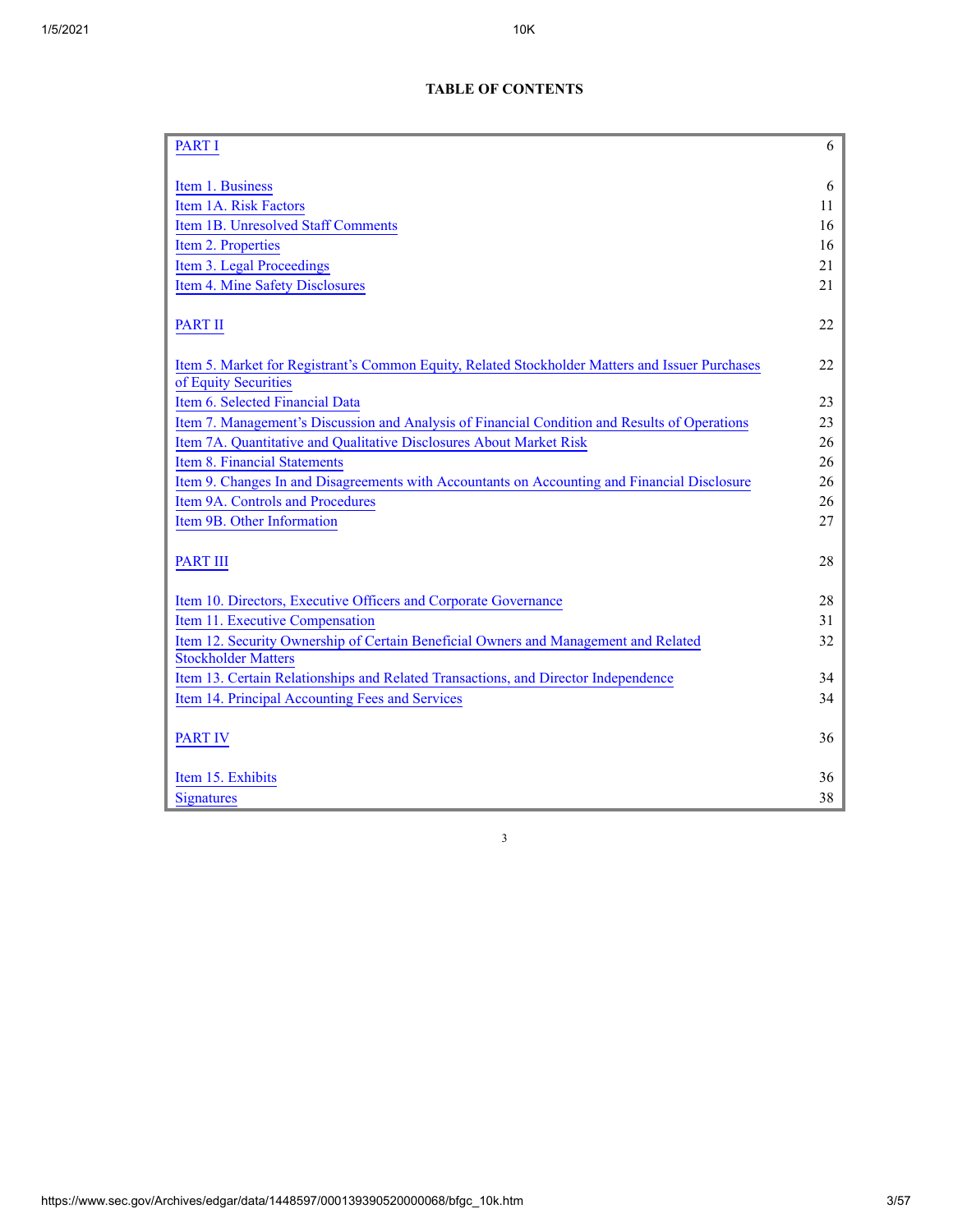# **GLOSSARY OF SELECTED MINING TERMS**

| Breccia              | Broken sedimentary and volcanic rock fragments cemented by a fine-grained matrix.                                                                                                                                                                                                                                                                                                      |
|----------------------|----------------------------------------------------------------------------------------------------------------------------------------------------------------------------------------------------------------------------------------------------------------------------------------------------------------------------------------------------------------------------------------|
| Clastic Rock         | Fragments, or clasts, of pre-existing minerals.                                                                                                                                                                                                                                                                                                                                        |
| Cutoff Grade:        | The minimum mineral content included in mineral and ore reserve estimates and that<br>may be economically mined and or processed.                                                                                                                                                                                                                                                      |
| Detachment Fault:    | A regionally extensive, gently dipping normal fault that is commonly associated with<br>extension in large blocks of the earth's crust.                                                                                                                                                                                                                                                |
| Exploration Stage:   | The US Securities and Exchange Commission's descriptive category applicable to<br>public mining companies engaged in the search for mineral deposits and ore reserves<br>and which are neither in the development or production stage.                                                                                                                                                 |
| Metamorphic Rock:    | Rock that has transformed to another rock form after intense heat and pressure.                                                                                                                                                                                                                                                                                                        |
| Miocene              | A geologic era that extended from 5 million to 23 million years ago.                                                                                                                                                                                                                                                                                                                   |
| Net Smelter Royalty: | A percentage payable to an owner or lessee from the production or net proceeds<br>received by the operator from a smelter or refinery, less transportation, insurance,<br>smelting and refining costs and penalties as set out in a royalty agreement. For gold<br>and silver royalties, the deductions are relatively low while for base metals the<br>deductions can be substantial. |
| Paleozoic:           | A geologic era extending from 230 million to 600 million years ago.                                                                                                                                                                                                                                                                                                                    |
| Photogrammetry:      | The science of making measurements from photographs. The output is typically a map<br>or a drawing.                                                                                                                                                                                                                                                                                    |
| Protozeroic:         | A geologic era extending from 540 million years to 2,500 million years ago.                                                                                                                                                                                                                                                                                                            |
| Reserves:            | That part of a mineral deposit that can be economically and legally extracted or<br>produced at the time of the reserve estimate.                                                                                                                                                                                                                                                      |
|                      | Reverse Circulation (RC): A drilling method whereby drill cuttings are returned to the surface through the<br>annulus between inner and outer drill rods, thereby minimizing contamination from<br>wall rock.                                                                                                                                                                          |
| Rhyolite             | An igneous, volcanic extrusive rock containing more than 69% silica.                                                                                                                                                                                                                                                                                                                   |
| Schist               | A group metamorphic rocks that contain more than 50% platy and elongated minerals<br>such as mica.                                                                                                                                                                                                                                                                                     |
| Siliciclastic Rock:  | Non-carbonate sedimentary rocks that are almost exclusively silicas-bearing, either as<br>quartz or silicate minerals.                                                                                                                                                                                                                                                                 |
| Tertiary             | A geologic era from 2.6 million to 65 million years ago.                                                                                                                                                                                                                                                                                                                               |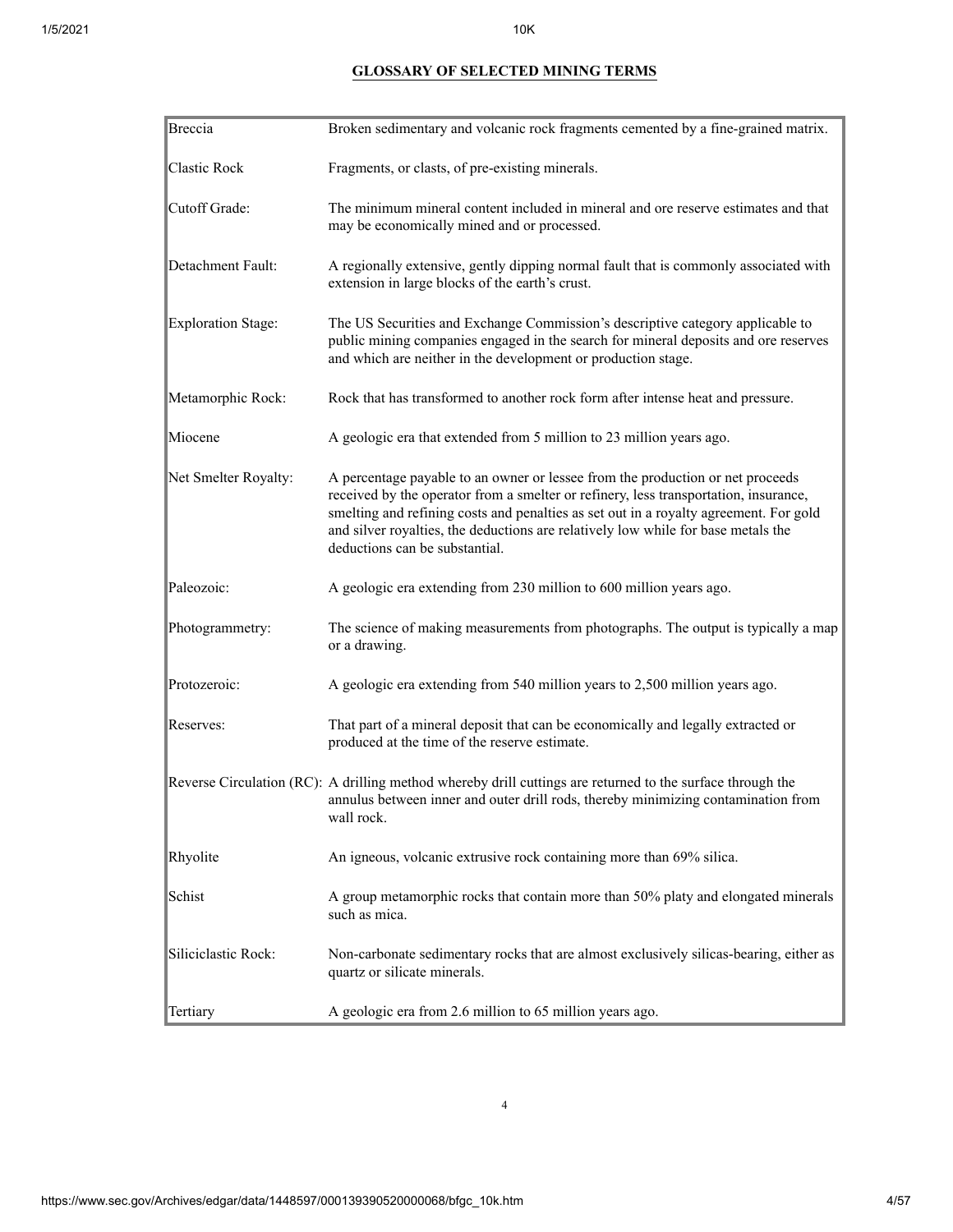# **CAUTIONARY STATEMENT REGARDING FORWARD-LOOKING STATEMENTS**

This Annual Report on Form 10-K contains "forward-looking statements" as such term is defined by the Securities and Exchange Commission (SEC) in its rules, regulations and releases, which represent our expectations or beliefs, including but not limited to, statements concerning our operations, economic performance, financial condition, growth and acquisition strategies, investments, and future operational plans. Forward-looking statements, which involve assumptions and describe our future plans, strategies, and expectations, are generally identifiable by use of the words "may," "will," "should," "expect," "anticipate," "estimate," "believe," "intend," "could," "might," "plan," "predict" or "project" or the negative of these words or other variations on these words or comparable terminology.

Such forward-looking statements include statements regarding, among other things, (1) our estimates of mineral reserves and mineralized material, (2) our projected sales and profitability, (3) our growth strategies, (4) anticipated trends in our industry, (5) our future financing plans, (6) our anticipated needs for working capital, (7) our lack of operational experience and (8) the benefits related to ownership of our common stock. These statements constitute forward-looking statements. This information may involve known and unknown risks, uncertainties, and other factors that may cause our actual results, performance, or achievements to be materially different from the future results, performance, or achievements expressed or implied by any forward-looking statements. These statements may be found under "Management's Discussion and Analysis of Financial Condition and Results of Operations" as well as in this filing generally. Actual events or results may differ materially from those discussed in forwardlooking statements as a result of various factors, including, without limitation, the risks outlined under "Item 1A. Risk Factors" below and other risks and matters described in this filing and in our other SEC filings. In light of these risks and uncertainties, there can be no assurance that the forward-looking statements contained in this filing will in fact occur as projected. We do not undertake any obligation to update any forward-looking statements, except as may be required under applicable law.

5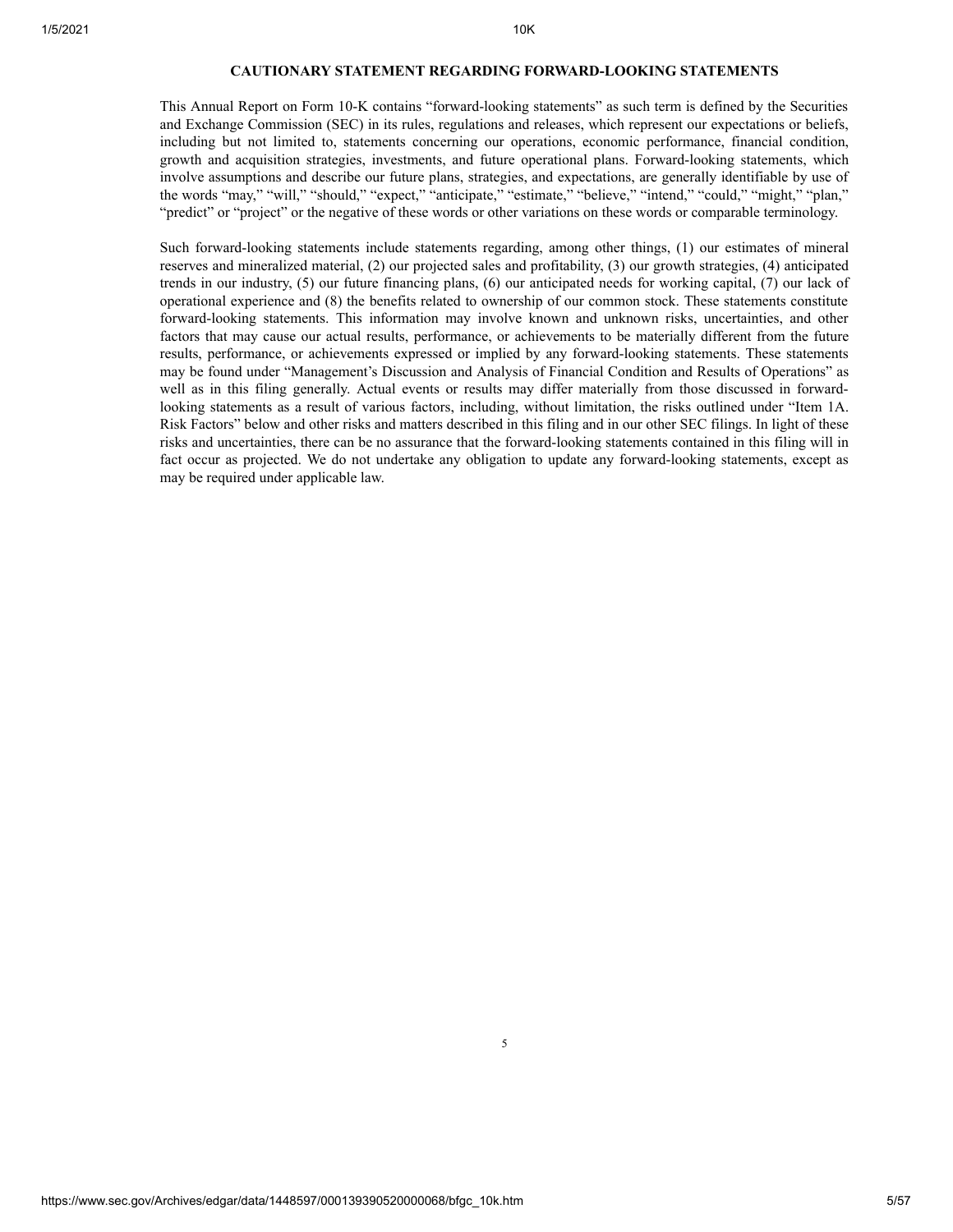#### <span id="page-5-0"></span>**PART I**

#### <span id="page-5-1"></span>**ITEM 1. BUSINESS**

#### **Corporate History**

As used in this Annual Report on Form 10-K, unless otherwise indicated, the terms "we," "us," "our," "Bullfrog Gold" and "the Company" refer to Bullfrog Gold Corp., a Delaware corporation.

Bullfrog Gold Corp. was incorporated under the laws of the State of Delaware on July 23, 2007 as Kopr Resources Corp. On July 21, 2011, the Company changed its name to "Bullfrog Gold Corp.". The Company is in the exploration stage of its resource business.

# **Company Overview**

We are an exploration stage company engaged in the acquisition and exploration of properties that may contain gold and other mineralization primarily in the United States.

#### *Bullfrog Project*

The Bullfrog Gold Project lies approximately 4 miles west of the town of Beatty, Nevada and 120 miles northwest of Las Vegas, Nevada. In 2011, Standard Gold Corp. ("Standard Gold") a wholly owned subsidiary of the Company, initially acquired a 100% right, title and interest in 79 lode claims and 2 patented claims that contain approximately 1,600 acres subject to a 3% net smelter royalty.

On October 29, 2014, Rocky Mountain Minerals Corp. ("RMM") a wholly owned subsidiary of the Company, entered into an Option Agreement (the "Option") with Mojave Gold Mining Corporation ("Mojave"). Mojave holds the purchase rights to 100% of 12 patented mining claims located in Nye County, Nevada. This property is contiguous to the Company's Bullfrog Project and covers approximately 156 acres, including the northeast half of the Montgomery-Shoshone (M-S) pit mined by Barrick Gold in the 1990's.

Mojave granted to RMM the sole and immediate working right and option with respect to the property until the 10th anniversary of the closing date, to earn a 100% interest in and to the property free and clear of all charges encumbrances and claims, except a sliding scale Net smelter return (or NSR) royalty.

In order to maintain in force, the working right and Option granted to it, and to exercise the Option, the Company issued Mojave 750,000 shares of common stock and paid Mojave \$16,000 in October 2014. In addition, to exercise the option, RMM must pay to Mojave a total of \$190,000 over the next 10 years. For reference, Barrick Bullfrog Inc. ("Barrick") terminated a lease on these patents after they ceased operations in late 1999.

On March 23, 2015, RMM entered into a Mineral Lease and Option to Purchase Agreement with Barrick involving 6 patented mining claims, 20 unpatented mining claims, and 8 mill site claims located approximately four miles west of Beatty, Nevada and covering approximately 444 acres (the "Barrick Properties"). These Barrick Properties are strategically located adjacent to the Company's Bullfrog Gold Project and include two patents that cover the southwest half of the M-S open pit from which Barrick produced approximately 220,000 ounces of gold by the late 1990's. Underground mining in the early 1900's produced approximately 70,000 ounces of gold from the M-S deposit. Also included in the agreement is the northern one third of the main Bullfrog deposit where Barrick mined approximately 2.1 million additional ounces by open pit and underground methods. In addition to prospective adjacent lands, these acquisitions provide the potential to expand the M-S deposit along strike and at depth and in the northern part of the main Bullfrog deposit.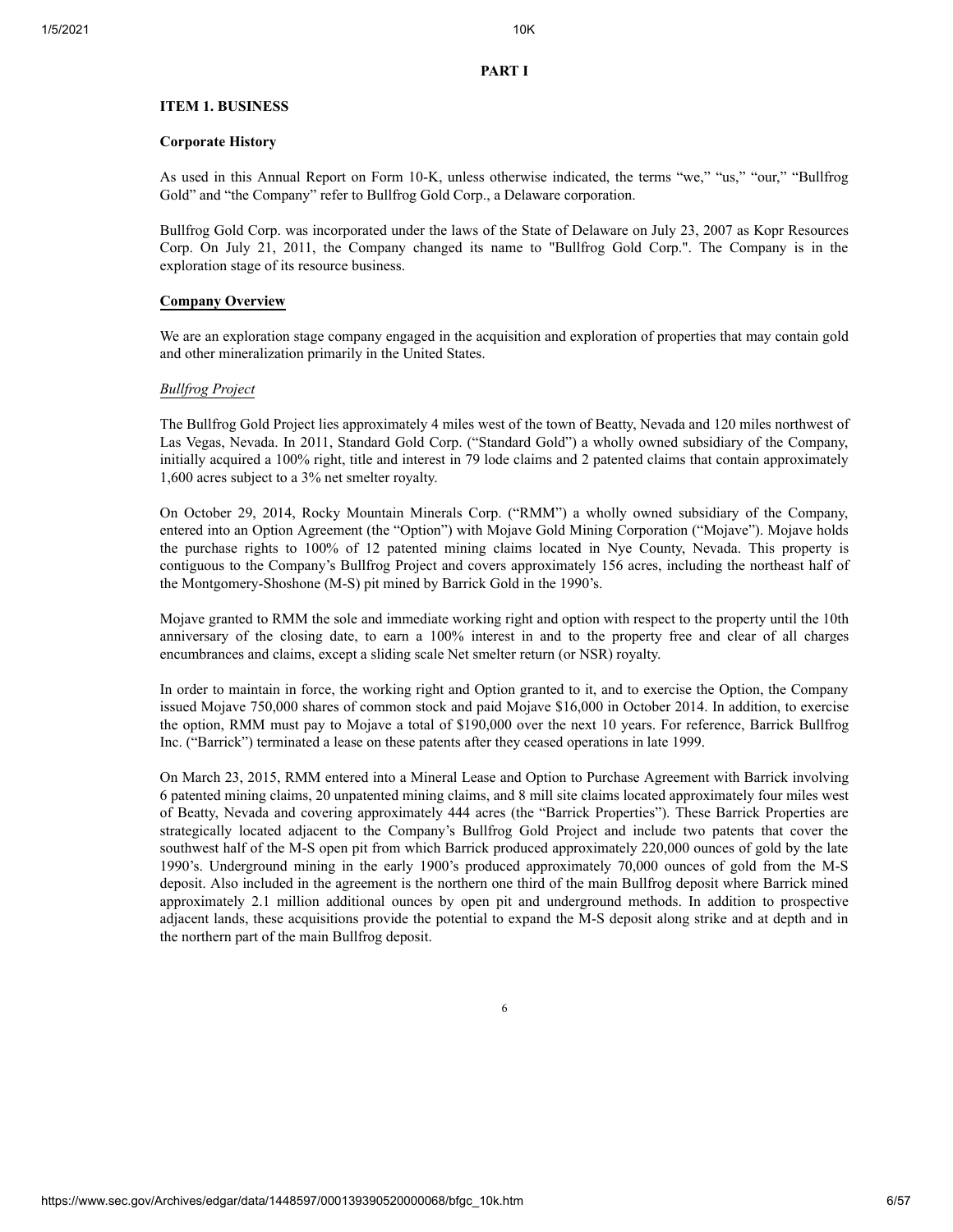The Company also has access to Barrick's substantial data base within a 1.5-mile radius of the leased lands to further advance its exploration and development programs. To maintain the lease and option, the Company was required to spend \$1.5 million dollars within five years on the Barrick Properties and to exercise the option the Company must issue to Barrick 3.25 million shares of the Company's common stock. On May 21, 2019 the Barrick Agreement was amended whereby work commitments for the fifth anniversary and the total of \$1.5 million were extended to September 23, 2020. The final work commitment has been accounted at \$561,762. The Company will also provide a 2% gross royalty on production from the Barrick Properties. Overriding royalties of 5% net smelter returns and 5% gross proceeds are respectively limited to three claims and two patents in the main Bullfrog pit area. Barrick has retained a back-in right to reacquire a 51% interest in the Barrick Properties, subject to definition of a mineral resource on the Barrick Properties meeting certain criteria and reimbursing the Company in an amount equal to two and one-half times Company expenditures on the Barrick Properties.

On July 1, 2017, RMM entered a 30-year Mineral Lease (the "Lunar Lease") with Lunar Landing, LLC. ("Lunar"), the owner of 24 patented mining claims situated in the Bullfrog Mining District, Nye County, Nevada.

On January 29, 2018 the Company purchased two patented claims, thereby eliminating minor constraints to expand the Bullfrog pit to the north.

In August 2018 and December 2018, the Company staked and duly recorded an additional 46 unpatented claims, for a total of 134 claims staked by the Company.

Significant drilling is required to test projections of mineralized trends and structures that extend for considerable distances to the north and east of the M-S pit on the original lands acquired by the Company in 2011. Located east of the M-S pit is an area 700 meters by 1,300 meters in which there is only one shallow hole from which there is no data available. Only a small portion of this area may be prospective, but we believe the area warrants additional study and exploration drilling.

There is only one drill hole located about 150 meters northeast of the M-S pit limit and another hole 1,000 meters northeast of the pit along strike of a major geologic structure. In this regard, the Company's lands extend nearly 5,000 meters north-northeast of the pit and there has been very little drilling in this area, even though several structures have been mapped by Barrick and others.

Barrick drilled twelve deep holes in the M-S area ranging from 318 meters to 549 meters. Notable mineral intercepts from four holes below the central part of the pit are summarized below:

|             | <b>Intercept Data, Meters</b> |                  | Gold |
|-------------|-------------------------------|------------------|------|
| Hole No.    | <b>Thickness</b>              | <b>Under Pit</b> | g/t  |
| $\vert 717$ | 51.8                          | 70               | 1.35 |
|             | 18.3                          | 135              | 0.59 |
|             | 15.2                          | 150              | 0.68 |
|             | 160.0                         | 180              | 0.96 |
| 732         | 10.7                          | 200              | 0.84 |
|             | 79.2                          | 330              | 0.74 |
| 733         | 12.2                          | 130              | 1.14 |
|             | 13.7                          | 220              | 0.75 |
|             | 29.0                          | 250              | 0.70 |
| 734         | 4.6                           | 15               | 6.03 |
|             | 21.3                          | 70               | 1.43 |
|             | 22.9                          | 130              | 0.89 |
|             | 4.6                           | 190              | 1.04 |

These results demonstrate that substantial amounts of gold occur in an exceptionally large epithermal system that has good potential for expansion and possibly higher grades at depth. Three of these intercepts are less than 75 meters below the existing pit. Two holes located 40 meters and 90 meters east of the 160-meter interval in hole #717 contained no significant mineralization at this depth, whereas the 29 meters of mineral in hole #733 is 60 meters west and the mineral zone is open to the north, south and west.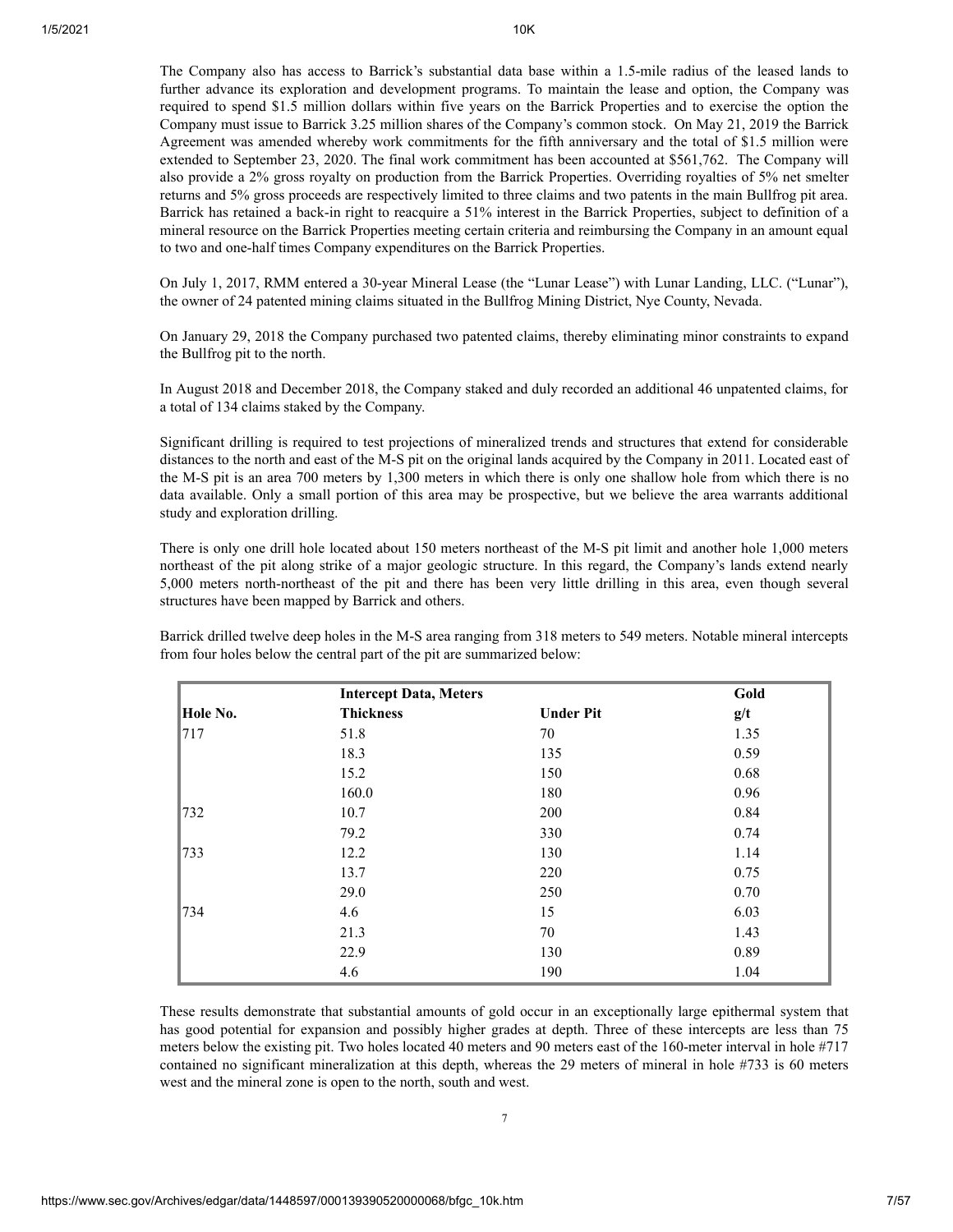For reference, Barrick terminated all mining and milling operations in the autumn of 1999 when their cash production costs exceeded gold prices that averaged less than \$300 per ounce for the year and reached a low of \$258/oz in August 1999. The economic margins for heap leaching lower grades at current gold prices near \$1500/oz are deemed better than in 1999, and we believe the Company is positioned to explore such opportunities. Furthermore, Barrick never controlled or had access to a patented claim on the immediate east and north limits of the M-S pit, but this patent is owned by the Company.

Starting in 2015, the Company has studied Barrick's entire electronic data base and much of their paper data base obtained from their Elko, Nevada and Salt Lake City, Utah offices. On August 9, 2017, an independent engineering firm issued estimates of mineralized materials totally contained on Company controlled lands. In January 2018 the Company purchased a patent that removed all remaining constraints for pit mining the mineralization, see summary below:

|                                | <b>Cutoff</b> | <b>Mineral T</b> | Grade      | Gold Oz | Grade        | Silver Oz | <b>Waste T</b>  | W: Min. |
|--------------------------------|---------------|------------------|------------|---------|--------------|-----------|-----------------|---------|
| Deposit                        | Gold $g/t$    | <b>Millions</b>  | Gold $g/t$ | 000's   | Silver $g/t$ | 000's     | <b>Millions</b> | Ratio   |
| Bullfrog                       | 0.20          | 26.4             | 0.69       | 585     | 1.85         | 1,569     | 110             | 3.5     |
|                                | 0.36          | 14.9             | 1.02       | 489     | 2.50         | 1,198     | 124             | 7.0     |
|                                |               |                  |            |         |              |           |                 |         |
| $\mathbb{M}\text{-}\mathrm{S}$ | 0.20          | 1.4              | 0.84       | 39      | 3.48         | 162       | 11              | 7.8     |
|                                | 0.36          | 1.1              | 1.00       | 36      | 4.02         | 146       | 11              | 10.1    |
|                                |               |                  |            |         |              |           |                 |         |
| Total                          | 0.20          | 27.8             | 0.70       | 624     | 1.93         | 1,731     | 121             | 4.3     |
|                                | 0.36          | 16.0             | 1.02       | 525     | 2.60         | 1,344     | 135             | 8.4     |

### **Mineralized Material Estimates**

"Mineralized material" as used in this annual report on Form 10-K, although permissible under the Securities and Exchange Commission ("SEC") Guide 7, does not indicate "reserves" by SEC standards. We cannot be certain that any part of the Company's deposits will ever be confirmed or converted into SEC Industry Guide 7 compliant "reserves." Investors are cautioned not to assume that all or any part of the mineralized material will be confirmed *or converted into reserves or that mineralized material can be economically or legally extracted.*

Input parameters used in the estimates are tabulated below:

| Parameter                 | Input | Unit                        |
|---------------------------|-------|-----------------------------|
| Mining Cost - M & W       | 2.25  | \$/t                        |
| Processing Cost           | 6.00  | $\frac{\pi}{3}$             |
| General & Admin.          | 1.60  | $\frac{\xi}{t}$             |
| Refining Sales            | 0.05  | \$/t                        |
| Sell Cost                 | 10    | $\frac{\sqrt{t}}{\sqrt{t}}$ |
| Gold Recovery             | 72    | $\frac{0}{0}$               |
| <b>Silver Recovery</b>    | 20    | $\frac{0}{0}$               |
| Gold Price (3-yr average) | 1200  | $\frac{\int \sqrt{x}}{x}$   |
| Pit Slopes                | 45    | degrees                     |

#### **Estimate Input Parameters**

Mineral estimates are in place and do not include recoveries from a proposed downstream heap leach/processing operation. The mineral estimates herein are consistent with the policies and standards of Canadian National Instrument 43-101 ("NI 43-101").

The data base used for the estimates included 1,262 holes containing 155 miles of coring and drilling completed from 1983 through 1996 by Barrick and its predecessors. Assaying was performed by several accredited laboratories. Tetra Tech, Inc. ("Tetra Tech") a recognized global provider of engineering, technical and construction management services with particular expertise in the mining sector, reviewed the data base in detail and found it to be of sufficient quality and quantity to estimate mineralized materials. A final NI 43-101 Technical Report is posted on the Company's website.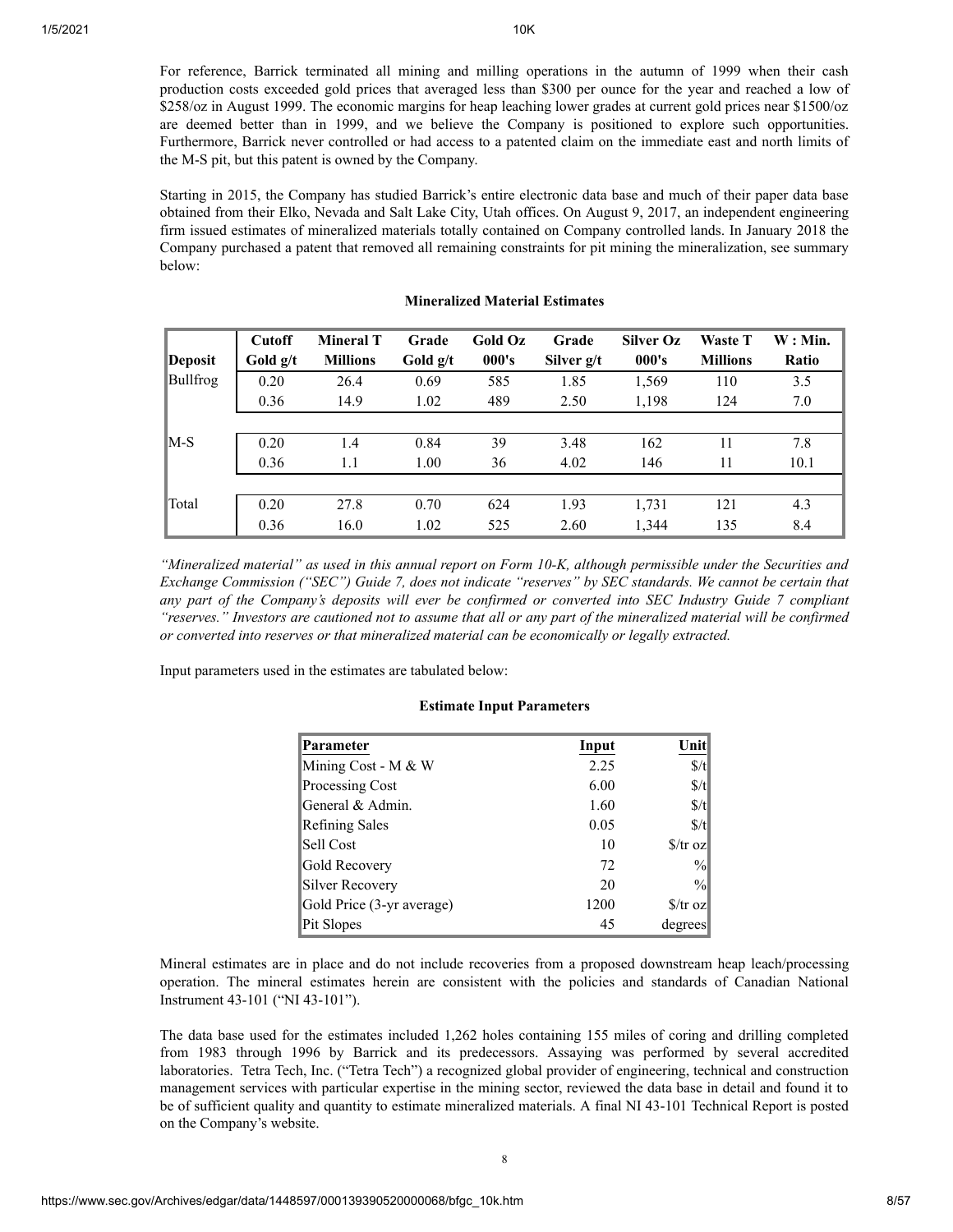The mineralized materials were estimated by the Golden, Colorado office of Tetra Tech. The estimates were prepared in accordance with requirements of NI 43-101 Standards of Disclosure for Mineral Projects. The technical work, analysis and findings were completed or directly supervised by Rex Bryan, PhD, who is as an independent "Qualified Person" as defined by NI 43-101. Mr. Bryan has also reviewed and approved the information in the June 27, 2017 news release.

An internal pit cutoff ranging between 0.20 to 0.36 g/t in the same base case pit shell provides an additional 99,000 ounces of gold averaging 0.26 g/t that is planned to be heap leached at a run-of-mine or uncrushed size. Thus, 624,000 ounces of mineralized materials grading 0.70 g/t are within this base case pit. From June 2017 through December 2018 the Company leased 24 patents and staked 134 mining claims to cover exploration targets and potential sites for leach pads and other project facilities.

For reference, the Company estimated in April 2016 a preliminary mineral inventory of 470,000 ounces grading 0.89 g/t using a nominal 0.3 g/t cutoff. In comparison, the mineralized materials of 624,000 ounces represents a 33% increase in gold ounces. As the existing pit slopes are up to 52 degrees and stable after 21 years of no mining, the 45-degree input by Tetra Tech is conservative and provides upside in final pit designs. It is also noted that Barrick terminated all mining by the end of 1998 and mill production in early 1999 when gold prices were less than \$300 per ounce. However, economic margins for gold mining in general are now much better, particularly with the application of low-cost heap leaching methods. Barrick also used gold cut-off grades of 0.5 g/t in the pits and 3.0 g/t in the underground mine.

#### *Metallurgy*

In addition to extensive testing and operations using conventional milling at a fine six of -100 mesh, the following relevant test work was completed with respect to heap leaching.

In 1986 St Joe column leached a 22-ton composite of minus 12-inch material grading 0.037 gold opt to simulate heap leaching material at a coarse run-of-mine ("ROM") size and recovered 49% in 59 days of leaching, which they projected to 54% for leaching 90 days.

In 1994 Kappes Cassiday of Reno, NV performed simulated heap leach column tests on 250 kg samples with results as follows:

| Size, inch           | $-1.5$ | $-3/8$            |
|----------------------|--------|-------------------|
| Calc. Head, gold opt | .035   | .029              |
| $\mathbb{R}$ ec., %  | 71.4   | 75.9 <sub>1</sub> |
| Leach time, days     |        |                   |

In 1995, Barrick performed a pilot heap leach test on 844 tons that were crushed to -½ inch and averaged 0.019 gold opt. In only 41 days of leaching, 67% of the gold was recovered while cyanide and lime consumptions were exceptionally low.

Starting in February 2018, the Company collected four bulk samples from the North Bullfrog and Montgomery-Shoshone pits and conducted extensive metallurgical tests using high pressure grinding rolls (HPGR's) to compare leaching with conventional crushing equipment. HPGR's are designed to produce a much finer product that also has much more micro-fractures in the particles thereby increasing leach recovery.

9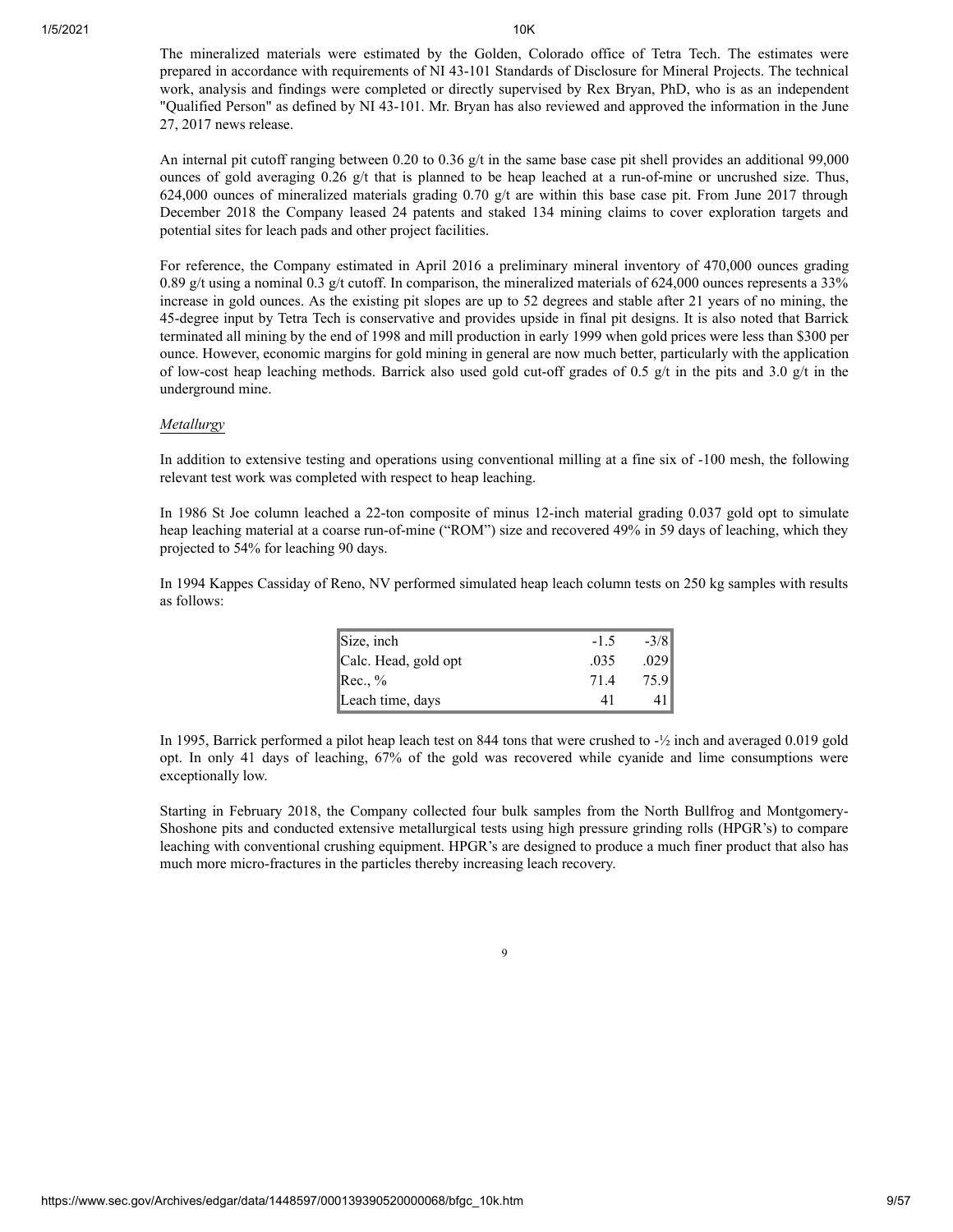Below is a summary of BFGC's four column leach test programs performed on the four bulk samples.

|         |              |               |                                             |     | Column Leach Test Results |                                                  |                       |                 |                   |
|---------|--------------|---------------|---------------------------------------------|-----|---------------------------|--------------------------------------------------|-----------------------|-----------------|-------------------|
| Deposit | Test<br>Year | Leach<br>Days | Size, p80<br>Inch <sup>1</sup>              | mm  | Crush<br>Type             | Calc. Head<br>Gold g/t                           | Avg. Head<br>Gold g/t | Gold<br>Rec., % | Silver<br>Rec., % |
| BF      | 2018         | 84            | 3/8                                         | 9.5 | Conv.                     | 0.79                                             | 0.89                  | 58.2            | 9.1               |
|         |              | 84            | 1/16                                        | 1.7 | <b>HPGR</b>               | 0.84                                             | 0.89                  | 77.4            | 23.8              |
|         |              |               |                                             |     |                           |                                                  |                       | $+19.2$         | $+14.7$           |
| BF      | 2019         | 151           | 3/8                                         | 9.5 | Conv.                     | 1.54                                             | 1.71                  | 75.3            | 54.5              |
|         |              | 122           | 1/4                                         | 6.3 | <b>HPGR</b>               | 1.66                                             | 1.71                  | 77.1            | 58.3              |
|         |              | 102           | 1/16                                        | 1.7 | <b>HPGR</b>               | 1.60                                             | 1.71                  | 89.4            | 87.5              |
|         |              |               |                                             |     |                           |                                                  |                       | $+14.1$         | $+33.0$           |
| MS      | 2019         | 108           | 3/8                                         | 9.5 | Conv.                     | 0.79                                             | 0.88                  | 65.8            | 32.5              |
|         |              | 108           | 1/4                                         | 6.3 | <b>HPGR</b>               | 0.82                                             | 0.88                  | 76.8            | 32.8              |
|         |              | 89            | 1/16                                        | 1.7 | HPGR <sup>2</sup>         | 0.88                                             | 0.88                  | 85.2            | 38.8              |
|         |              |               |                                             |     |                           |                                                  |                       | $+19.4$         | $+6.3$            |
| MH      | 2019         | 109           | 3/8                                         | 9.5 | Conv.                     | 0.36                                             | 0.36                  | 83.3            | 14.3              |
|         |              | 105           | 1/4                                         | 6.3 | <b>HPGR</b>               | 0.33                                             | 0.36                  | 87.9            | 25.0              |
|         |              | 86            | 1/16                                        | 1.7 | HPGR <sup>2,3</sup>       | 0.34                                             | 0.36                  | 91.2            | 33.3              |
|         |              |               | $A / B$ is able to consequently $A$ and $A$ |     |                           | $2 \text{ A}$ release using with 2 los expected. |                       | $+70$           | $+70$             |

1/16-inch is approximately 10 mesh  $+7.9$ Agglomerated with 2 kg cement/mt 3

The MH material needs more than 2 kg cement/t to create durable agglomerates

The HPGR column test programs on -1/16" leach feed recovered an average 85.8% of the gold compared to 70.7% from the conventional crushed tests sized at -3/8 inch. Results from hydraulic conductivity (load/permeability) testing of column leach residues from programs two and three indicate that cement agglomeration would not be required for heap leaching up to 200 feet high for a size coarser than 80%-1/16-inch feed. However, cement agglomeration is required for leaching 80% -1/16-inch up to 200 feet high.

It is notable that the brittle, rhyolite-hosted deposits in the BF area have very low clay contents that do not generate much additional fines during the sizing stages and they are particularly amenable to leaching fine sizes compared to most other epithermal gold deposits.

#### **Competition**

We do not compete directly with anyone for the exploration or removal of minerals from our property as we hold all interest and rights to the claims. Readily available commodities markets exist in the U.S. and around the world for the sale of minerals. Therefore, we will likely be able to sell minerals that we are able to recover. We will be subject to competition and unforeseen limited sources of supplies in the industry in the event spot shortages arise for supplies such as explosives or large equipment tires, and certain equipment such as bulldozers and excavators and services, such as contract drilling that we will need to conduct exploration. If we are unsuccessful in securing the products, equipment and services we need, we may have to suspend our exploration plans until we are able to secure them.

#### **Compliance with Government Regulation**

We will be required to comply with all regulations, rules and directives of governmental authorities and agencies applicable to the exploration of minerals in the United States generally. We will also be subject to the regulations of the BLM with respect to mining claims on Federal lands.

Future exploration drilling on the Bullfrog Project on BLM lands will require a Plan of Operations approved by the BLM since the area is designated desert tortoise habitat. A Plan of Operations can take several months to be approved, depending on the nature of the intended work, the level of reclamation bonding required, the need for archeological surveys, and other factors as may be determined by the BLM.

# **Research and Development**

As of the date of this filing we have had no expense related to research and development.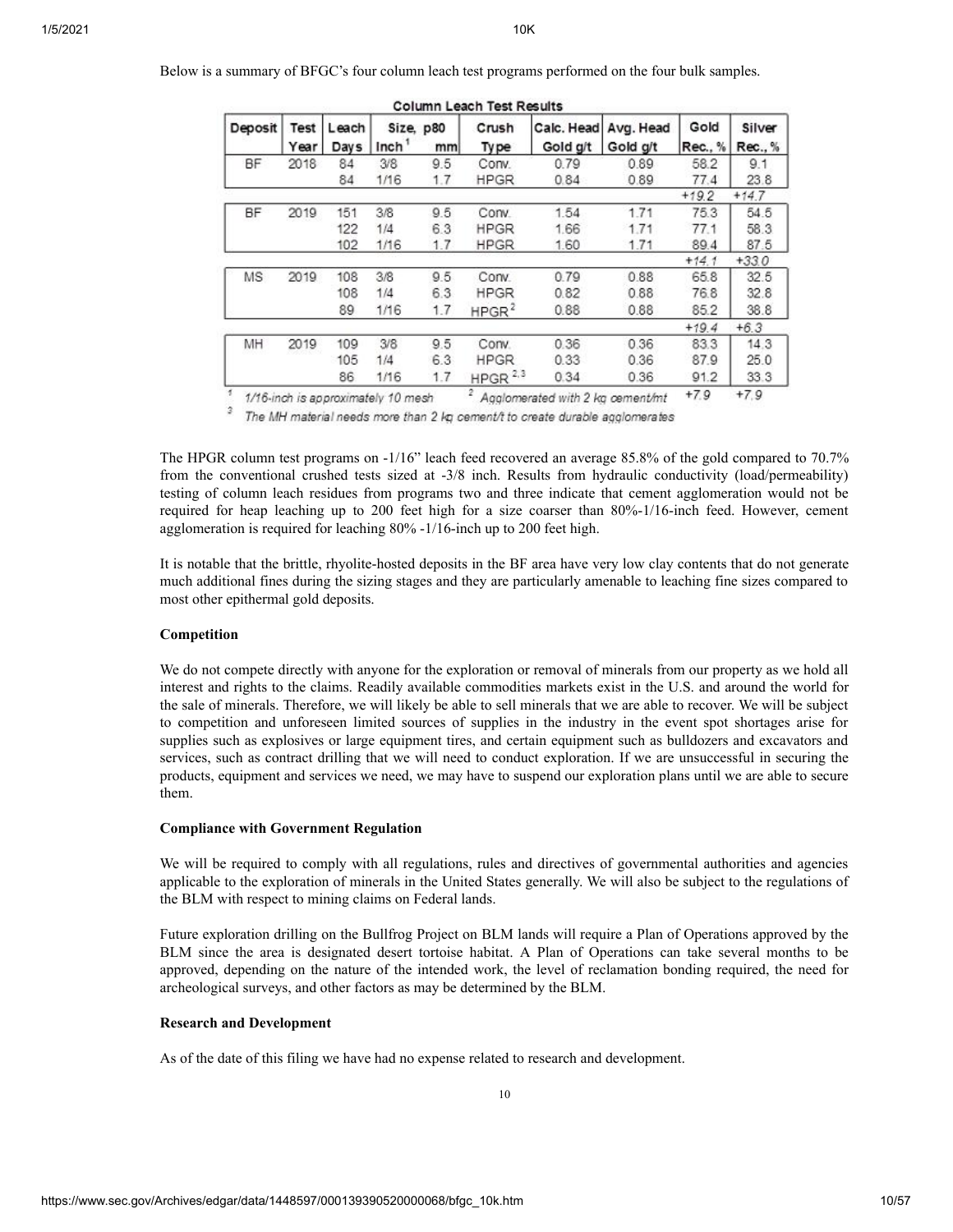#### **Employees**

As of the date of this filing, we employ 1 full-time employee, our Chief Executive Officer. We continue to engage various independent contractors and consultants to fulfill additional needs, including investor relations, exploration, development, permitting, and other administrative functions. Additional employees will be hired when we expand Project and corporate activities.

#### <span id="page-10-0"></span>**ITEM 1A. RISK FACTORS**

Our business, financial condition or results of operation may be materially adversely affected as a result of any of the following risk factors. In such case, the trading price of our common stock could decline, and investors could lose all or part of their investment.

#### **Risks Relating to Our Business**

#### *We have short operating history and have incurred net losses since our inception.*

Our operating history consists of starting our preliminary exploration activities. We have no income-producing activities from mining or exploration. We have incurred net losses since our inception because of the expenses we have incurred in acquiring the rights to explore our properties and starting our preliminary exploration activities. We have an accumulated deficit of \$11,745,162 as of December 31, 2019. Exploring for gold and other minerals is an inherently speculative activity. There is a strong possibility that we will not find any commercially exploitable gold or other deposits on our properties. Because we are an exploration company, we may never achieve any meaningful revenue.

# Since we have a limited operating history, it is difficult for potential investors to evaluate our business.

Our limited operating history makes it difficult for potential investors to evaluate our business or prospective operations. Since our formation, we have not generated any revenues. As an early stage company, we are subject to all the risks inherent in a new business. Investors should evaluate an investment in us in light of the uncertainties encountered by developing companies in a competitive environment. Our business is dependent upon the implementation of our business plan. There can be no assurance that our efforts will be successful or that we will ultimately be able to attain profitability.

#### *Exploring for gold is an inherently speculative business.*

Natural resource exploration and exploring for gold in particular, is a business that by its nature is very speculative. There is a strong possibility that we will not discover gold or any other minerals which can be mined or extracted at a profit. Even if we do discover gold or other deposits, the deposit may not be of the quality or size necessary for us or a potential purchaser of the property to make a profit from actually mining it. Few properties that are explored are ultimately developed into producing mines. Unusual or unexpected geological formations, geological formation pressures, fires, power outages, labor disruptions, flooding, explosions, cave-ins, landslides and the inability to obtain suitable or adequate machinery, equipment or labor are just some of the many risks involved in mineral exploration programs and the subsequent development of gold deposits.

#### *We will need to obtain additional financing to fund our exploration programs.*

We do not have sufficient capital to fund our exploration programs or to fund the acquisition and exploration of new properties. We will require additional funding to continue our planned exploration programs and cover the costs of being a public company. We do not have any sources of funding. We may be unable to secure additional financing on terms acceptable to us, or at all. Our inability to raise additional funds on a timely basis could prevent us from achieving our business objectives and could have a negative impact on our business, financial condition, results of operations and the value of our securities.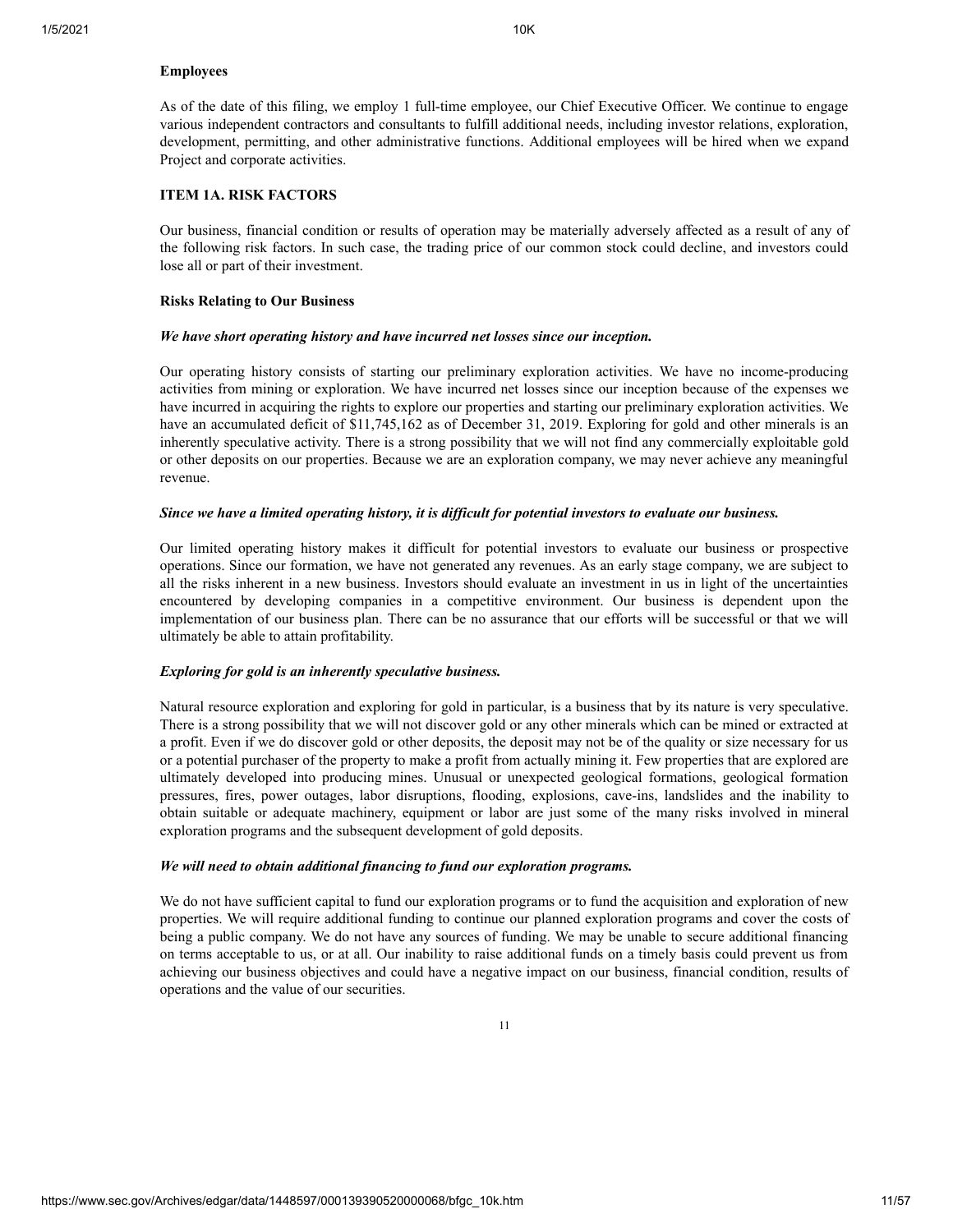If we raise additional funds by issuing additional equity or convertible debt securities, the ownership of existing stockholders may be diluted and the securities that we may issue in the future may have rights, preferences or privileges senior to those of the current holders of our common stock. If we raise additional funds by issuing debt, we could be subject to debt covenants that could place limitations on our operations and financial flexibility.

#### We do not know if our properties contain any gold or other minerals that can be mined at a profit.

The properties on which we have the right to explore for gold are not known to have any deposits of gold which can be mined at a profit. Whether a gold deposit can be mined at a profit depends upon many factors. Some but not all of these factors include: the particular attributes of the deposit, such as size, grade and proximity to infrastructure; operating costs and capital expenditures required to start mining a deposit; the availability and cost of financing; the price of gold, which is highly volatile and cyclical; and government regulations, including regulations relating to prices, taxes, royalties, land use, importing and exporting of minerals and environmental protection.

# We are a junior gold exploration company with no mining operations and we may never have any mining *operations in the future.*

Our business is exploring for gold and other minerals. In the event that we discover commercially exploitable gold or other deposits, we will not be able to generate any sales from them unless the gold or other minerals are actually mined or we sell all or a part of our interest. Accordingly, we will need to find some other entity to mine our properties on our behalf, mine them ourselves or sell our rights to mine to third parties. Mining operations in the United States are subject to many different federal, state and local laws and regulations, including stringent environmental, health and safety laws. In the event we assume any operational responsibility for mining our properties, it is possible that we will be unable to comply with current or future laws and regulations, which can change at any time. It is possible that changes to these laws will be adverse to any potential mining operations. Moreover, compliance with such laws may cause substantial delays and require capital outlays in excess of those we anticipate, adversely affecting any potential mining operations of ours. Our future mining operations, if any, may also be subject to liability for pollution or other environmental damage. It is possible that we will choose to not be insured against this risk because of high insurance costs or other reasons.

# *Our business is subject to extensive environmental regulations which may make exploring for or mining prohibitively expensive, and which may change at any time.*

All our operations are subject to extensive environmental regulations which can make exploration expensive or prohibit it altogether. We may be subject to potential liabilities associated with the pollution of the environment and the disposal of waste products that may occur as the result of exploring and other related activities on our properties. We may have to make payments to remedy environmental pollution, which may reduce the amount of money that we have available to use for exploration. This may adversely affect our financial position, which may cause shareholders to lose their investment. If we are unable to fully remedy an environmental problem, we might be required to suspend operations or to enter into interim compliance measures pending the completion of the required remedy. If our properties are mined and we retain any operational responsibility for doing so, our potential exposure for remediation may be significant, and this may have a material adverse effect upon our business and financial position. We have not purchased insurance for potential environmental risks (including potential liability for pollution or other hazards associated with the disposal of waste products from our exploration activities).

If we mine one or more of our properties and retain operational responsibility for mining, then such insurance may not be available to us on reasonable terms or at a reasonable price. All of our exploration and, if warranted, development activities may be subject to regulation under one or more local, state and federal environmental impact analyses and public review processes. Future changes in applicable laws, regulations and permits or changes in their enforcement or regulatory interpretation could have significant impact on some portion of our business, which may require us to re-evaluate our business from time to time. These risks include, but are not limited to, the risk that regulatory authorities may increase bonding requirements beyond our financial capability. Inasmuch as posting of bonding in accordance with regulatory determinations is a condition to the right to operate under all material operating permits, increases in bonding requirements could prevent operations even if we are in full compliance with all substantive environmental laws.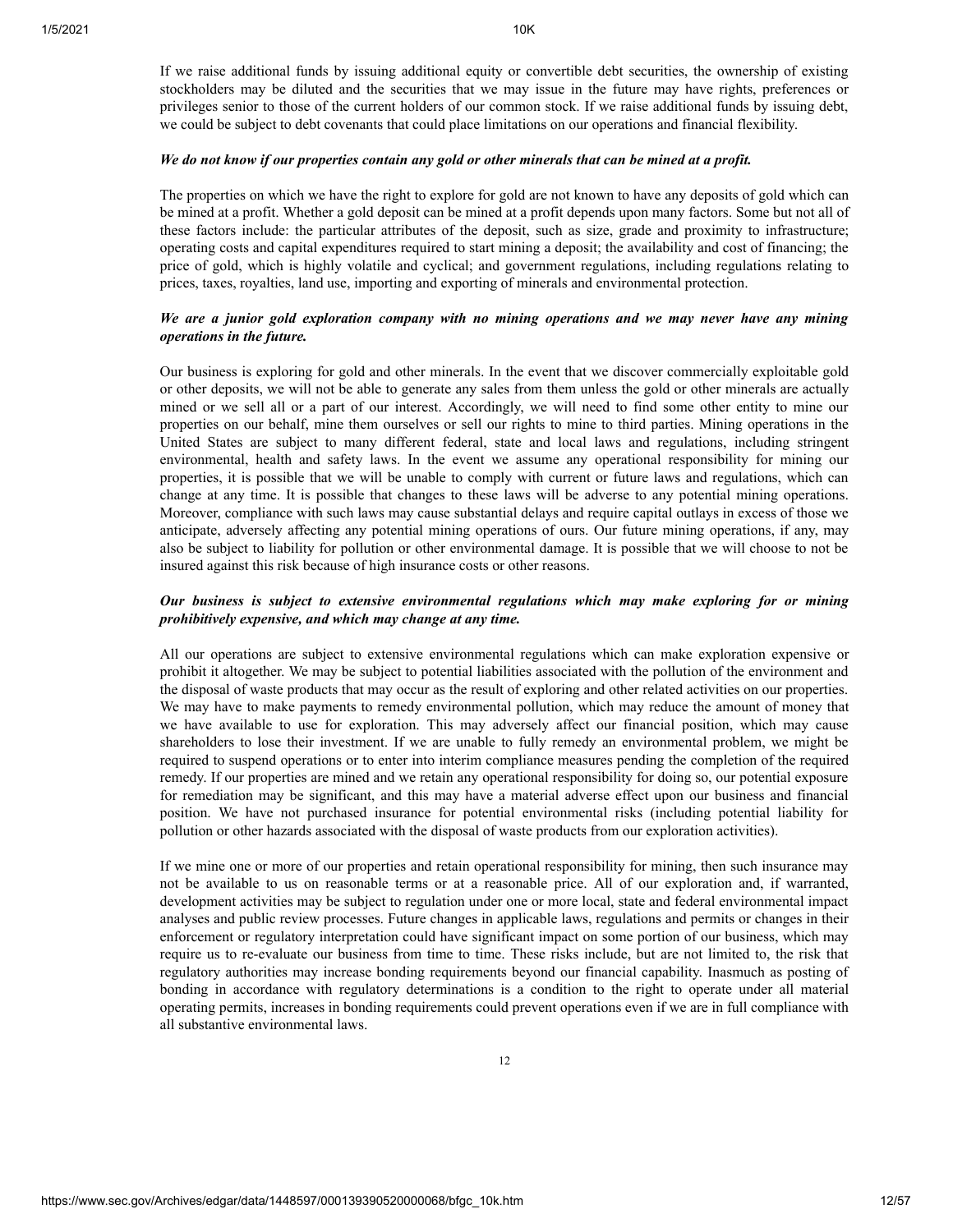# We may be denied the government licenses and permits which we need to explore on our properties. In the event *that we discover commercially exploitable deposits, we may be denied the additional government licenses and permits which we will need to mine our properties.*

Exploration activities usually require the granting of permits from various governmental agencies. For example, exploration drilling on unpatented mineral claims requires a permit to be obtained from the United States Bureau of Land Management, which may take several months or longer to grant the requested permit. Depending on the size, location and scope of the exploration program, additional permits may also be required before exploration activities can be undertaken. Prehistoric or Indian grave yards, threatened or endangered species, archeological sites or the possibility thereof, difficult access, excessive dust and important nearby water resources may all result in the need for additional permits before exploration activities can commence. As with all permitting processes, there is the risk that unexpected delays and excessive costs may be experienced in obtaining required permits. The needed permits may not be granted at all. Delays in or our inability to obtain necessary permits will result in unanticipated costs, which may result in serious adverse effects upon our business.

# The values of our properties are subject to volatility in the price of gold and any other deposits we may seek or *locate.*

Our ability to obtain additional and continuing funding, and our profitability in the unlikely event we ever commence mining operations or sell our rights to mine, will be significantly affected by changes in the market price of gold. Gold prices fluctuate widely and are affected by numerous factors, all of which are beyond our control. Some of these factors include the sale or purchase of gold by central banks and financial institutions; interest rates; currency exchange rates; inflation or deflation; fluctuation in the value of the United States dollar and other currencies; speculation; global and regional supply and demand, including investment, industrial and jewelry demand; and the political and economic conditions of major gold or other mineral producing countries throughout the world, such as Russia and South Africa. The prices of gold and other minerals have fluctuated widely in recent years, and a decline in the price of gold could cause a significant decrease in the value of our properties, limit our ability to raise money, and render continued exploration and development of our properties impracticable. If that happens, then we could lose our rights to our properties and be compelled to sell some or all of these rights. Additionally, the future development of our properties beyond the exploration stage will be heavily dependent upon the level of gold prices remaining sufficiently high to make the development of our properties economically viable.

# Our property titles may be challenged. We are not insured against any challenges, impairments or defects to our *mineral claims or property titles. We have not fully verified title to our properties.*

Unpatented claims were created and maintained in accordance with the federal General Mining Law of 1872. Unpatented claims are unique U.S. property interests and are generally considered to be subject to greater title risk than other real property interests because the validity of unpatented claims is often uncertain. This uncertainty arises, in part, out of the complex federal and state laws and regulations under the General Mining Law. Although the annual payments and filings for these claims, permits and patents have been maintained, we have conducted limited title search on our properties. The uncertainty resulting from not having comprehensive title searches on the properties leaves us exposed to potential title suits. Defending any challenges to our property titles may be costly, and may divert funds that we could otherwise use for exploration activities and other purposes. In addition, unpatented claims are always subject to possible challenges by third parties or contests by the federal government, which, if successful, may prevent us from exploiting our discovery of commercially extractable gold. Challenges to our title may increase our costs of operation or limit our ability to explore on certain portions of our properties. We are not insured against challenges, impairments or defects to our property titles, nor do we intend to carry extensive title insurance in the future.

13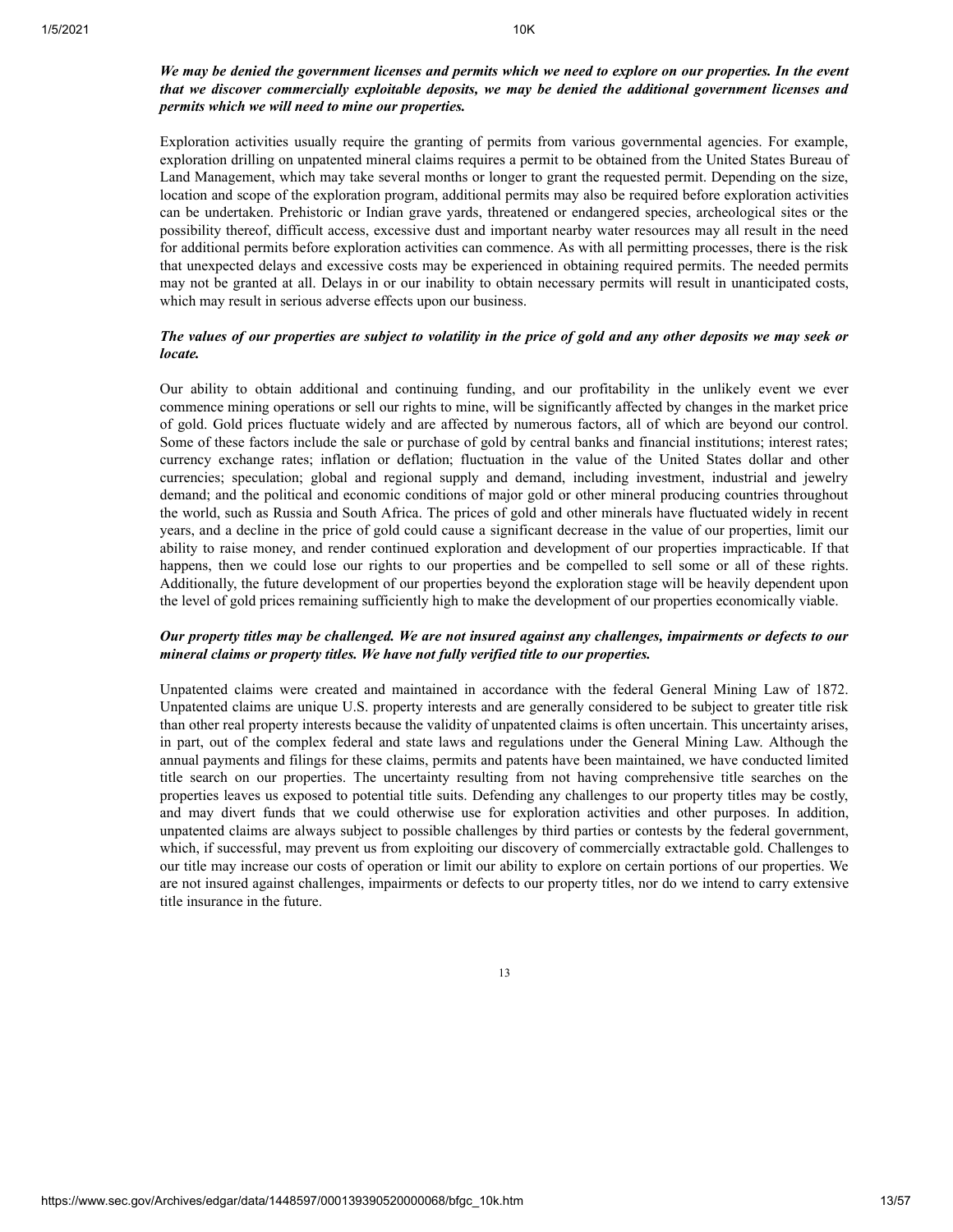# Possible amendments to the General Mining Law could make it more difficult or impossible for us to execute our *business plan.*

The U.S. Congress has considered proposals to amend the General Mining Law of 1872 that would have, among other things, permanently banned the sale of public land for mining. The proposed amendment would have expanded the environmental regulations to which we are subject and would have given Indian tribes the ability to hinder or prohibit mining operations near tribal lands. The proposed amendment would also have imposed a royalty of 8% of gross revenue on new mining operations located on federal public land, which would have applied to substantial portions of our properties. The proposed amendment would have made it more expensive or perhaps too expensive to recover any otherwise commercially exploitable gold deposits which we may find on our properties. While at this time the proposed amendment is no longer pending, this or similar changes to the law in the future could have a significant impact on our business.

# *Market forces or unforeseen developments may prevent us from obtaining the supplies and equipment necessary to explore for gold and other minerals.*

Gold exploration, and resource exploration in general, requires engaging contractors, and may result in unforeseen shortages of supplies and/or equipment that could result in the disruption of our planned exploration activities. Current demand for exploration drilling services, equipment and supplies is robust and could result in suitable equipment and skilled manpower being unavailable at scheduled times for our exploration program. Fuel prices are extremely volatile as well. We will attempt to locate suitable equipment, materials, manpower and fuel if we have sufficient funds to do so. If we cannot find the equipment and supplies needed for our various exploration programs, we may have to suspend some or all of them until equipment, supplies, funds and/or skilled manpower become available. Any such disruption in our activities may adversely affect our exploration activities and financial condition.

### *We may not be able to maintain the infrastructure necessary to conduct exploration activities.*

Our exploration activities depend upon adequate infrastructure. Reliable roads, bridges, power sources and water supply are important factors which affect capital and operating costs. Unusual or infrequent weather phenomena, sabotage, government or other interference in the maintenance or provision of such infrastructure could adversely affect our exploration activities and financial condition.

#### *Dif iculties we may encounter managing our growth could adversely af ect our results of operations.*

As our business needs expand, we may need to hire a significant number of employees. This expansion may place a significant strain on our managerial and financial resources. To manage the potential growth of our operations and personnel, we will be required to:

- improve existing, and implement new, operational, financial and management controls, reporting systems and procedures; ·
- install enhanced management information systems; and ·
- train, motivate and manage our employees. ·

We may not be able to install adequate management information and control systems in an efficient and timely manner, and our current or planned personnel, systems, procedures and controls may not be adequate to support our future operations. If we are unable to manage growth effectively, our business would be seriously harmed.

14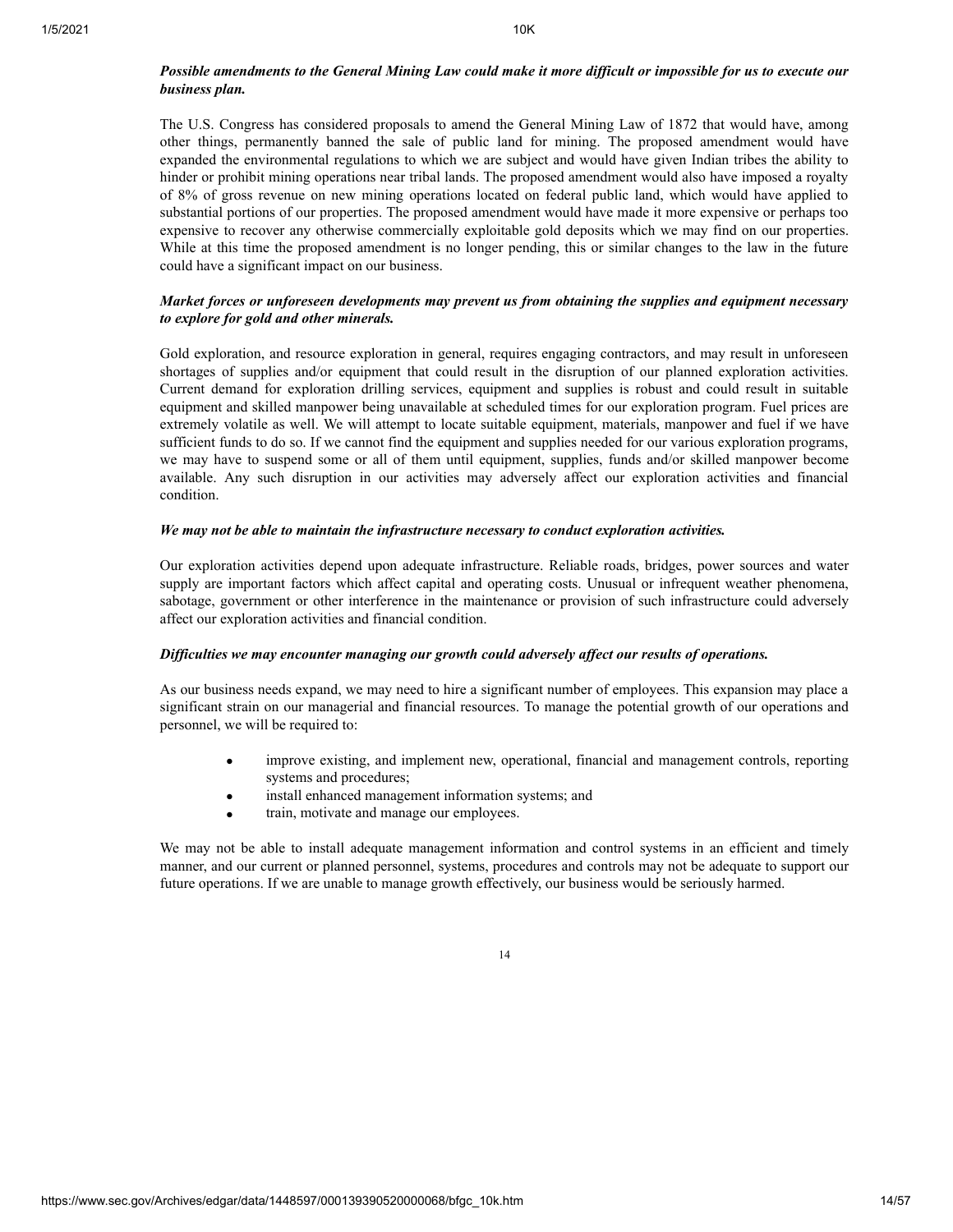# If we lose key personnel or are unable to attract and retain additional qualified personnel we may not be able to *successfully manage our business and achieve our objectives.*

We believe our future success will depend upon our ability to retain our key management, including Mr. Beling, our Chief Executive Officer, President, Chief Financial Officer, Treasurer, Secretary and director, and Mr. Lindsay, the Chairman of our Board of Directors. We may not be successful in attracting, assimilating and retaining employees in the future and the loss of the key members of management would have a material adverse effect on our operations.

#### **Risks Relating to our Common Stock**

# There is a limited trading market for our common stock, and investors may find it difficult to buy and sell our *shares.*

Our common stock is not listed on any national securities exchange. Accordingly, investors may find it more difficult to buy and sell our shares than if our common stock was traded on an exchange. Although our common stock is quoted on the OTCQB, it is an unorganized, inter-dealer, over-the-counter market which provides significantly less liquidity than the NASDAQ Capital Market or other national securities exchange. Further, there is limited reported trading in our common stock. These factors may have an adverse impact on the trading and price of our common stock.

#### *Our stock price may be volatile.*

The stock market in general has experienced volatility that often has been unrelated to the operating performance of any specific public company. The market price of our common stock is likely to be highly volatile and could fluctuate widely in price in response to various factors, many of which are beyond our control, including the following:

- changes in our industry; ·
- competitive pricing pressures; ·
- our ability to obtain working capital financing; ·
- additions or departures of key personnel; ·
- limited "public float" in the hands of a small number of persons whose sales or lack of sales could result in positive or negative pricing pressure on the market prices of our common stock; ·
- sales of our common stock; ·
- our ability to execute our business plan; ·
- operating results that fall below expectations; ·
- loss of any strategic relationship; ·
- regulatory developments; ·
- economic and other external factors; and ·
- period-to-period fluctuations in our financial results. ·

In addition, the securities markets have from time to time experienced significant price and volume fluctuations that are unrelated to the operating performance of particular companies. These market fluctuations may also materially and adversely affect the market price of our common stock.

#### *We have never paid nor do we expect in the near future to pay dividends.*

We have never paid cash dividends on our capital stock and do not anticipate paying any cash dividends on our common stock for the foreseeable future. Investors should not rely on an investment in our Company if they require income generated from dividends paid on our capital stock. Any income derived from our common stock would only come from rise in the market price of our common stock, which is uncertain and unpredictable.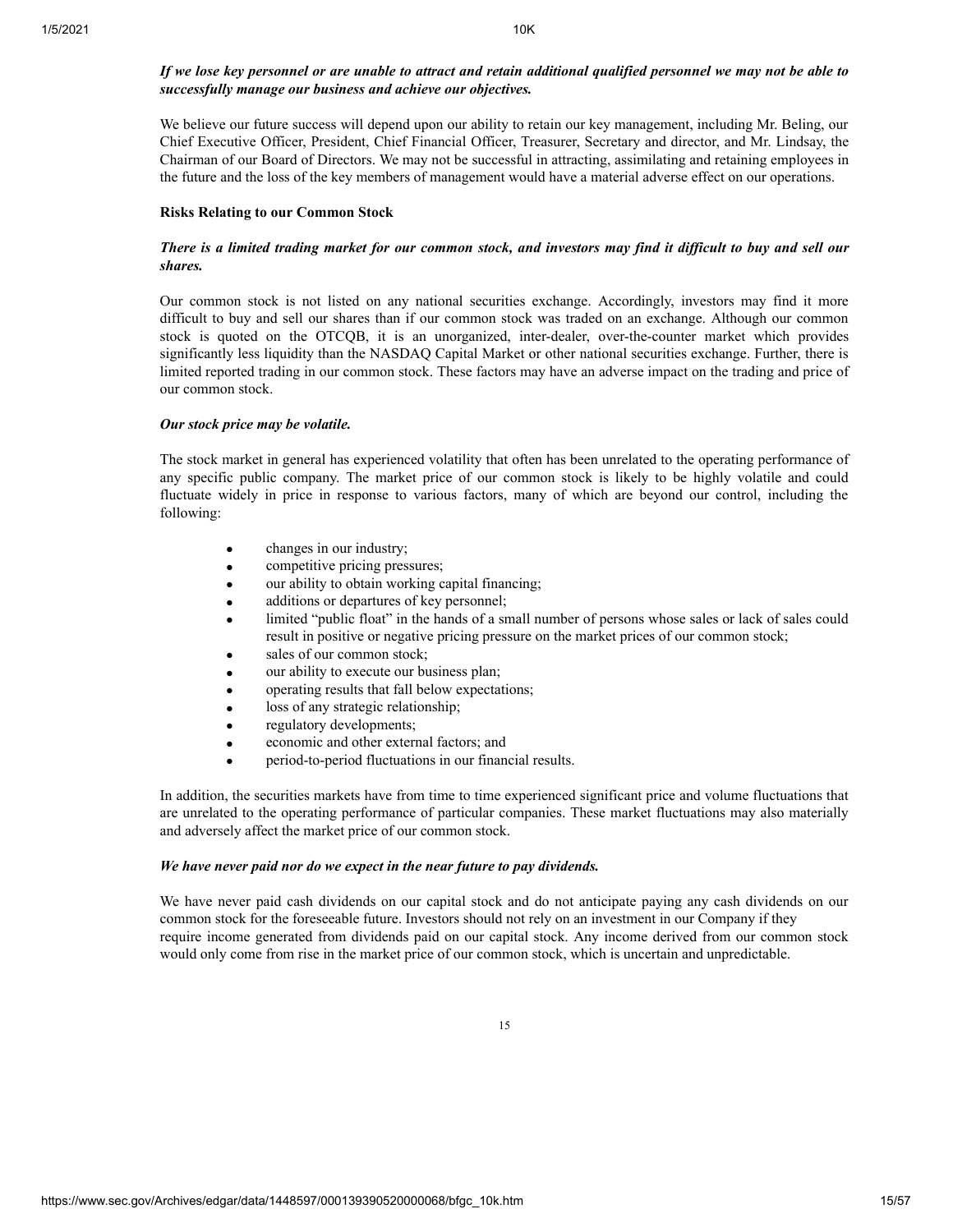# Our common stock is subject to the "Penny Stock" rules of the SEC, which makes transactions in our stock *cumbersome and may reduce the value of an investment in our stock.*

Our common stock is considered a "penny stock" and securities broker-dealers participating in sales of our common stock are subject to the "penny stock" regulations set forth in Rules 15g-2 through 15g-9 promulgated under the Exchange Act. Generally, brokers may be less willing to execute transactions in securities subject to the "penny stock" rules. This may make it more difficult for investors to dispose of our common stock and cause a decline in the market value of our stock.

# Offers or availability for sale of a substantial number of shares of our common stock may cause the price of our *common stock to decline.*

If our stockholders sell substantial amounts of our common stock in the public market upon the expiration of any statutory holding period, under Rule 144, or issued upon the exercise of outstanding options or warrants or upon the conversion of our Series B Preferred Stock, it could create a circumstance commonly referred to as an "overhang" and in anticipation of which the market price of our common stock could fall. The existence of an overhang, whether or not sales have occurred or are occurring, also could make more difficult our ability to raise additional financing through the sale of equity or equity related securities in the future at a time and price that we deem reasonable or appropriate.

# Involvement in media interviews could result in violations of the Securities Act of 1933, as amended and in such case we could become obligated to repurchase securities sold in prior offerings and we could become subject to *penalties, enforcement actions or fines with respect to any violations of securities laws.*

Management interviews which may result as part of our paid-for media coverage, links to certain of those articles and interviews in our website and otherwise, may be seen by investors or potential investors in our securities. To the extent these are deemed an offer, we could incur liability or become involved in litigation. Although we have not authorized statements, we may give the impression that we endorsed the statements made by third parties in those articles. We do not endorse any of those third party statements and expressly disavow any obligation to ensure the accuracy of statements made by third parties in such articles. Those and statements made by third parties did not disclose many of the related risks and uncertainties described in this Annual Report.

There may exist circumstances in which our investor relation activities may constitute offers as defined in Section  $2(a)(3)$  of the Securities Act of 1933, as amended ("Securities Act"). While we do not agree with this position, if the staff of the SEC or investors claimed this as being correct then we may be in violation of Section 5 of the Securities Act and, consequently, certain investors may have rescission rights as to securities acquired and we could be required to repurchase shares sold to the investors in the most recent private placements at the original purchase price, possibly for a period of one year or longer following the date of violation. Additionally, we could be subject to other penalties, enforcement actions or fines with respect to any violations of securities laws. We would expect to contest vigorously any claim that any such violation occurred. We are not aware and do not believe we are in violation of such Section 5.

# <span id="page-15-0"></span>**ITEM 1B. UNRESOLVED STAFF COMMENTS**

Not applicable.

### <span id="page-15-1"></span>**ITEM 2. PROPERTIES**

Our principal executive office occupies approximately 230 square feet in Grand Junction, CO. Our monthly rent and utilities for this office are \$600, and our total rent payments for 2019 at this location were \$7,200. We believe that our facilities are adequate to meet our needs for the foreseeable future.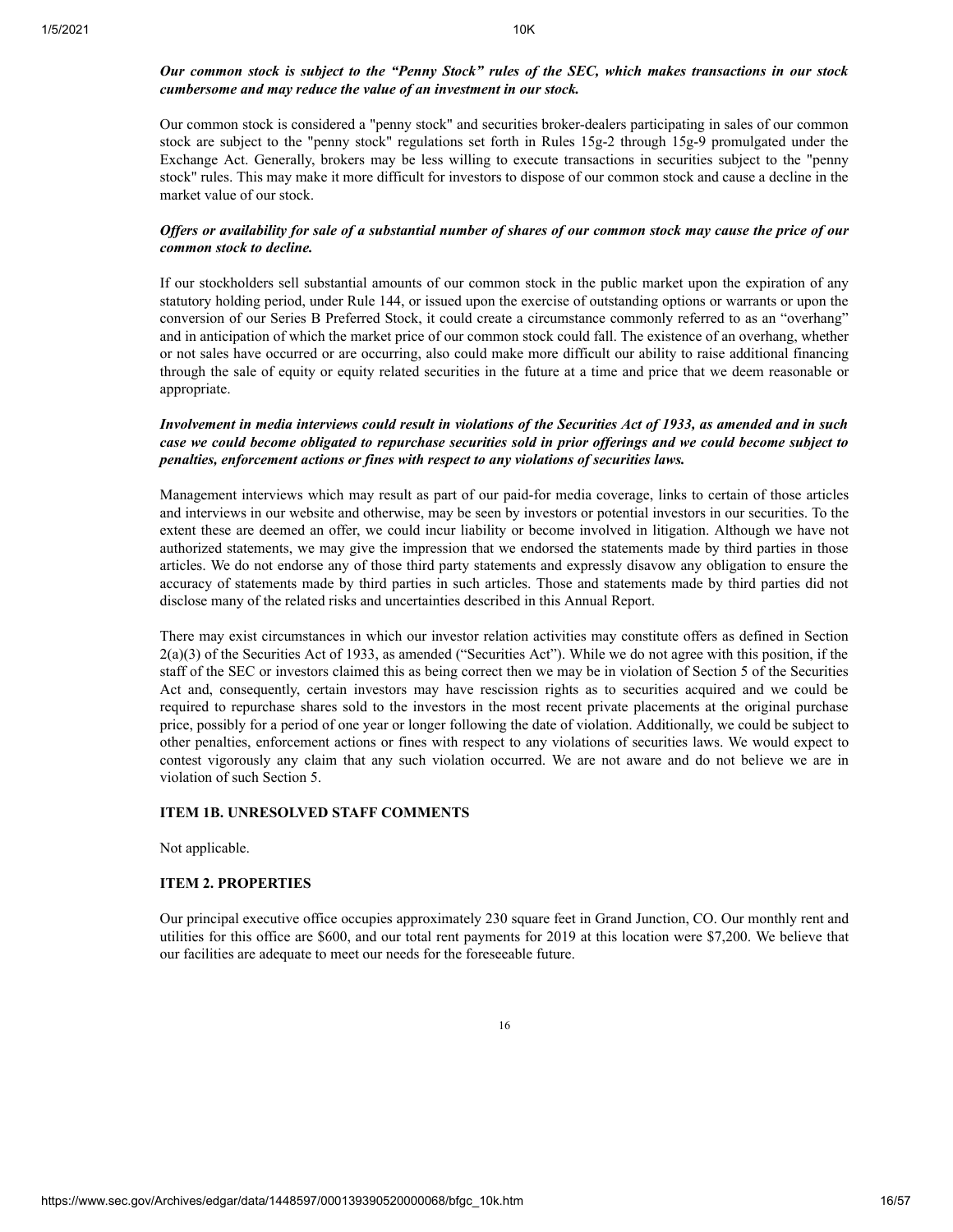We are engaged in the acquisition and exploration of properties that may contain gold mineralization in the United States. Our target properties are those that have been the subject of historical exploration. We plan to review opportunities and acquire additional mineral properties with current or historic precious and base metal mineralization with meaningful exploration potential.

Our properties do not have any reserves. We plan to conduct exploration programs on these properties with the objective of ascertaining whether any of our properties contain economic concentrations of precious and base metals that are prospective for mining.

# *Bullfrog Gold Project*

# (1) Location

The central part of the Bullfrog Mining District lies approximately 4 miles west of the town of Beatty, which is in southwestern Nevada (Figure 1). Beatty lies 120miles northwest of Las Vegas, via U.S. Highway 95, and 93 miles south of Tonopah, also via U.S. Highway 95. The property is accessed by traveling approximately four miles west from Beatty on Nevada Highway 374, which intersects the southern block of the Company's claims. The remaining claims are accessed by traveling north for four miles on various improved and unimproved roads to the northern end of the Company's claims. Figure 1 shows the Project location and Barrick's open pit and underground mines.



Figure 1. Project Location

17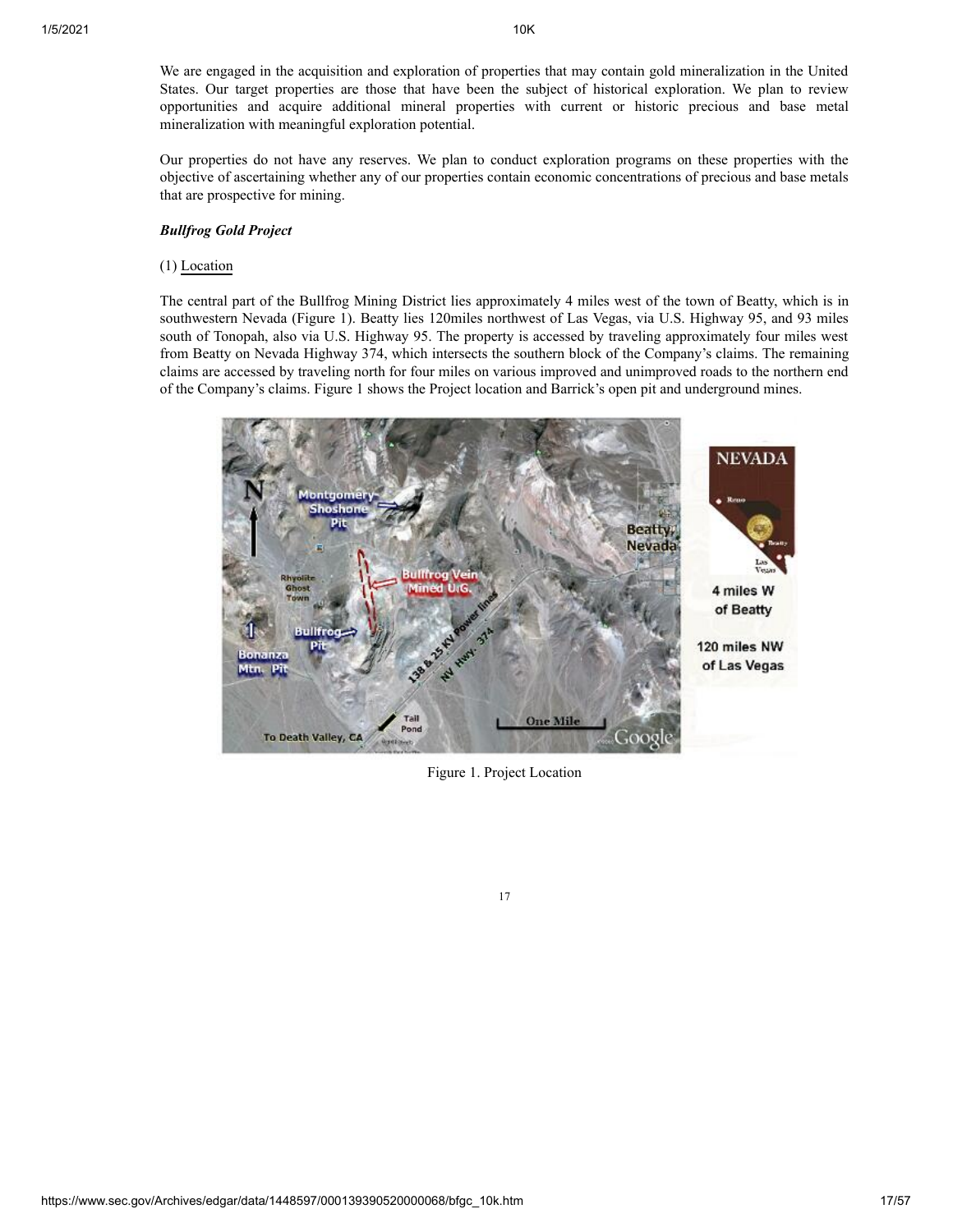



Figure 2. Bullfrog Project Property Map

# (2) Title & Holding Requirements

On September 29, 2011, Standard Gold entered into an Amended and Restated Agreement of Conveyance, Transfer and Assignment with Bullfrog Holdings, Inc. and NPX, pursuant to which Standard Gold acquired 100% right, title and interest in and to certain mineral claims known as the "Bullfrog Project" in consideration for 923,077 shares of the Company's common stock which were issued to NPX Metals, Inc. and a 3% net smelter royalty in the Bullfrog Project to Bullfrog Holdings, Inc. To retain the property, the Company must pay the annual claim maintenance fees and file a Notice of Intent to Hold with the BLM and Nye County, Nevada. The Company must also pay the county taxes on the two patented properties.

On October 29, 2014, RMM, entered into the Option with Mojave. Mojave holds and possesses the purchase rights to 100% of 12 patented mining claims located in Nye County, Nevada. This Property is contiguous to the Company's Bullfrog Project and covers approximately 156 acres, including the northeast half of the Montgomery-Shoshone pit mined by Barrick Gold in the mid-1990's.

Mojave granted to RMM the sole and immediate working right and option with respect to the Property until the 10th anniversary of the closing date, to earn a 100% interest in and to the Property free and clear of all charges encumbrances and claims, save and except a sliding scale NSR Royalty.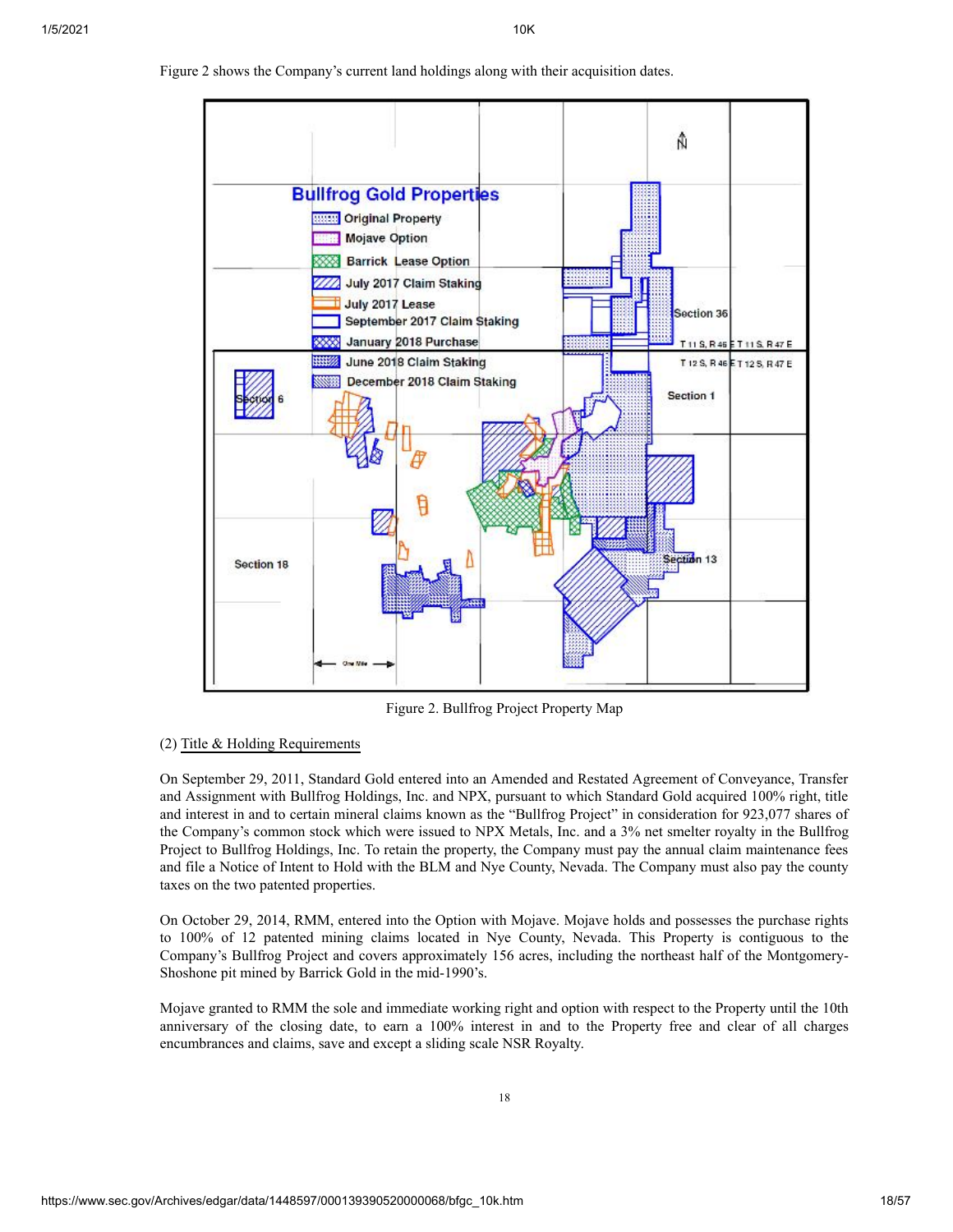In order to maintain in force, the working right and Option granted to it, and to exercise the Option, RMM granted Mojave 750,000 shares of common stock and paid Mojave \$16,000. RMM must pay to Mojave a total of \$190,000 over the next 10 years. For reference, Barrick terminated a lease on these patents after they ceased operations in late 1999.

On March 23, 2015, RMM entered into a Mineral Lease and Option to Purchase Agreement with Barrick involving patented mining claims, unpatented mining claims, and mill site claims located approximately four miles west of Beatty, Nevada. These properties are strategically located adjacent to the Company's Bullfrog Gold Project and include two patents that cover the SW half of the Montgomery-Shoshone (M-S) open pit gold mine. In October 2014 the Company optioned the NE half of the M-S pit and now controls the entire pit.

RMM shall expend as minimum work commitments for the benefit of the properties prior to the 5th anniversary of the effective date per the schedule below:

| Anniversary of Effective Date | <b>Minimum Project Work Commitment (\$)</b> |
|-------------------------------|---------------------------------------------|
| First (March 2016)            | 100,000                                     |
| Second (March 2017)           | 200,000                                     |
| Third (March 2018)            | 300,000                                     |
| Fourth (March 2019)           | 400,000                                     |
| Fifth (March 2020)            | 500,000                                     |

On May 21, 2019 the Barrick Agreement was amended whereby work commitments for the fifth anniversary and the total of \$1.5 million were extended to September 23, 2020. The final work commitment has been accounted at \$561,762.

On July 1, 2017 ("Lunar Effective Date"), RMM entered a 30-year Mineral Lease (the "Lunar Lease") with Lunar Landing, LLC. ("Lunar") involving 24 patented mining claims situated in the Bullfrog Mining District, Nye County, Nevada. Lunar owns 100% undivided interest in the mining claims.

RMM shall expend as minimum work commitments of \$50,000 per year starting in 2017 until a cumulative of \$500,000 of expense has been incurred. RMM paid Lunar \$26,000 on the Lunar Effective Date and makes lease payments on the following schedule:

| <b>Tears Ending December 31</b> | <b>Annual Lease Payment (\$)</b> |
|---------------------------------|----------------------------------|
| $12018 - 2022$                  | 16,000                           |
| 2023-2027                       | 21,000                           |
| $\parallel$ 2028-2032           | 25,000                           |
| $\parallel$ 2033-2037           | 30,000                           |
| $\parallel$ 2038-2042           | 40,000                           |
| 2043-2047                       | 45,000                           |

During the period of June 2017 through December 2018 the Company staked and recorded 134 unpatented mining claims, also shown on Figure 2.

On January 29, 2018 the Company purchased two patented claims and granted a 5% NSR royalty to the sellers.

#### (3) History

In 1904 the Original Bullfrog and Montgomery-Shoshone mines were discovered by local prospectors. Prospecting activity was widespread over the Bullfrog Hills and encompassed a 200 square mile area but centered within a twomile radius around the town of Rhyolite and included part of the Company's property. The Montgomery-Shoshone mine reportedly produced about 67,000 ounces of gold averaging 0.47 gold opt prior to its closure in 1911. The District produced about 94,000 ounces of gold prior to 1911. Mines in the District were sporadically worked from 1911 through 1941, but the Company has no production records of such limited activities.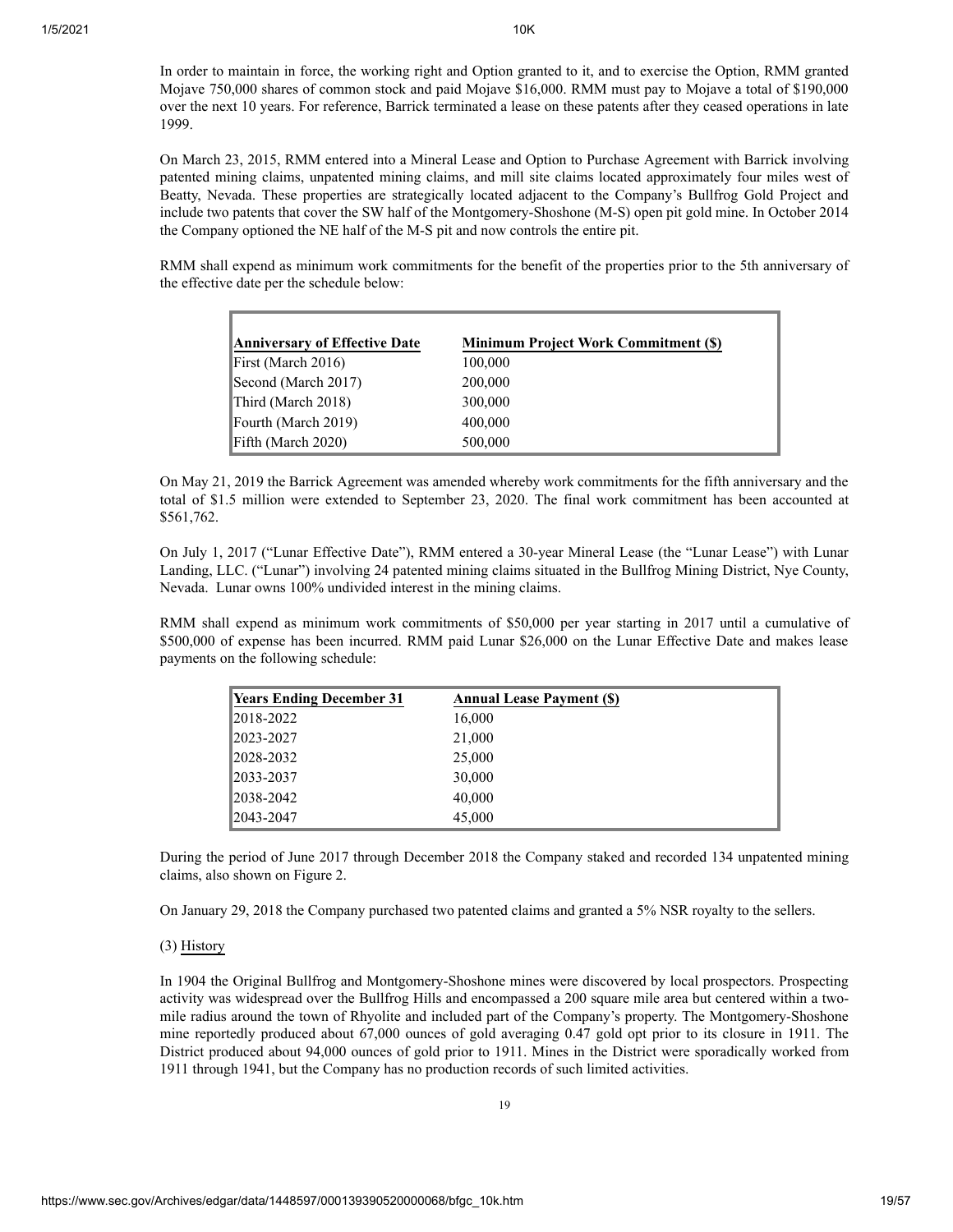The Company's Providence lode mining claim designated by the Surveyor General as Survey No. 2470 was located in October 1904, surveyed in April 1906, patented in May 1906 and recorded in Nye County Nevada in June 1908. The unpatented Lucky Queen claim is immediately east and adjacent to the Providence patent and is believed to have been located in the same time period but was not patented.

With the rise of precious metal prices in the early 1970's, the Bullfrog District again underwent intense prospecting and exploration activity for gold as well as uranium. Companies exploring the area included Texas Gas Exploration, Inc., Phillips Uranium, Tenneco /Copper Range, U.S. Borax, Western States Minerals, Rayrock, St. Joe American and successors Bond, Lac and Barrick Minerals, Noranda, Angst Mining Company, Placer Dome, Lac-Sunshine Mining Company Joint Venture, Homestake, and others. In addition to these major companies, several junior mining companies and individuals were involved as prospectors, promoters and owners. These scientific investigations yielded a new deposit model for the gold deposits that were mined by others in the Bullfrog District. The identification and understanding of the detachment fault system led to significant changes in exploration program techniques, focus, and success.

In 1982 St. Joe American, Inc. initiated drilling in the Montgomery-Shoshone mine area. By 1986, sixty holes had been drilled and a mineral inventory was defined. Subsequent drilling outlined a reported 2.9 million ounces of gold equivalent in the Bullfrog deposit. A series of corporate takeovers transferred ownership from St. Joe, to Bond Gold, to Lac Minerals and eventually to Barrick Minerals. Production started in 1989 and recovered approximately 200,000 ounces of gold annually from a conventional, 9,000 ton/day cyanidation mill mainly fed from open pit operations and later supplemented with underground production. Barrick discontinued production operations in 1999 and completed reclamation in 2003. Thereafter several groups continued exploration on a limited basis on some of the lands currently held by the Company, but no reserves were ever defined by these companies on those portions of the Company's lands.

# (4) Property Status and Plans

The Montgomery-Shoshone and Bullfrog open pit mines remain open for possible access to additional mineralization that occurs on the Company's expanded property. The Company has conducted limited field examinations on its property to date but has evaluated all relevant available information. An exploration program has been developed and is scheduled to begin subject to permitting and funding. Our primary targets are deposits that may be mined by open pit methods while assessing secondary targets that have potential for underground mining. The Company's claims and patents cover approximately 5,250 acres and are in good standing but contain no known reserves and no plant or equipment. Electric power is available immediately adjacent to the Company's property.

The Company's current proposed drilling program for 2020 was approved and cash reclamation bonds were posted during 2019 with the BLM and the State of Nevada. Funding for these programs was received in January 2020. The geological justifications for the proposed exploration program are:

- Our property includes the entire Montgomery-Shoshone open pit and the northern one-third of the Bullfrog deposit that was mined from the late 1980's to late 1990's and these areas have significant potential for vertical and lateral mineral extensions. When previous production operations in the District were shut down in 1999, the price of gold was less than \$300 per ounce compared to the current price near \$1,275 per ounce. The previous operator also did not control the Providence patent and Lucky Queen claim that are adjacent to the Montgomery-Shoshone open pit and five other claims in the area which are now part of the Company's property. ·
- Several mineralized trends and structures occur on other areas of the Company's property that further justify additional drilling. ·

The Company will need to fund additional exploration and development programs from debt and/or equity financings. In the event we do not obtain sufficient funds, we will need to defer programs after 2020.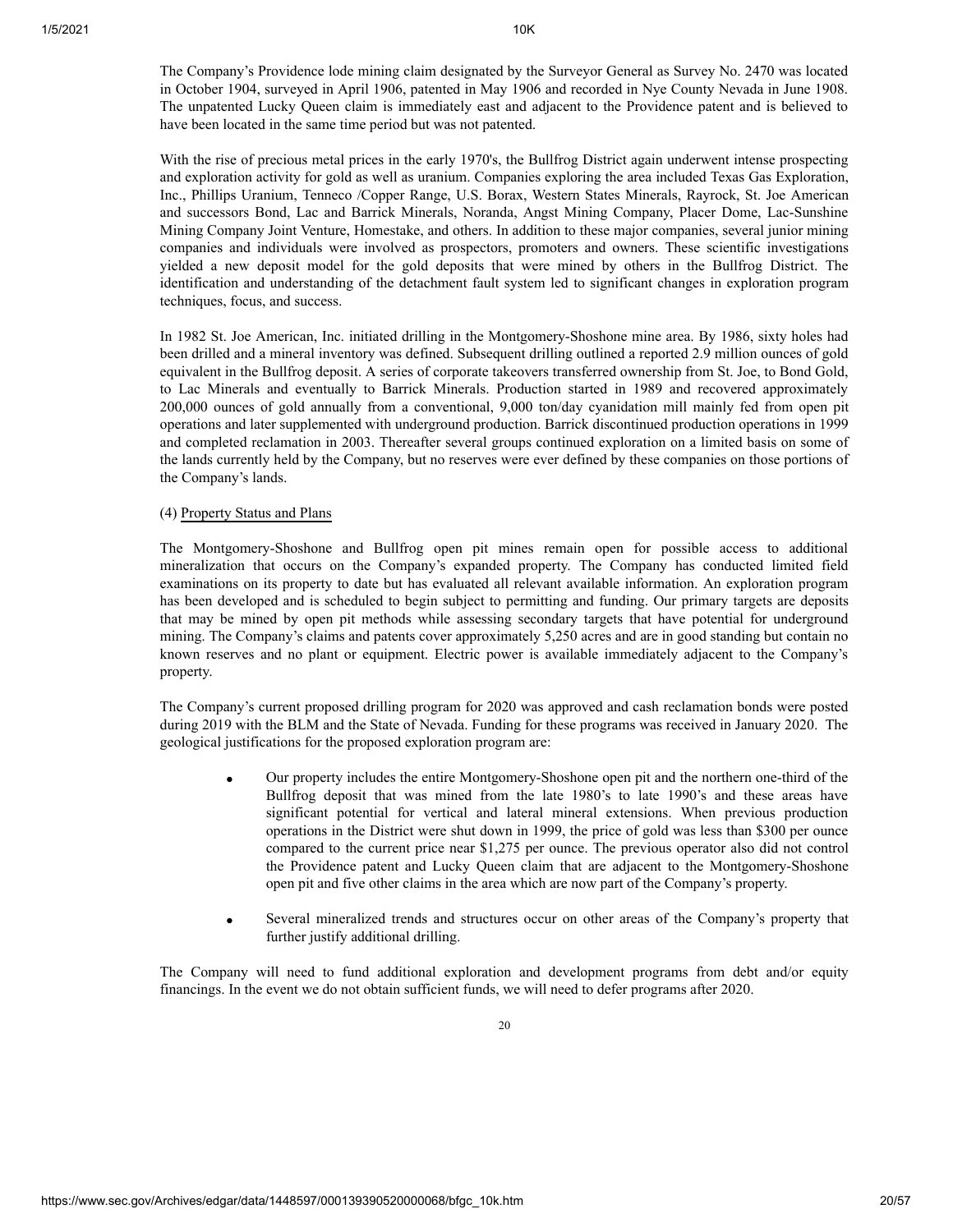The Company has not performed any drilling programs on the Bullfrog Project but will use comparable Quality Assurance/Quality Control (QA/QC) procedures and protocols in compliance with US and Canadian guidelines and standards and as customary in the industry.

# (5) Geology

The Bullfrog Hills, in which the Bullfrog Project is located, are characterized by a complex geologic environment. The Hills are composed of complexly folded and faulted Tertiary volcanic rocks overlying a basement core complex of Paleozoic sedimentary and metamorphic rocks. The geologic structure is distinguished by widespread detachment faulting associated with tectonic events that formed the Basin and Range Geomorphic Province. The Bullfrog area mineral deposits occupy dilatant zones caused by tension faulting associated with the large detachment fault underlying the area. This detachment displacement and tension faulting resulted in the fracturing of brittle volcanic rocks that then became a suitable conduit for the movement of mineralizing hydrothermal fluids. This fracturing and fluid movement allowed for the saturation of a large volume of rock with mineral bearing solutions. The structural framework of the area also shows that classic strike slip faulting associated with movement of the upper plate of the detachment fault caused north south tension fractures and additional dilatant zones. Much technical work has been completed by government as well as private entities in the district since the early 1970's. This work includes geophysics, airborne radiometric surveys, geologic mapping, drilling and geochemistry.

# <span id="page-20-0"></span>**ITEM 3. LEGAL PROCEEDINGS**

We know of no material, active or pending legal proceedings against the Company, nor are we involved as a plaintiff in any material proceeding or pending litigation, nor is our property the subject of any material legal proceedings. There are no proceedings in which any of our directors, officers or affiliates, or any registered or beneficial shareholder, is an adverse party or has a material interest adverse to our interest.

# <span id="page-20-1"></span>**ITEM 4. MINE SAFETY DISCLOSURES**

None.

 $21$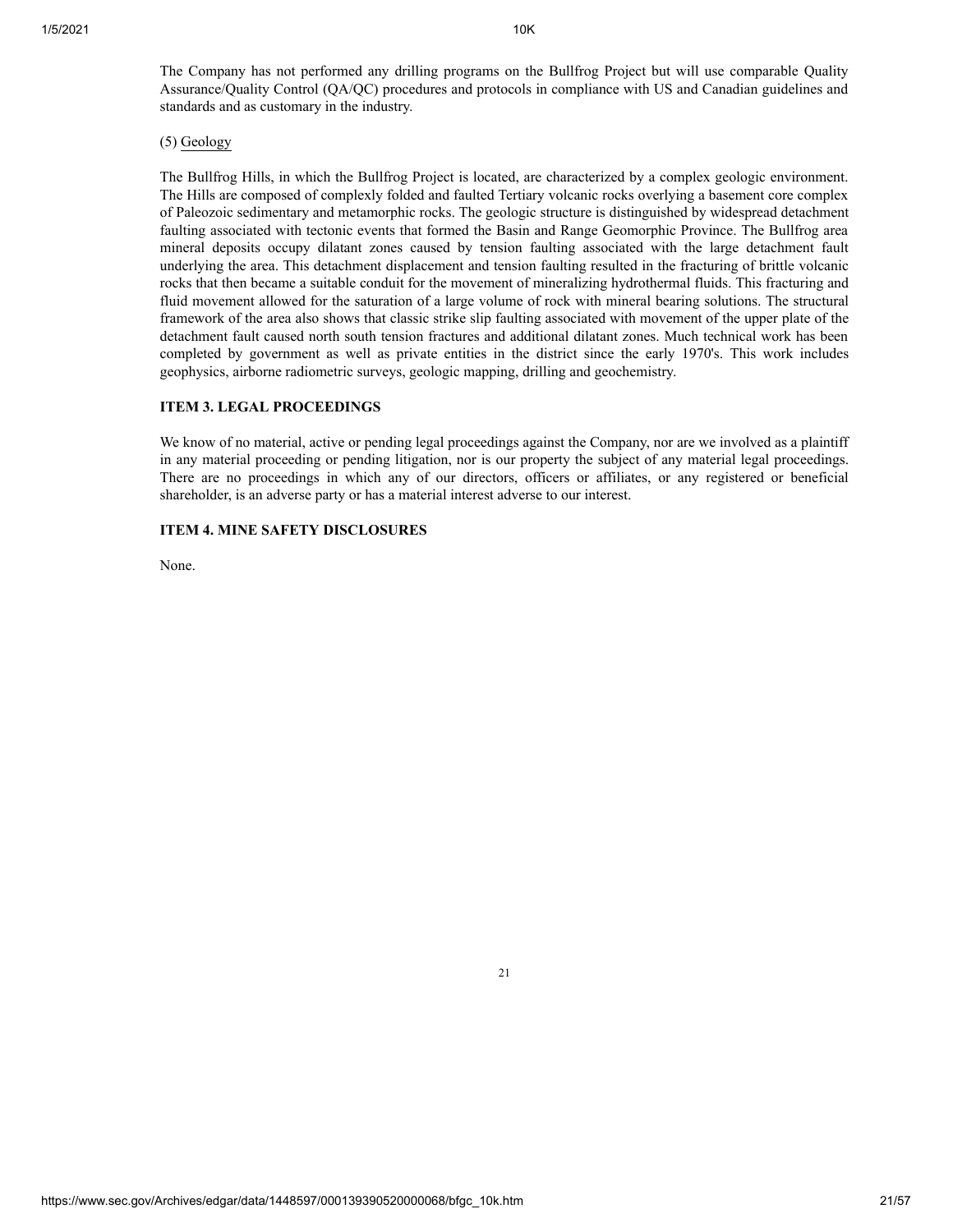#### <span id="page-21-0"></span>**PART II**

# <span id="page-21-1"></span>**ITEM 5. MARKET FOR REGISTRANT'S COMMON EQUITY, RELATED STOCKHOLDER MATTERS AND ISSUER PURCHASES OF EQUITY SECURITIES**

#### **Market Information**

Our common stock is quoted on the OTCQB under the symbol "BFGC" and on the Canadian Securities Exchange (or CSE) under the symbol "BFG".

# **Holders**

As of the date of this filing there were approximately 700 holders of record of our common stock. Because some of our shares are held by brokers and other institutions on behalf of shareholders, we are unable to estimate the total number of beneficial holders.

#### **Dividend Policy**

We have not paid any cash dividends on our common stock and do not anticipate paying any cash dividends in the foreseeable future.

#### **Securities Authorized for Issuance under Equity Compensation Plans**

On September 30, 2011, our Board of Directors adopted the 2011 Equity Incentive Plan. The 2011 Equity Incentive Plan reserves 4,500,000 shares of common stock for grant to directors, officers, consultants, advisors or employees of the Company. There was a total of 4,500,000 options granted from the 2011 Plan in March 2015 (the "March 2015 Options"), these options issued are nonqualified stock options and were 100% vested on grant date and are outstanding at 12/31/19.

On December 1, 2017, our Board of Directors adopted the 2017 Equity Incentive Plan. The 2017 Equity Incentive Plan reserves 13,800,000 shares of common stock for grant to directors, officers, consultants, advisors or employees of the Company. There was a total of 5,000,000 options granted from the 2017 Plan in December 2017 (the "December 2017 Options"), these options issued are nonqualified stock options and were 100% vested on grant date and are outstanding at 12/31/19.

The following table sets forth equity compensation plan information as of December 31, 2019.

| <b>Plan Category</b>                                                                                            | Number of<br><b>Securities to</b><br>be Issued upon<br><b>Exercise</b><br>of Outstanding<br>Options,<br>Warrants and<br><b>Rights</b><br>(column a) | Weighted-Average<br><b>Exercise Price of</b><br>Outstanding<br>Options,<br>Warrants and<br><b>Rights</b><br>(column b) | Number of<br><b>Securities</b><br>Remaining<br><b>Available for</b><br><b>Issuance under</b><br><b>Equity</b><br>Compensation<br><b>Plans</b><br>(excluding<br>securities<br>reflected in<br>column (a)) |
|-----------------------------------------------------------------------------------------------------------------|-----------------------------------------------------------------------------------------------------------------------------------------------------|------------------------------------------------------------------------------------------------------------------------|----------------------------------------------------------------------------------------------------------------------------------------------------------------------------------------------------------|
| Equity compensation plans not approved by<br>security holders<br>Equity compensation plans approved by security | 9,500,000                                                                                                                                           | \$0.083                                                                                                                | 8,800,000                                                                                                                                                                                                |
| holders<br>Total                                                                                                | --<br>9.500,000                                                                                                                                     | --<br>\$0.083                                                                                                          | 8,800,000                                                                                                                                                                                                |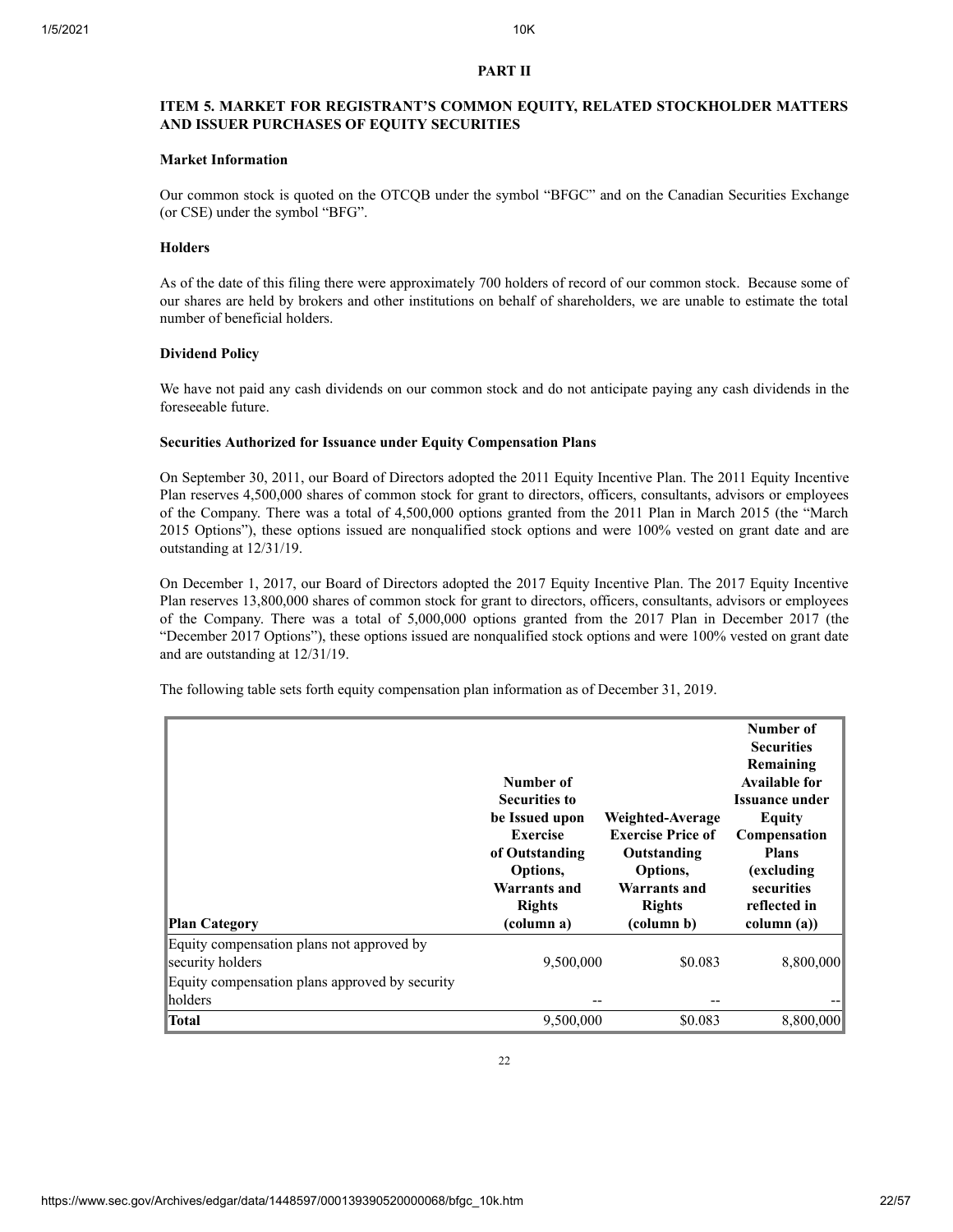#### **Unregistered Sales of Equity Securities**

None.

#### **Recent Repurchases of Securities**

None.

# <span id="page-22-0"></span>**ITEM 6. SELECTED FINANCIAL DATA**

This information is not required because we are a smaller reporting company.

# <span id="page-22-1"></span>**ITEM 7. MANAGEMENT'S DISCUSSION AND ANALYSIS OF FINANCIAL CONDITION AND RESULTS OF OPERATIONS**

#### **Results of Operations**

#### *Year Ended December 31, 2019 Compared to Year Ended December 31, 2018*

|                                             | <b>Twelve Months Ended</b> |             |  |
|---------------------------------------------|----------------------------|-------------|--|
|                                             | 12/31/19                   | 12/31/18    |  |
| Revenue                                     | \$0                        | \$0         |  |
| Operating expenses                          |                            |             |  |
| General and administrative                  | 1,293,208                  | 263,990     |  |
| Lease expense                               | 16,000                     | 16,000      |  |
| Exploration, evaluation and project expense | 215,014                    | 197,731     |  |
| Total operating expenses                    | 1,524,222                  | 477,721     |  |
| Net operating loss                          | (1,524,222)                | (477, 721)  |  |
| Interest expense                            | (71, 702)                  | (58, 366)   |  |
| Net loss                                    | \$(1,595,924)              | \$(536,087) |  |

We are still in the exploration stage and have no revenues to date.

We incurred professional fees comprised of (1) accounting fees for annual audit and consulting for a total of \$87,000 in 2019 compared to \$60,000 in 2018, (2) legal fees for review of quarterly filings, prospectus for Canadian listing and general services for a total of \$92,000 in 2019 and \$7,000 in 2018 and (3) marketing and corporate services of \$692,000 in 2019 compared to \$20,000 spent in 2018. The 2019 marketing and corporate services includes (i) 900,000 common shares the Company issued valued at \$0.09 per share for a non-cash transaction valued at \$81,000; (ii) 900,000 common shares the Company issued valued at \$0.14 per share for a non-cash transaction valued at \$126,000; (iii) 1,800,000 common shares the Company issued valued at \$0.11 per share for a non-cash transaction valued at \$198,000; and (iv) marketing services of \$287,000 to various marketing consultants as it related to the Canadian stock listing process. There was payroll expense of approximately \$196,000 and \$129,000 for 2019 and 2018, respectively, with an \$85,000 stock bonus issued in 2019.

On October 3, 2019, the Board of Directors approved a stock compensation distribution to board members Alan Lindsay, Chairman; Kjeld Thygesen, board member; and David Beling, CEO, President and board member. On October 10, 2019, there were 500,000 shares of common stock issued to each for a total of 1,500,000 shares with a fair market value of \$0.17 per share determined by the closing price of the Company's common stock as of October 10, 2019 for a non-cash transaction valued at \$255,000.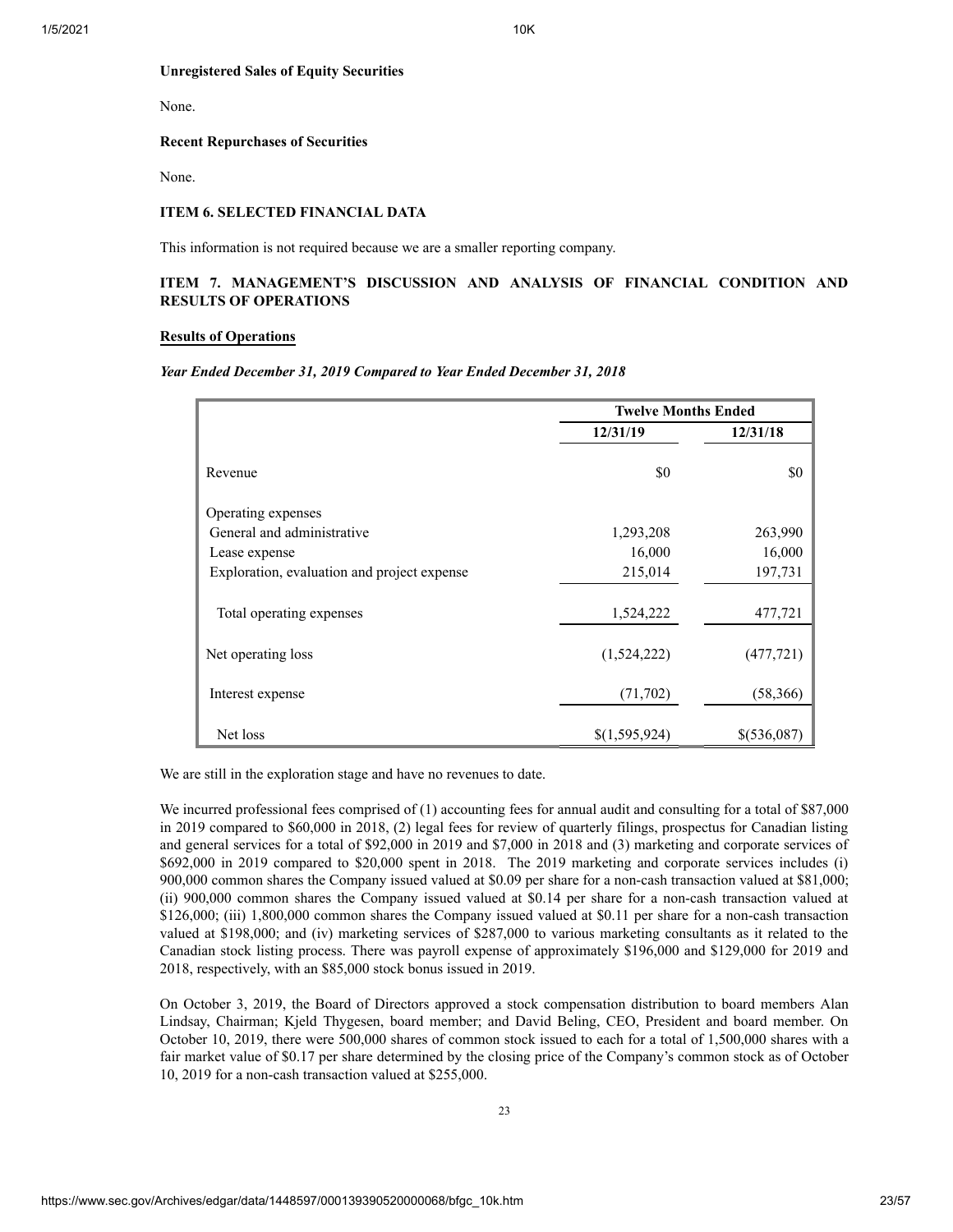As of December 31, 2019, and December 31, 2018, the Company has a related party payable with David Beling, CEO and President, of \$635,775 and \$578,764, respectively. This amount at December 31, 2019 consists of \$213,450 of expense reports plus interest of \$150,940 and salary of \$191,666 plus interest of \$79,719. Interest is accrued at a rate of 1% per month. This resulted in \$72,000 of interest expense in 2019 versus \$58,000 in 2018.

Exploration, evaluation and project expense costs included professional consulting services for a total of approximately \$243,000 in 2019 compared to \$197,000 in 2018. Included in the expense is continued payments for lab testing and project review, in addition to filing fees with the US Bureau of Land Management and Nye County totaled \$43,000 in 2019.

The lease expense relates to payments on a 30-year lease executed on July 1, 2017 with Lunar Landing.

# **Liquidity and Capital Resources**

To continue as a going concern, the Company will need to raise additional funds and attain profitable operations. The Company has no committed sources of capital and additional funding may not be available on terms acceptable to the Company, or at all.

On January 16, 2020, the Company entered into subscription agreements ("Subscription Agreements") pursuant to which the Company sold an aggregate of 15,384,615 Units (the "Units") with gross proceeds to the Company of CAD\$2,000,000 to certain accredited investors. The proceeds from this offering will be used for general corporate purposes.

Each Unit was sold for a purchase price of CAD\$0.13 per Unit and consisted of one share of the Company's common stock and a two year warrant to purchase fifty percent (50% or one-half warrant) of the number of Units purchased in the offering at a per share exercise price of CAD\$0.20. In connection with the offering, the Company issued an aggregate of 15,384,615 shares of its common stock.

The Company paid a total of CAD\$118,918 for finder's fees on subscriptions under the Offering, together with 914,750 share purchase warrants (the "Finder Warrants"). Each Finder Warrant entitles the holder to acquire one share of common stock at an exercise price of CAD\$0.20 per share for a period of 24 months from the date of issuance.

On October 29, 2014, Rocky Mountain Minerals Corp. a wholly owned subsidiary of the Company, entered into an Option Agreement (the "Option") with Mojave Gold Mining Corporation ("Mojave"). Mojave holds and possesses the purchase rights to 100% of 12 patented mining claims located in Nye County, Nevada. This property is contiguous to the Company's Bullfrog Project and covers approximately 156 acres, including the northeast half of the Montgomery-Shoshone (M-S) pit mined by Barrick Gold in the 1990's.

Mojave granted to RMM the sole and immediate working right and option with respect to the property until the 10th anniversary of the closing date, to earn a 100% interest in and to the property free and clear of all charges encumbrances and claims, save and except a sliding scale Net smelter return (or NSR) royalty.

In order to maintain in force, the working right and Option granted to it, and to exercise the Option, RMM granted Mojave 750,000 shares of common stock and paid \$16,000. In addition, to exercise the option, RMM must pay to Mojave a total of \$190,000 over the next 10 years. For reference, Barrick Bullfrog Inc. ("Barrick") terminated a lease on these patents after they ceased operations in late 1999.

On March 23, 2015, RMM the 100% owned subsidiary of the Company entered into a Mineral Lease and Option to Purchase Agreement with Barrick Bullfrog involving patented mining claims, unpatented mining claims, and mill site claims ("Properties") located approximately four miles west of Beatty, Nevada. These Properties are strategically located adjacent to the Company's Bullfrog Gold Project and include two patents that cover the southwest half of the Montgomery-Shoshone (M-S) open pit gold mine. In October 2014 the Company optioned the northeast half of the M-S pit and now controls the entire pit.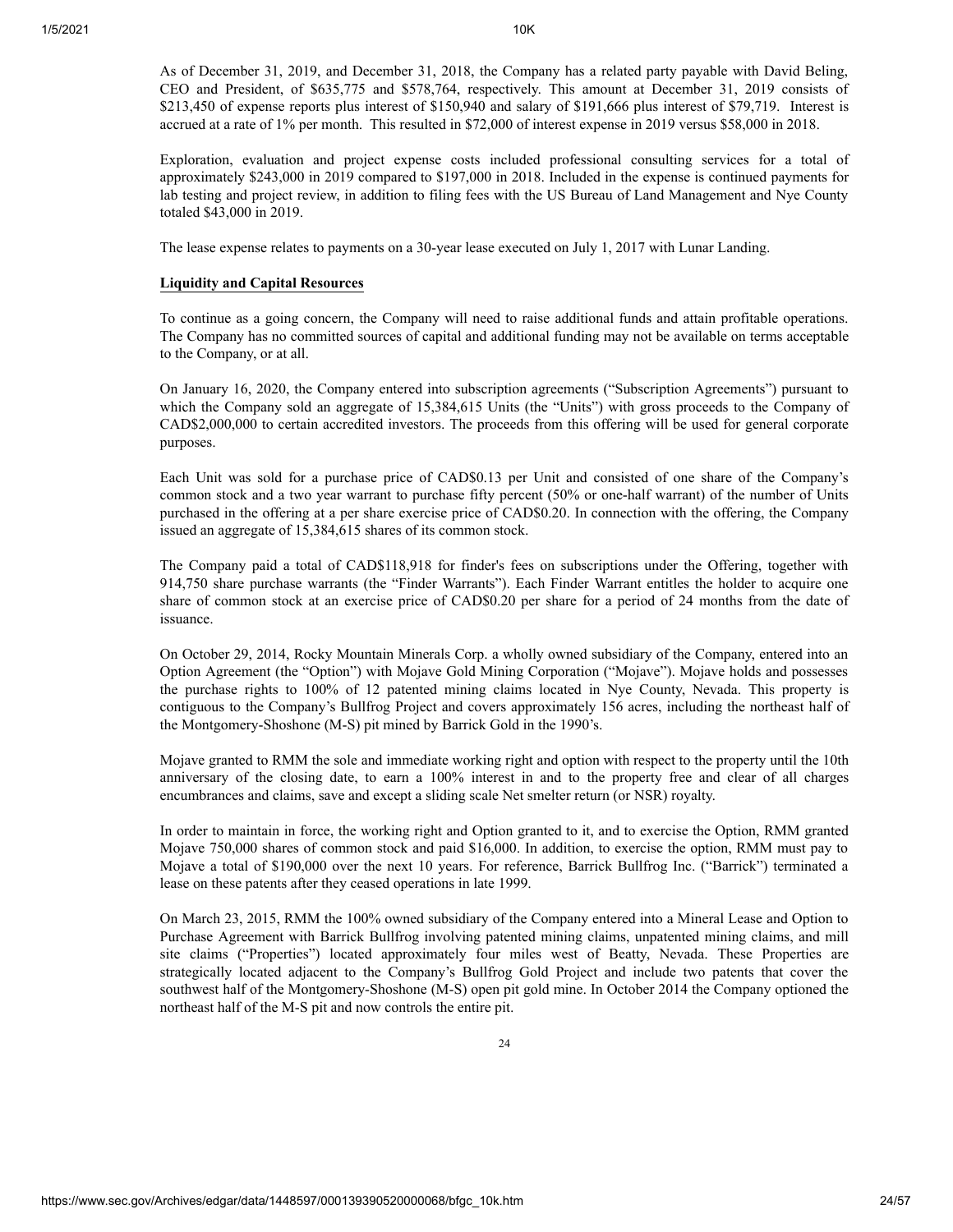On May 21, 2019 the Barrick Agreement was amended whereby work commitments for the fifth anniversary and the total of \$1.5 million were extended to September 23, 2020. The final work commitment has been accounted at \$561,762.

On October 29, 2014, RMM entered into an Option Agreement (the "Option") with Mojave Gold Mining Corporation ("Mojave"). Mojave holds and possesses the purchase rights to 100% of 12 patented mining claims located in Nye County, Nevada. This property is contiguous to the Company's Bullfrog Project and covers approximately 156 acres, including the northeast half of the Montgomery-Shoshone (M-S) pit mined by Barrick Gold in the 1990's.

Mojave granted to RMM the sole and immediate working right and option with respect to the property until the 10th anniversary of the closing date, to earn a 100% interest in and to the property free and clear of all charges encumbrances and claims, save and except a sliding scale Net Smelter Return (or NSR) royalty.

To maintain in force, the working right and Option granted to it, and to exercise the Option, RMM granted Mojave 750,000 shares of common stock and paid \$16,000 in October 2014. In addition, to exercise the option, RMM must pay to Mojave a total of \$190,000 over the next 10 years of which the Company has paid \$80,000. Future payments due as follows:

| Due Date                 | Amount   |  |
|--------------------------|----------|--|
| $\sim$ October 2020      | \$25,000 |  |
| $\parallel$ October 2021 | \$25,000 |  |
| $\sim$ October 2022      | \$30,000 |  |
| $\sim$ October 2023      | \$30,000 |  |

On July 1, 2017, RMM entered a 30-year Mineral Lease (the "Lunar Lease") with Lunar Landing, LLC. ("Lunar"), the owner of 24 patented mining claims situated in the Bullfrog Mining District, Nye County, Nevada. RMM shall expend as minimum work commitments of \$50,000 per year until a cumulative of \$500,000 of expense has been incurred. RMM paid Lunar \$26,000 on the Effective Date and makes lease payments on the following schedule:

| <b>Years Ending December 31</b> | <b>Annual Lease Payment (\$)</b> |
|---------------------------------|----------------------------------|
| 12018-2022                      | 16,000                           |
| $\parallel$ 2023-2027           | 21,000                           |
| $\parallel$ 2028-2032           | 25,000                           |
| 2033-2037                       | 30,000                           |
| 2038-2042                       | 40,000                           |
| 12043-2047                      | 45,000                           |

In August 2018 and December 2018, the Company staked and recorded an additional 46 unpatented claims, for a total of 134 claims staked by the Company.

In March 2019, the Company completed the final closing of a \$1,127,400 private placement of equity. The subscriptions were priced at \$0.05 per unit, which consisted of one share of the Company's common stock and a two-year warrant to purchase a one-half share at a price of \$0.10 per share. The initial closing of \$835,000 was completed on February 11, 2019.

We will need to raise additional funding though financing transactions, which may include the issuance of equity or debt securities, obtaining credit facilities, or other financing mechanisms. Such additional financing may not be available on terms acceptable to us, or at all. Furthermore, if we issue additional equity or debt securities, stockholders may experience additional dilution or the new equity securities may have rights, preferences or privileges senior to those of existing holders of our common stock.

The consolidated financial statements have been prepared on a going concern basis, which contemplates the realization of assets and satisfaction of liabilities and commitments in the normal course of business. In the event that we are unable to continue as a going concern, we may be unable to realize the carrying value of our assets and to meet our obligations as they become due. To continue as a going concern, we will need to raise additional capital. However, we have no commitment from any party to provide additional capital and there is no assurance that such funding will be available when needed, or if available, that its terms will be favorable or acceptable to us.

25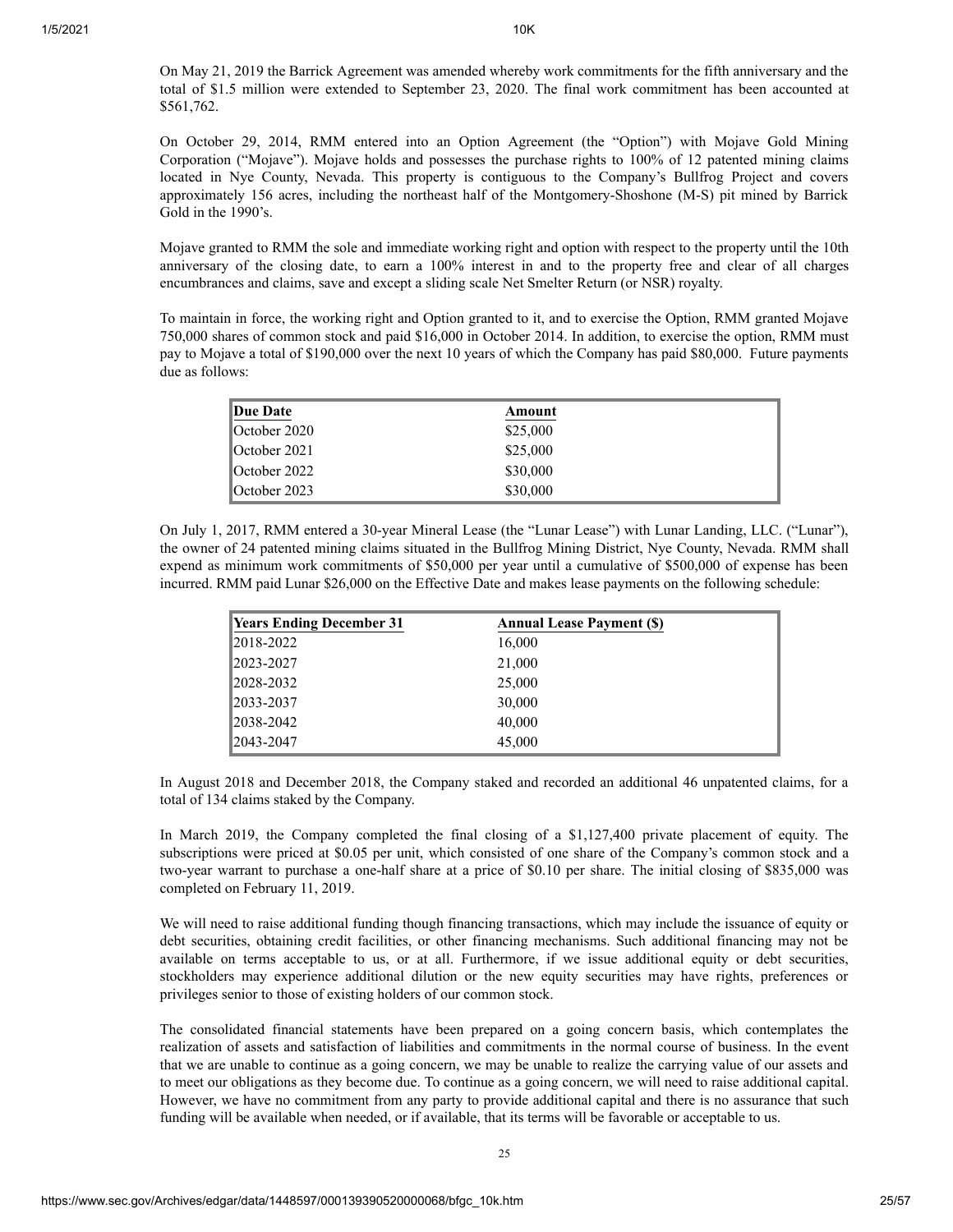If we are unable to raise additional financing, we may have to substantially reduce or cease operations.

#### **Off Balance Sheet Arrangements**

We do not engage in any activities involving variable interest entities or off-balance sheet arrangements.

#### **Critical Accounting Policies and Use of Estimates**

Stock based compensation is measured at grant date, based on the fair value of the award, and is recognized as an expense over the employee's requisite service period. We estimate the fair value of each stock option as of the date of grant using the Black-Scholes pricing model. The Company determines the expected life based on historical experience with similar awards, giving consideration to the contractual terms, vesting schedules and post-vesting forfeitures. The Company uses the risk-free interest rate on the implied yield currently available on U.S. Treasury issues with an equivalent remaining term approximately equal to the expected life of the award. The Company has never paid any cash dividends on its common stock and does not anticipate paying any cash dividends in the foreseeable future.

Mineral property exploration costs are expensed as incurred until such time as economic reserves are quantified. To date, the Company has not established any proven or probable reserves on its mineral properties. Costs of lease, exploration, carrying and retaining unproven mineral lease properties are expensed as incurred. The Company has chosen to expense all mineral exploration costs as incurred given that it is still in the exploration stage. Once the Company has identified proven and probable reserves in its investigation of its properties and upon development of a plan for operating a mine, it would enter the development stage and capitalize future costs until production is established. When a property reaches the production stage, the related capitalized costs will be amortized over the estimated life of the probable-proven reserves. When the Company has capitalized mineral properties, these properties will be periodically assessed for impairment of value and any diminution in value. To date, the Company has not established the commercial feasibility of any exploration prospects; therefore, all exploration costs are being expensed. Costs of property acquisitions are being capitalized, and a required payment of \$20,000 was made in 2018 to Mojave Gold Mining Corporation ("Mojave") as part of the Option to Purchase Agreement ("Option").

# <span id="page-25-0"></span>**ITEM 7A. QUANTITIVE AND QUALITATIVE DISCLOSURES ABOUT MARKET RISK**

This information is not required because we are a smaller reporting company.

#### <span id="page-25-1"></span>**ITEM 8. FINANCIAL STATEMENTS**

Our financial statements appear beginning at page F-1.

# <span id="page-25-2"></span>**ITEM 9. CHANGES IN AND DISAGREEMENTS WITH ACCOUNTANTS ON ACCOUNTING AND FINANCIAL DISCLOSURE**

None.

#### <span id="page-25-3"></span>**ITEM 9A. CONTROLS AND PROCEDURES**

#### **Evaluation of Disclosure Controls and Procedures**

We conducted an evaluation of the effectiveness of our "disclosure controls and procedures" ("Disclosure Controls"), as defined by Rules  $13a-15(e)$  and  $15d-15(e)$  of the Securities Exchange Act of 1934, as amended (the "Exchange Act"), as of December 31, 2019, the end of the period covered by this Annual Report on Form 10-K. The Disclosure Controls evaluation was done under the supervision and with the participation of management, including our Chief Executive Officer and Chief Financial Officer.

Disclosure controls and procedures refer to controls and other procedures designed to ensure that information required to be disclosed in the reports we file or submit under the Exchange Act is (i) recorded, processed, summarized and reported within the time periods specified in the rules and forms of the SEC and (ii) that such information is accumulated and communicated to our management, including our chief executive officer and chief financial officer, or persons performing similar functions, as appropriate, to allow timely decisions regarding required disclosure. In designing and evaluating our disclosure controls and procedures, management recognizes that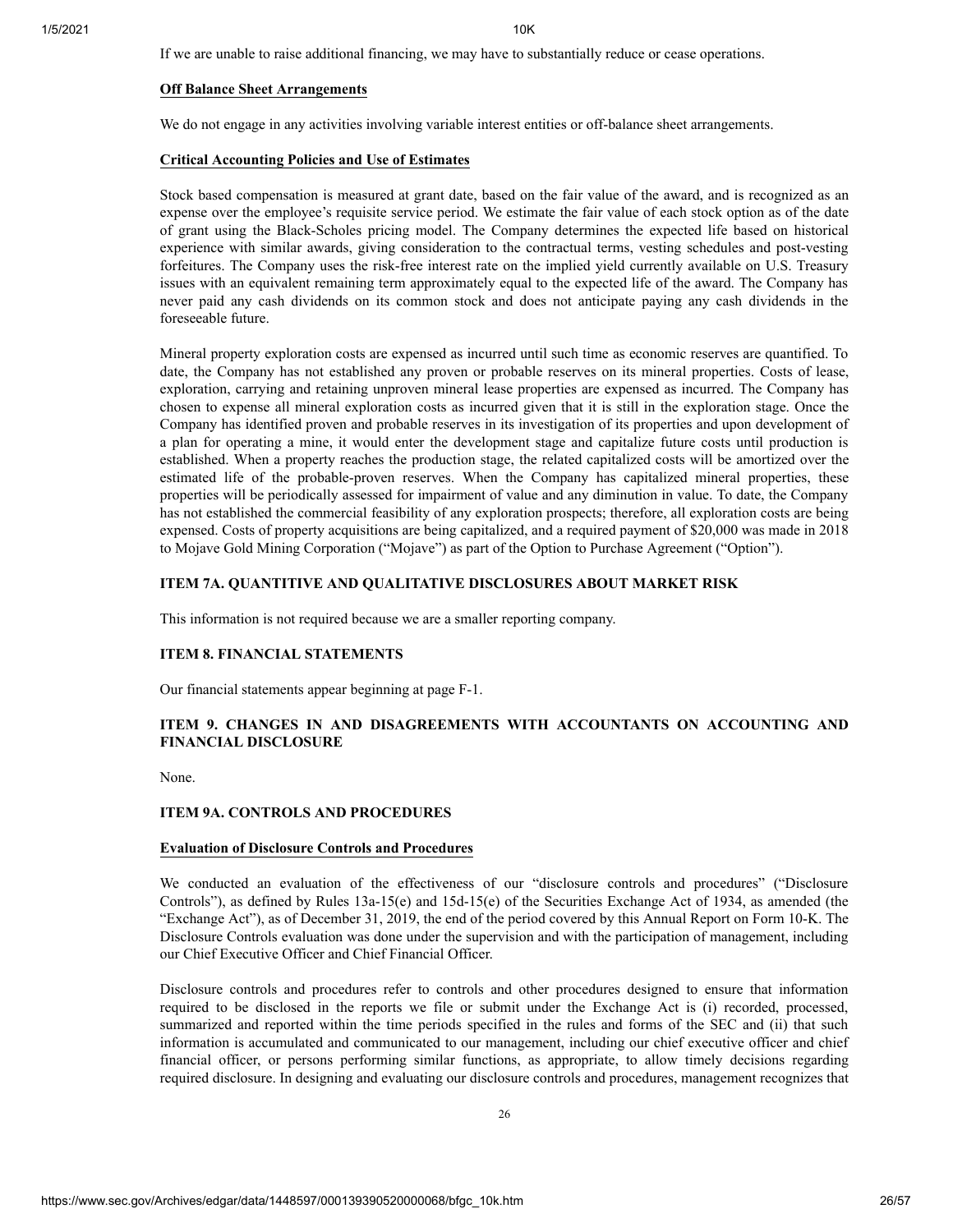any controls and procedures, no matter how well designed and operated, can provide only reasonable assurance of achieving the desired control objectives, and management is required to apply its judgment in evaluating and implementing possible controls and procedures.

Our management does not expect that our disclosure controls and procedures will prevent all error and all fraud. A control system, no matter how well designed and operated, can provide only reasonable, not absolute, assurance that the control system's objectives will be met. Further, the design of a control system must reflect the fact that there are resource constraints, and the benefits of controls must be considered relative to their costs. Because of the inherent limitations in all control systems, no evaluation of controls can provide absolute assurance that all control issues and instances of fraud, if any, have been detected. These inherent limitations include the realities that judgments in decision-making can be faulty, and that breakdowns can occur because of simple error or mistake. The design of any system of controls is based in part upon certain assumptions about the likelihood of future events, and there can be no assurance that any design will succeed in achieving its stated goals under all potential future conditions.

With respect to the fiscal year ending December 31, 2019, our management, including our Chief Executive Officer and Chief Financial Officer, has concluded that our Disclosure Controls were effective as of December 31, 2019.

#### **Management's Report on Internal Control Over Financial Reporting**

Our management is responsible for establishing and maintaining adequate internal control over financial reporting as defined in Rules 13a-15(f) and 15d-15(f) under the Exchange Act. Our management is also required to assess and report on the effectiveness of our internal control over financial reporting in accordance with Section 404 of the Sarbanes-Oxley Act of 2002 ("Section 404"). Our internal control over financial reporting is a process designed to provide reasonable assurance regarding the reliability of financial reporting and the preparation of financial statements for external purposes in accordance with accounting principles generally accepted in the United States. Management assessed the effectiveness of our internal control over financial reporting as of December 31, 2019. In making this assessment, we used the criteria set forth by the Committee of Sponsoring Organizations of the Treadway Commission (COSO) in Internal Control - Integrated Framework 2013 and determined that our internal controls over financial reporting are effective.

Because of its inherent limitations, internal control over financial reporting may not prevent or detect misstatements. Projections of any evaluation of effectiveness to future periods are subject to the risk that controls may become inadequate because of changes in conditions, or that the degree of compliance with the policies and procedures may deteriorate.

This annual report does not include an attestation report of the Company's registered public accounting firm regarding internal control over financial reporting. Management's report was not subject to attestation by our registered public accounting firm pursuant to the Dodd-Frank Wall Street Reform and Consumer Protection Act, which permanently exempts non-accelerated filers from complying with Section 404(b) of the Sarbanes-Oxley Act of 2002.

#### **Changes in Internal Control Over Financial Reporting**

There have not been any changes in our internal control over financial reporting (as defined in Rules 13a-15(f) and 15d-15(f) under the Exchange Act) that occurred during the quarter ended December 31, 2019 that have materially affected, or are reasonably likely to materially affect, our internal control over financial reporting.

# <span id="page-26-0"></span>**ITEM 9B. OTHER INFORMATION**

None.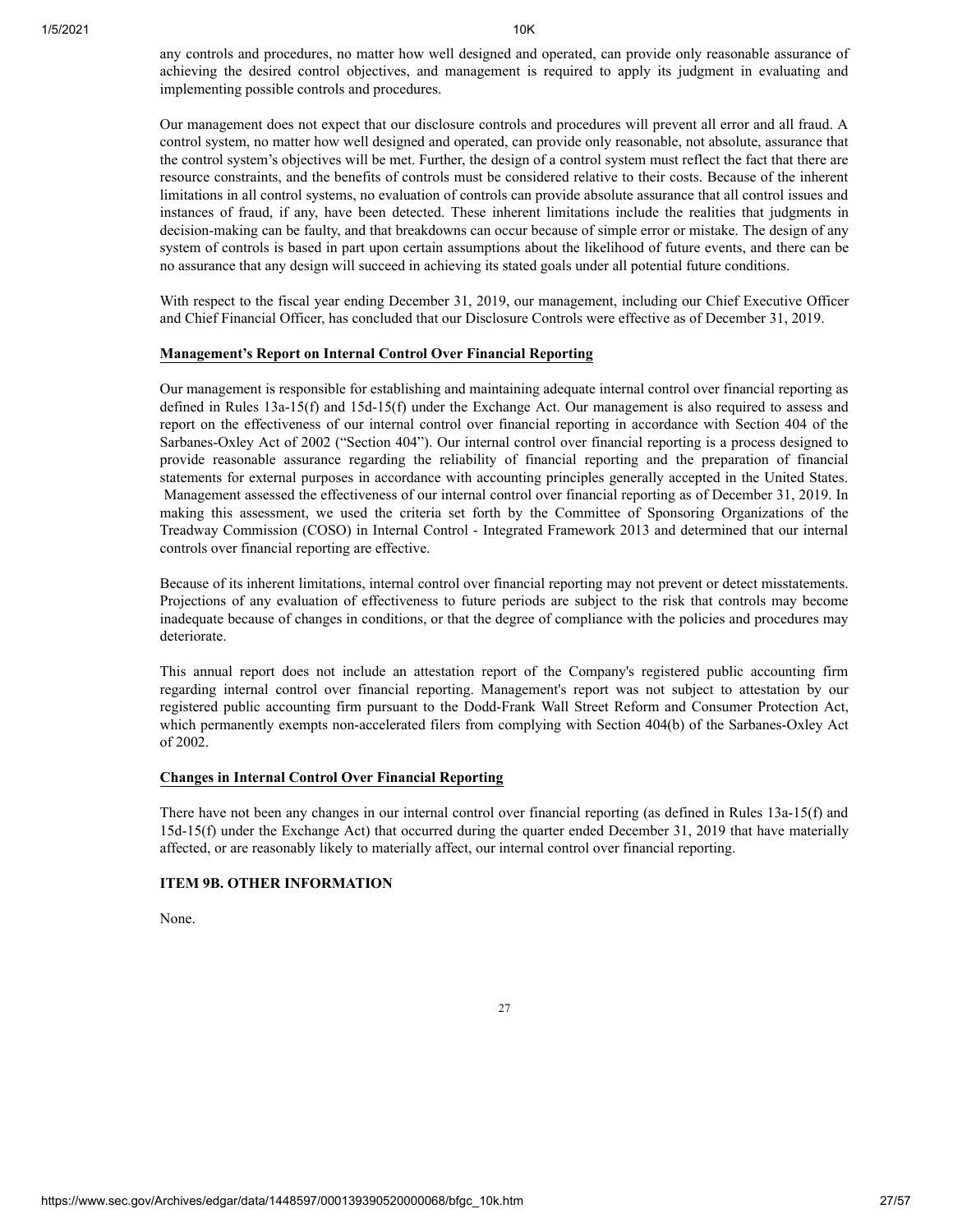#### <span id="page-27-0"></span>**PART III**

#### <span id="page-27-1"></span>**ITEM 10. DIRECTORS, EXECUTIVE OFFICERS AND CORPORATE GOVERNANCE**

#### **Directors and Executive Officers**

The following persons are our executive officers and directors and hold the positions set forth opposite their respective names.

| Name           | <u>Age</u> | <b>Position</b>                                              |
|----------------|------------|--------------------------------------------------------------|
| David Beling   | 78         | President, Chief Executive Officer, Secretary, Treasurer and |
|                |            | Director                                                     |
| Alan Lindsay   | 68         | Chairman                                                     |
| Kjeld Thygesen | 72         | Director                                                     |
| Tyler Minnick  | 49         | Chief Financial Officer                                      |

*David Beling*

Mr. Beling, was appointed as the Company's President, Chief Executive Officer, Chief Financial Officer, Treasurer and Director on July 27, 2011. Mr. Beling has been a management consultant with D C Beling & Associates, LLC since January 1, 2011 and was Executive Vice President and Chief Operating Officer of Geovic Mining Corp. from January 1, 2004 through December 31, 2010. Mr. Beling has served as a member of the board of directors of NioCorp Developments Ltd., formerly Quantum Rare Earths Dev. Corp since June 6, 2011 and Animas Resources Ltd. since June 5, 2012. Mr. Beling was a member of the Boards of Directors of Coyote Resources, Inc. from March 17, 2011 until September 2011, Romarco Minerals, Inc. until September 2009 and Rare Element Resources until March 2008. Mr. Beling was the President and COO of AZCO Mining Inc. from 1992 through 1996 and the Senior Vice President of Hycroft Resources & Dev. Inc. from 1987 until 1992. He previously worked for several major US and junior Canadian mining companies. Mr. Beling was chosen as a director of the Company based on his extensive professional, management and executive experience in the mining industry, particularly with the evaluation, development and production of several precious metal projects.

#### *Alan Lindsay*

Mr. Lindsay was appointed as the Company's Chairman on July 27, 2011. Mr. Lindsay has served on the Board of Terra Firma Resources Inc. since August 2011. Mr. Lindsay is the co-founder of Uranium Energy Corp. in 2005 and continues to serve as its Chairman. He is also a founder of MIV Therapeutics Inc. and from 2001 to January 2008 served as the Chairman, President and CEO. Mr. Lindsay was a founder of AZCO Mining Inc. and served as Chairman, President and CEO from 1992 to 2000. Mr. Lindsay also co-founded Anatolia Minerals Development and New Oroperu Resources, two publicly traded companies with gold discoveries. Mr. Lindsay was Chairman of TapImmune from 2007 to 2009 and helped reorganize the company and arranged for the acquisition of the technology from The University of British Columbia. Mr. Lindsay was a Director of Strategic American Oil Corporation from 2007-2010. Mr. Lindsay also served on the Board of Hana Mining Ltd. from 2005 to 2008. Mr. Lindsay was chosen to be a director of the Company based on his general industry experience.

#### *Kjeld Thygesen*

Mr. Thygesen was appointed to the Company's Board of Directors on September 28, 2016. Below is a summary of Mr. Thygesen's extensive experience, particularly in precious metals:

Resource Development Partners Ltd, a regulated investment manager under the Financial Conduct Authority of the UK. 2012 - present.

Musgrave Investments Ltd, a Monaco based family office. Resource Advisor. 2005 - present.

Resource Investment Trust PLC, a closed end, London listed resource investment company. Investment Director. 2002 - 2006.

Ivanhoe Mines Ltd, a Canadian mining company with major interests in Asia. Independent Director on audit and governance committees. 2001 - 2011.

Lion Resource Management, a specialist manager for investments in mining and natural resources, including the precious metal Midas Fund US, a top performer rated by Lipper Services. 1989 - 2004.

N M Rothschild & Sons Ltd, Manager - Commodities and Natural Resources Department. Served on the board of several Canadian resource companies. 1979 - 1989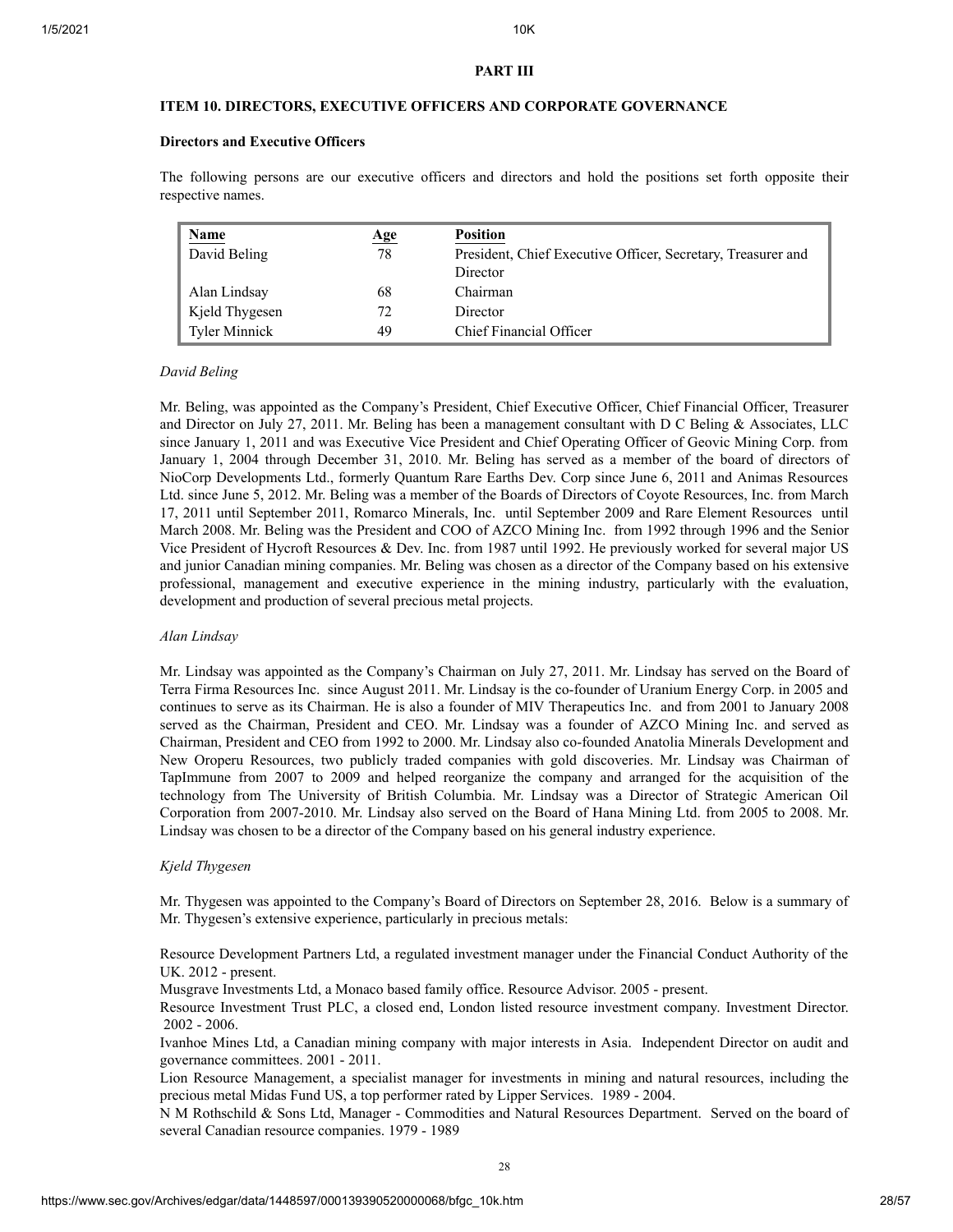https://www.sec.gov/Archives/edgar/data/1448597/000139390520000068/bfgc\_10k.htm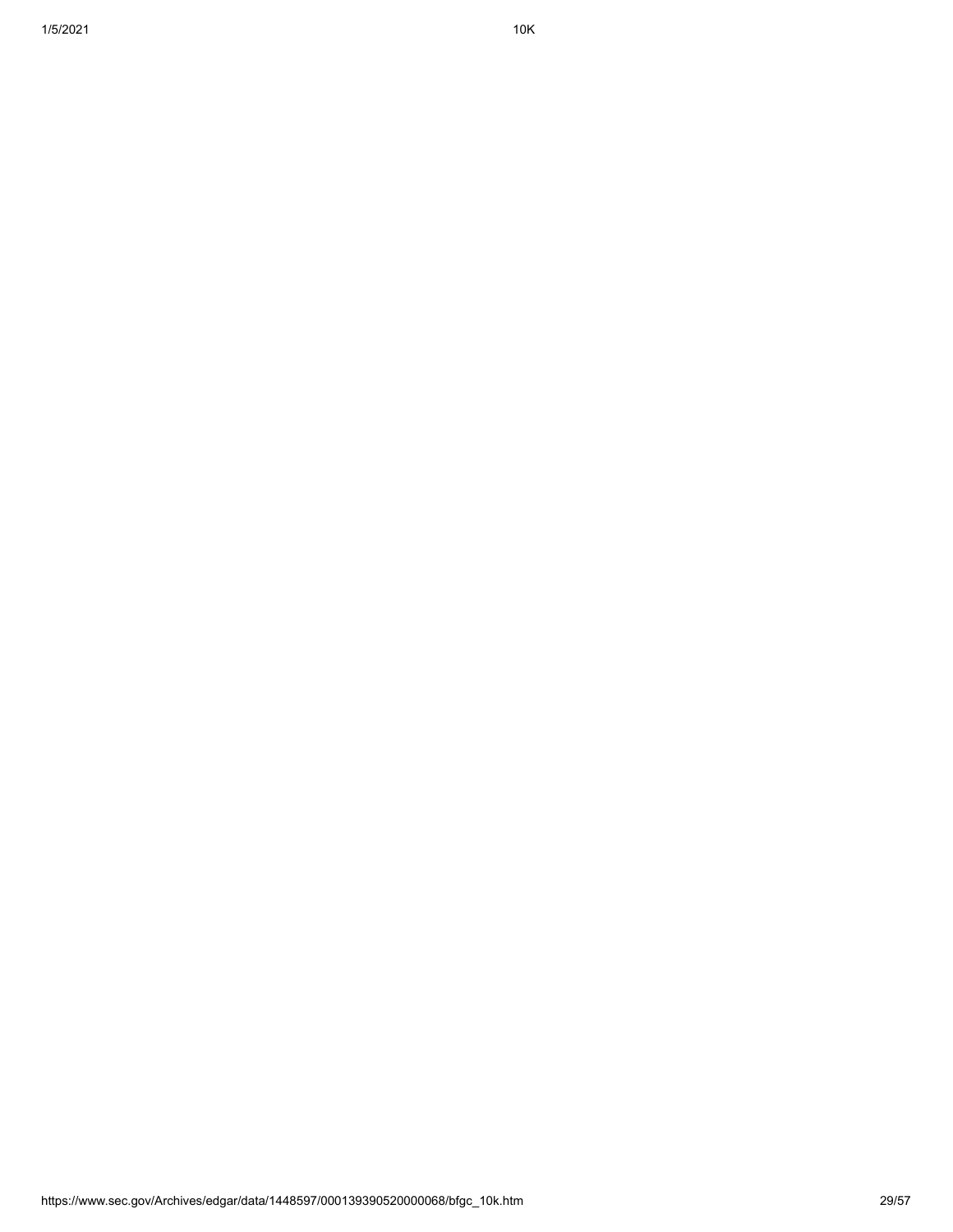James Capel & Co, International mining research on precious metal companies. 1972 - 1979 African Selection Trust (Selection Trust London), Mining Research. 1970 - 1972. University of Natal - South Africa, B. Commerce, 1968. Majors: Economics and Accountancy

Our directors hold office until the earlier of their death, resignation or removal or until their successors have been qualified.

There are no family relationships between any of our directors and our executive officers.

#### *Tyler Minnick*

Mr. Minnick was appointed to be the Chief Financial Officer for the Company in April 2019. From August 2011 to September 2014 he was the Director of Finance and Administration as a fulltime employee of the Company and has been working as a consultant with the Company since September 2014. His principal occupation since September 2018 is acting as a Certified Public Accountant with Grand Mesa CPAs, LLC. From May 2018 to September 2018, he was a financial reporting manager with Bowie Resources, LLC, and from September 2014 to May 2018 was the Director of Finance and Administration of the Grand Junction Airport.

#### **Involvement in Certain Legal Proceedings**

To the Company's knowledge, during the past ten years, none of the Company's directors or executive officers, has been:

- the subject of any bankruptcy petition filed by or against any business of which such person was a general partner or executive officer either at the time of the bankruptcy or within two years prior to that time; ·
- convicted in a criminal proceeding or is subject to a pending criminal proceeding (excluding traffic violations and other minor offenses); ·
- subject to any order, judgment, or decree, not subsequently reversed, suspended or vacated, of any court of competent jurisdiction, permanently or temporarily enjoining, barring, suspending or otherwise limiting his involvement in any type of business, securities or banking activities; ·
- subject to any order, judgment or decree, not subsequently reversed, suspended or vacated, of any Federal or State authority barring, suspending or otherwise limiting for more than 60 days the right of such person to engage in his involvement in any type of business, securities or banking activities; ·
- found by a court of competent jurisdiction in a civil action, the Commission or the Commodity Futures Trading Commission to have violated any Federal or State securities law or Federal commodities law, and the judgment in such civil action or finding by the Commission or the Commodity Futures Trading Commission has not been subsequently reversed, suspended or vacated; ·
- the subject of, or a party to, any Federal or State judicial or administrative order, judgment, decree, or finding, not subsequently reversed, suspended or vacated, relating to an alleged violation of (i) Federal or State securities or commodities law or regulation, (ii) any law or regulation respecting financial institutions or insurance companies including, but not limited to, a temporary or permanent injunction, order of disgorgement or restitution, civil money penalty or temporary or permanent cease-and-desist order, or removal or prohibition order; or (iii) any law or regulation prohibiting mail or wire fraud or fraud in connection with any business entity; or ·
- the subject of, or a party to, any sanction or order, not subsequently reversed, suspended or vacated, of any self-regulatory organization (as defined in Section 3(a)(26) of the Exchange Act (15 U.S.C. 78c(a)(26))), any registered entity (as defined in Section 1(a)(29) of the Commodity Exchange Act (7 U.S.C. 1(a)(29))), or any equivalent exchange, association, entity or organization that has disciplinary authority over its members or persons associated with a member. ·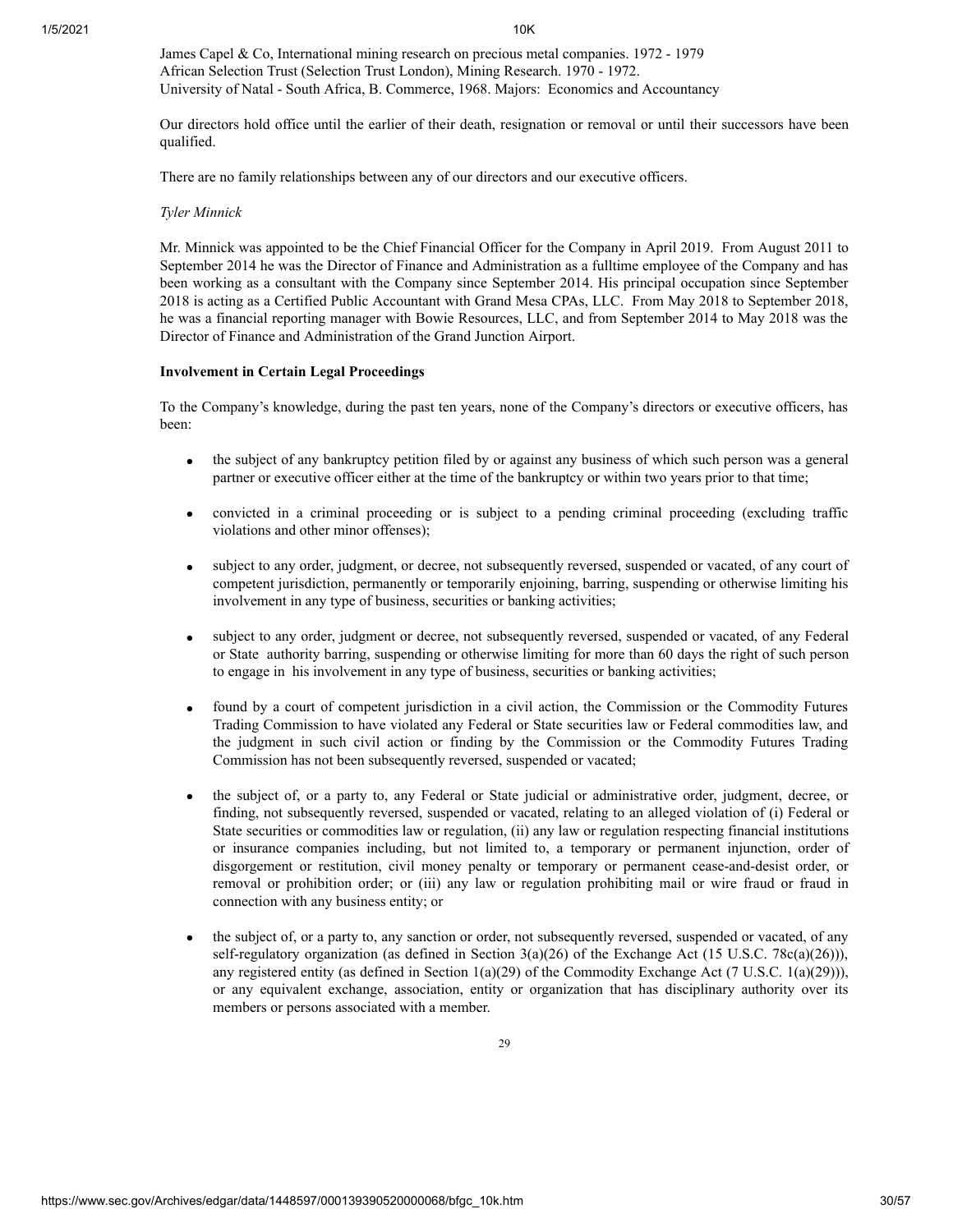#### **Delinquent Section 16(a) Reports**

Section 16(a) of the Exchange Act requires the Company's officers and directors, and certain persons who own more than 10% of a registered class of the Company's equity securities (collectively, "Reporting Persons"), to file reports of ownership and changes in ownership ("Section 16 Reports") with the Securities and Exchange Commission (the "SEC"). Based solely on its review of the copies of such Section 16 Reports received by the Company, all Section 16(a) filing requirements applicable to the Company's Reporting Persons during and with respect to the fiscal year ended December 31, 2019 have been complied with on a timely basis, except that a Form 3 was filed late by Ty Minnick, and a Form 4 was filed late by Ty Minnick, resulting in one transaction not being reported on a timely basis.

### **Code of Ethics**

We have adopted a code of ethics (that applies to our principal executive officer, principal financial officer, principal accounting officer or controller or persons performing similar functions. Our code of ethics is available at our website which is located at www.bullfroggoldcorp.com or upon request to management.

#### **Corporate Governance**

#### *Meetings and Committees of the Company*

Our Board of Directors did not hold any formal meetings during the year ended December 31, 2019 but did take action by unanimous written consent in lieu of meetings on occasion.

In May 2019, the Board of Directors appointed an audit committee charter and members. Given our size and the development of our business to date, we believe that the Board of Directors and Audit Committee through its meetings can perform all of the duties and responsibilities which might be contemplated by additional committees. We do not have an audit committee financial expert because we do not have the resources to retain such an individual at this time.

Except as may be provided in our bylaws, we do not currently have specified procedures in place pursuant to which whereby security holders may recommend nominees to the Board of Directors.

#### **Board Leadership Structure and Role in Risk Oversight**

Although we have not adopted a formal policy on whether the Chairman and Chief Executive Officer positions should be separate or combined, we have determined that it is in the best interests of the Company and its shareholders to separate these roles. Mr. Beling is our President and Chief Executive Officer. Mr. Lindsay is the Chairman of our Board of Directors. We believe it is in the best interest of the Company to have the Chairman and Chief Executive Officer roles separated because it allows us to separate the strategic and oversight roles within our board structure.

Our Board of Directors is primarily responsible for overseeing our risk management processes. The Board of Directors receives and reviews periodic reports from management, auditors, legal counsel, and others, as considered appropriate regarding our Company's assessment of risks. The Board of Directors focuses on the most significant risks facing our Company and our Company's general risk management strategy, and also ensures that risks undertaken by our Company are consistent with the Board's appetite for risk. While the Board oversees our Company, our Company's management is responsible for day-to-day risk management processes. We believe this division of responsibilities is the most effective approach for addressing the risks facing our Company and that our Board leadership structure supports this approach.

#### **Board Diversity**

While we do not have a formal policy on diversity, our Board considers diversity to include the skill set, background, reputation, type and length of business experience of our Board members as well as a particular nominee's contributions to that mix. Although there are many other factors, the Board seeks individuals with experience on public company boards as well as experience with advertising, marketing, legal and accounting skills.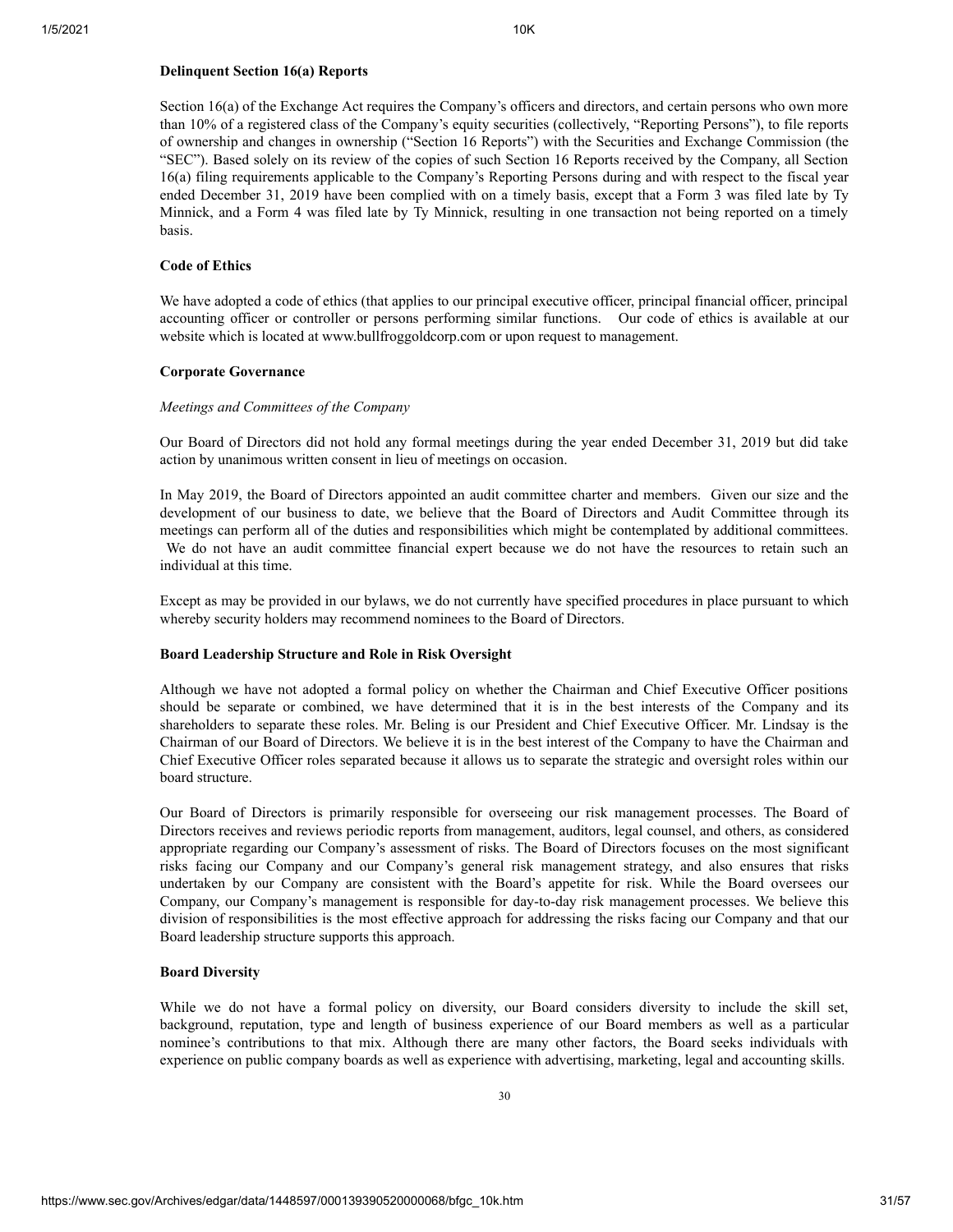#### **Changes in Nominating Procedures**

None.

#### <span id="page-31-0"></span>**ITEM 11. EXECUTIVE COMPENSATION**

### *Summary Compensation Table*

The table below sets forth, for the last two fiscal years, the compensation earned by our chief executive officer and chief financial officer. No other executive officer had annual compensation in excess of \$100,000 during the last two fiscal years.

| Name<br>and<br>Principal<br><b>Position</b>                         | Year | <b>Salary</b><br><b>(\$)</b> | <b>Bonus</b><br>$(\$)$ | <b>Stock</b><br>Awards<br>$(S)^*$ | Option<br>Awards<br>$(S)^*$ | <b>Non-Equity</b><br><b>Incentive Plan</b><br>Compensation | Nonqualified<br><b>Deferred</b><br>Compensation<br><b>Earnings</b> | <b>All Other</b><br>Compensation<br>$(\$)$ | <b>Total</b><br>$\left( \mathbb{S}\right)$ |
|---------------------------------------------------------------------|------|------------------------------|------------------------|-----------------------------------|-----------------------------|------------------------------------------------------------|--------------------------------------------------------------------|--------------------------------------------|--------------------------------------------|
| David<br>Beling,<br>President,<br>Chief                             | 2018 | 100,000                      | $\mathbf{u}$           | \$23,000                          |                             | --                                                         | --                                                                 | $-$                                        | \$123,000                                  |
| Executive<br>Officer,<br>Secretary,<br>Treasurer<br>and<br>Director | 2019 | 100,000                      | --                     | \$85,000                          |                             | --                                                         | --                                                                 |                                            | \$185,000                                  |
|                                                                     |      |                              |                        |                                   |                             |                                                            |                                                                    |                                            |                                            |
| Tyler<br>Minnick,<br>Chief<br>Financial<br>Officer                  | 2019 |                              |                        | --                                |                             | --                                                         |                                                                    | \$41,040                                   | \$41,040                                   |

\* Represents the aggregate grant date fair value computed in accordance with FASB 123. See Form 8K filed October 15, 2019 and November 15, 2018 for stock awards in 2019 and 2018, respectively.

### **Employment Agreements**

On September 30, 2011, we entered into an employment agreement with David Beling pursuant to which Mr. Beling would serve as our President and Chief Executive Officer for a period of two years (with an automatic one year extension each anniversary date) in consideration for an annual salary of \$200,000, amended to \$100,000 starting January 1, 2016.

Upon termination of Mr. Beling's employment prior to expiration of the employment period (unless Mr. Beling's employment is terminated for Cause or Mr. Beling terminates his employment without Good Reason) (as such terms are defined in Mr. Beling's employment agreement), Mr. Beling shall be entitled to receive any and all reasonable expenses paid or incurred by Mr. Beling in connection with and related to the performance of his duties and responsibilities for the Company during the period ending on the termination date, any accrued but unused vacation time through the termination date in accordance with Company policy and an amount equal to Mr. Beling's base salary and annual bonus during the prior 12 months.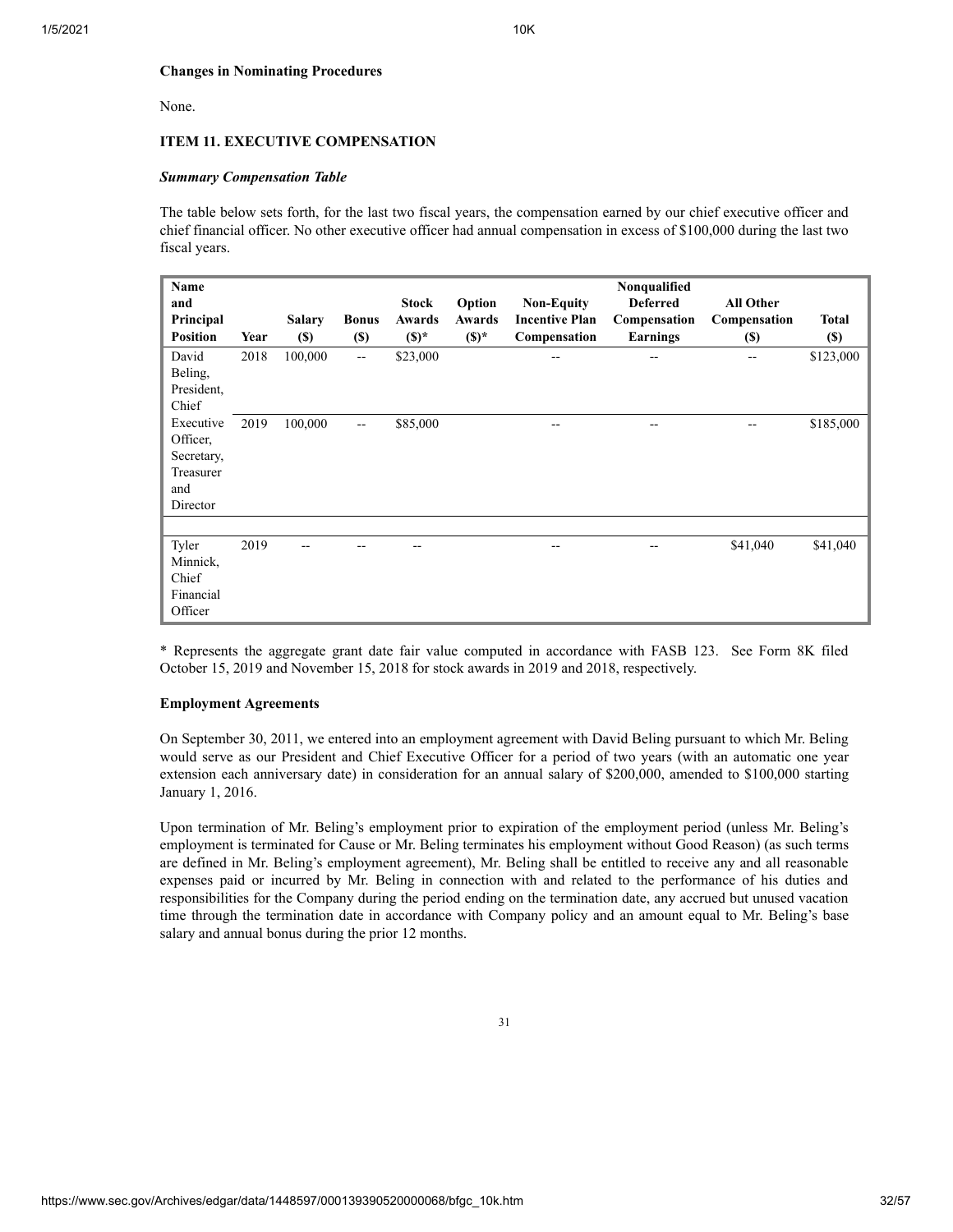|               |                                                                                       |                                                                                                    | <b>Stock Awards</b>       |                                         |                                                                               |
|---------------|---------------------------------------------------------------------------------------|----------------------------------------------------------------------------------------------------|---------------------------|-----------------------------------------|-------------------------------------------------------------------------------|
|               | Number of<br><b>Securities</b><br>Underlying<br>Unexercised<br><b>Options:</b><br>(#) | Number of<br><b>Securities</b><br>Underlying<br><b>Unexercised</b><br><b>Options:</b><br>$^{(\#)}$ | Option<br><b>Exercise</b> | <b>Name Option</b><br><b>Expiration</b> | Number of<br><b>Shares</b><br>or Units<br>of Stock<br>that Have<br><b>Not</b> |
| <b>Name</b>   | <b>Exercisable</b>                                                                    | Unexercisable                                                                                      | Price (\$)                | Date                                    | Vested $(\#)$                                                                 |
| David Beling  | 1,775,000                                                                             | $\overline{a}$                                                                                     | \$0.025                   | 03/30/2025                              | $- -$                                                                         |
| David Beling  | 2,000,000                                                                             | --                                                                                                 | \$0.136                   | 12/01/2027                              | --                                                                            |
| Tyler Minnick | 355,000                                                                               | --                                                                                                 | \$0.025                   | 03/30/2025                              | --                                                                            |
| Tyler Minnick | 500,000                                                                               | --                                                                                                 | \$0.136                   | 12/01/2027                              | --                                                                            |

Outstanding Equity Awards At Year End December 31, 2019

#### **Director Compensation**

We have not adopted compensation arrangements for members of our Board of Directors. During the year ended December 31, 2019, none of our directors received cash compensation for serving on our Board of Directors. However, on October 3, 2019, the Board of Directors of Bullfrog Gold Corp. (the "Company") approved a stock compensation distribution to board members Alan Lindsay, Chairman; Kjeld Thygesen, board member; and David Beling, CEO, President and board member. On October 10, 2019, there were 500,000 shares issued to each for a total of 1,500,000 shares with the fair market value of \$0.17 per share determined by the closing price of the Company's common stock as of October 11, 2019.

The shares and options are 100% percent vested as of the grant date.

The following table shows compensation paid to our directors (excluding compensation included under our summary compensation table above) for service as directors during the year ended December 31, 2019.

| <b>Name</b>                   | Fees<br><b>Earned or</b><br>Paid in<br>Cash<br>(\$) | <b>Stock</b><br><b>Awards</b><br>(\$)* | Option<br><b>Awards</b><br>(S) | <b>All Other</b><br>Compensation<br>(\$) | <b>Total</b><br>(\$)     |
|-------------------------------|-----------------------------------------------------|----------------------------------------|--------------------------------|------------------------------------------|--------------------------|
| Alan Lindsay                  | $\overline{\phantom{a}}$                            | 85,000                                 | $\overline{\phantom{a}}$       |                                          | 85,000                   |
| Kjeld Thygesen                | $\overline{\phantom{a}}$                            | 85,000                                 | $\overline{\phantom{a}}$       |                                          | 85,000                   |
| David Beling, discussed above | -                                                   | $\overline{\phantom{a}}$               | $\overline{\phantom{0}}$       |                                          | $\overline{\phantom{a}}$ |

\* Represents the aggregate grant date fair value computed in accordance with FASB 123. See Form 8K filed October 15, 2019 for stock awards in 2019.

#### <span id="page-32-0"></span>**ITEM 12. SECURITY OWNERSHIP OF CERTAIN BENEFICIAL OWNERS AND MANAGEMENT**

The following tables set forth certain information as of the approximate date of this filing regarding the beneficial ownership of our common stock by:

- each person or entity who, to our knowledge, owns more than 5% of our common stock; ·
- our executive officers; ·
- each director; and ·
- all of our executive officers and directors as a group. ·

The percentages of common stock beneficially owned are reported on the basis of regulations of the Securities and Exchange Commission governing the determination of beneficial ownership of securities. Under the rules of the Securities and Exchange Commission, a person is deemed to be a beneficial owner of a security if that person has or shares voting power, which includes the power to vote or to direct the voting of the security, or dispositive power, which includes the power to dispose of or to direct the disposition of the security. Shares of common stock that a person purpose has the right to acquire beneficial ownership of within 60 days of the date of this filing are deemed to be beneficially owned by the person holding such securities for the purpose of computing the percentage of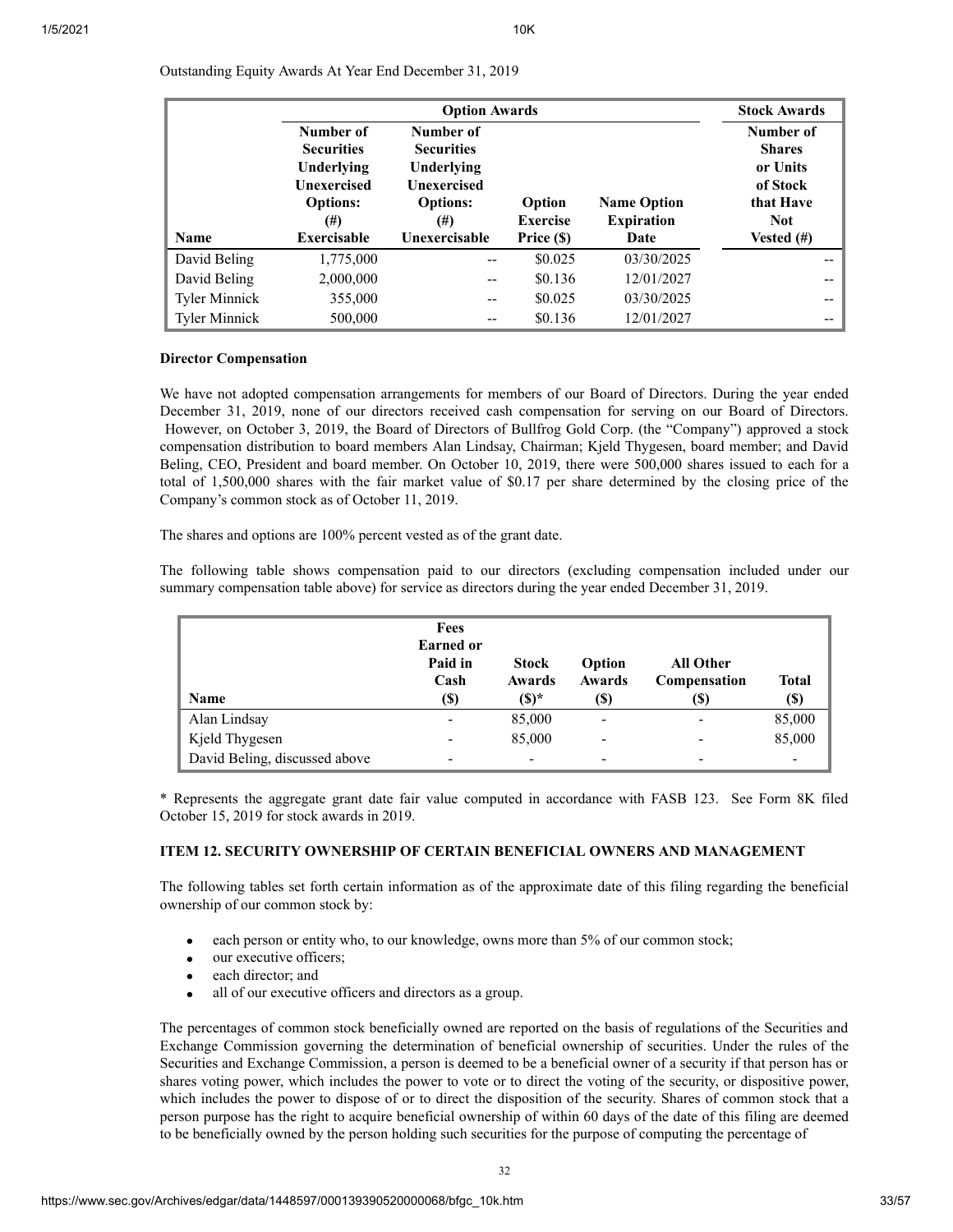https://www.sec.gov/Archives/edgar/data/1448597/000139390520000068/bfgc\_10k.htm 34/57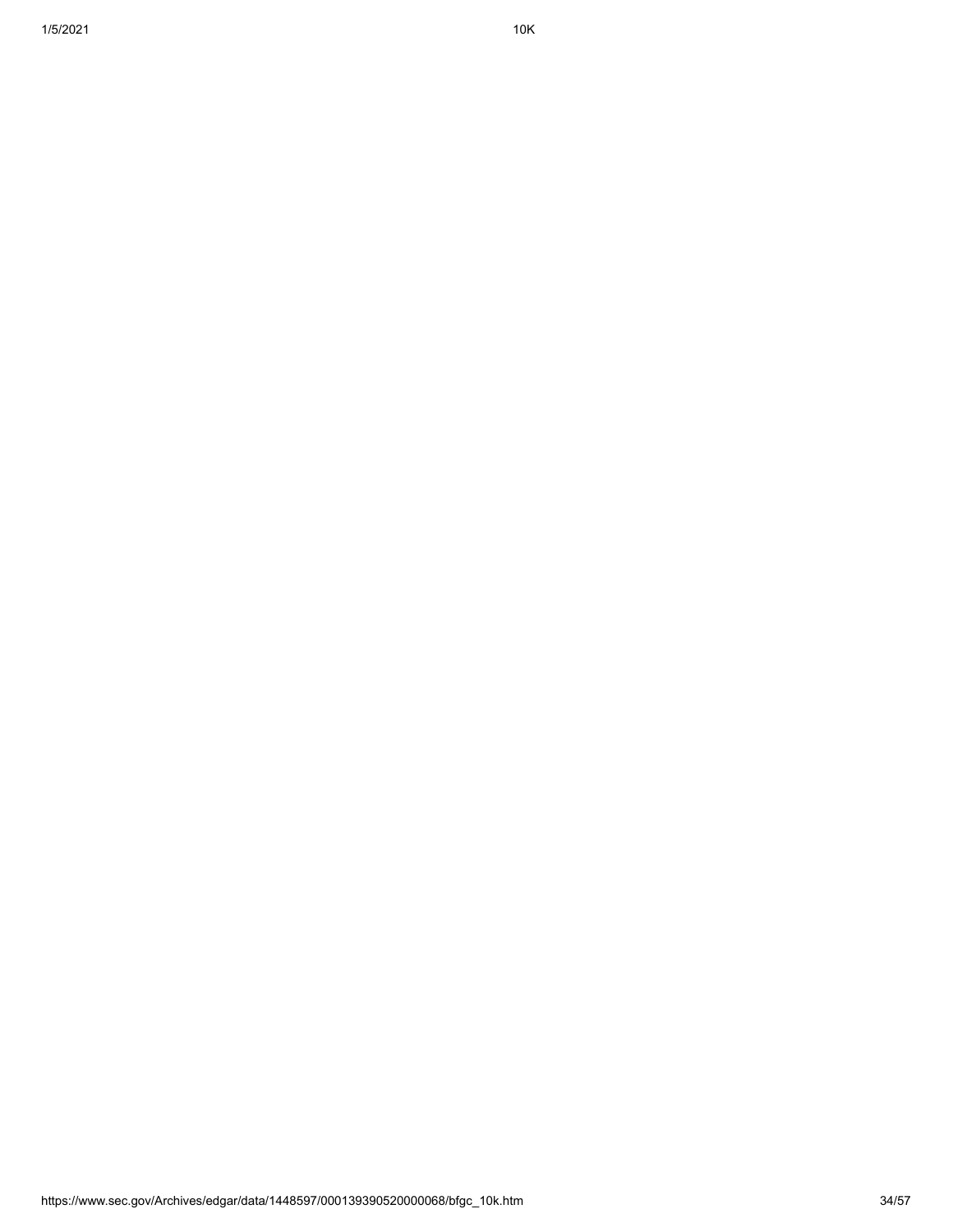ownership of such person, but are not treated as outstanding for the purpose of computing the percentage ownership of any other person. Except as indicated in the footnotes to this table, each beneficial owner named in the table below has sole voting and sole investment power with respect to all shares beneficially owned.

As of the approximate date of this filing we had 151,938,570 shares of common stock outstanding.

| <b>Name and Address</b>                                     | <b>Shares Owned</b> | Percentage |
|-------------------------------------------------------------|---------------------|------------|
| David Beling (1)                                            |                     |            |
| 897 Quail Run Drive                                         |                     |            |
| Grand Junction, CO 81505                                    | 32,262,204          | 23.7       |
|                                                             |                     |            |
| Alan Lindsay (2)                                            |                     |            |
| 10 Market St, Ste 246                                       |                     |            |
| Camana Bay                                                  |                     |            |
| Grand Cayman,                                               |                     |            |
| Cayman Islands KY1-9006                                     | 11,073,859          | 8.1        |
|                                                             |                     |            |
| Kjeld Thygesen (3)                                          |                     |            |
| No. 7 Hudson House                                          |                     |            |
| Hortensia Road                                              |                     |            |
| London, SW 10 0QR                                           | 4,000,000           | 2.9        |
|                                                             |                     |            |
| Tyler Minnick (4)                                           |                     |            |
| 2216 DaVinci Place                                          |                     |            |
| Grand Junction, CO 81507                                    | 1,305,000           | 0.7        |
|                                                             |                     |            |
| Eros Resources Corp. (5)                                    | 16,500,000          | 12.8       |
|                                                             |                     |            |
| All executive officers and directors as a group (4 persons) | 48,641,063          | 30.0       |

(1) Includes the following:

- 2,200,000 shares of common stock held by the Beling Family Trust of which David Beling is the trustee and has voting and dispositive power; ·
- 26,287,204 shares of common stock held by David Beling; ·
- shares underlying options to purchase 2,000,000 shares of common stock at \$0.136 per share; and ·
- shares underlying options to purchase 1,775,000 shares of common stock at \$0.025 per share ·

(2) Includes the following:

- shares underlying options to purchase 1,415,000 shares of common stock at \$0.025 per share; ·
- shares underlying options to purchase 1,500,000 shares of common stock at \$0.136 per share; ·
- shares underlying 375,000 warrants to purchase shares of common stock at \$0.15 per share; and ·
- 7,783,859 shares of common stock which includes 151,874 shares of common stock held by Mr. Lindsay's wife. ·

(3) Includes the following:

- shares underlying options to purchase 1,000,000 shares of common stock at \$0.136 per share; ·
- shares underlying 500,000 warrants to purchase shares of common stock at \$0.10 per share; and ·
- 2,500,000 shares of common stock held by Mr. Thygesen ·

(4) Includes the following:

- shares underlying options to purchase 355,000 shares of common stock at \$0.025 per share; and ·
- shares underlying options to purchase 500,000 and 350,000 shares of common stock at \$0.136 and \$0.11 per share, respectively ·
- 100,000 shares of common stock held by Tyler Minnick ·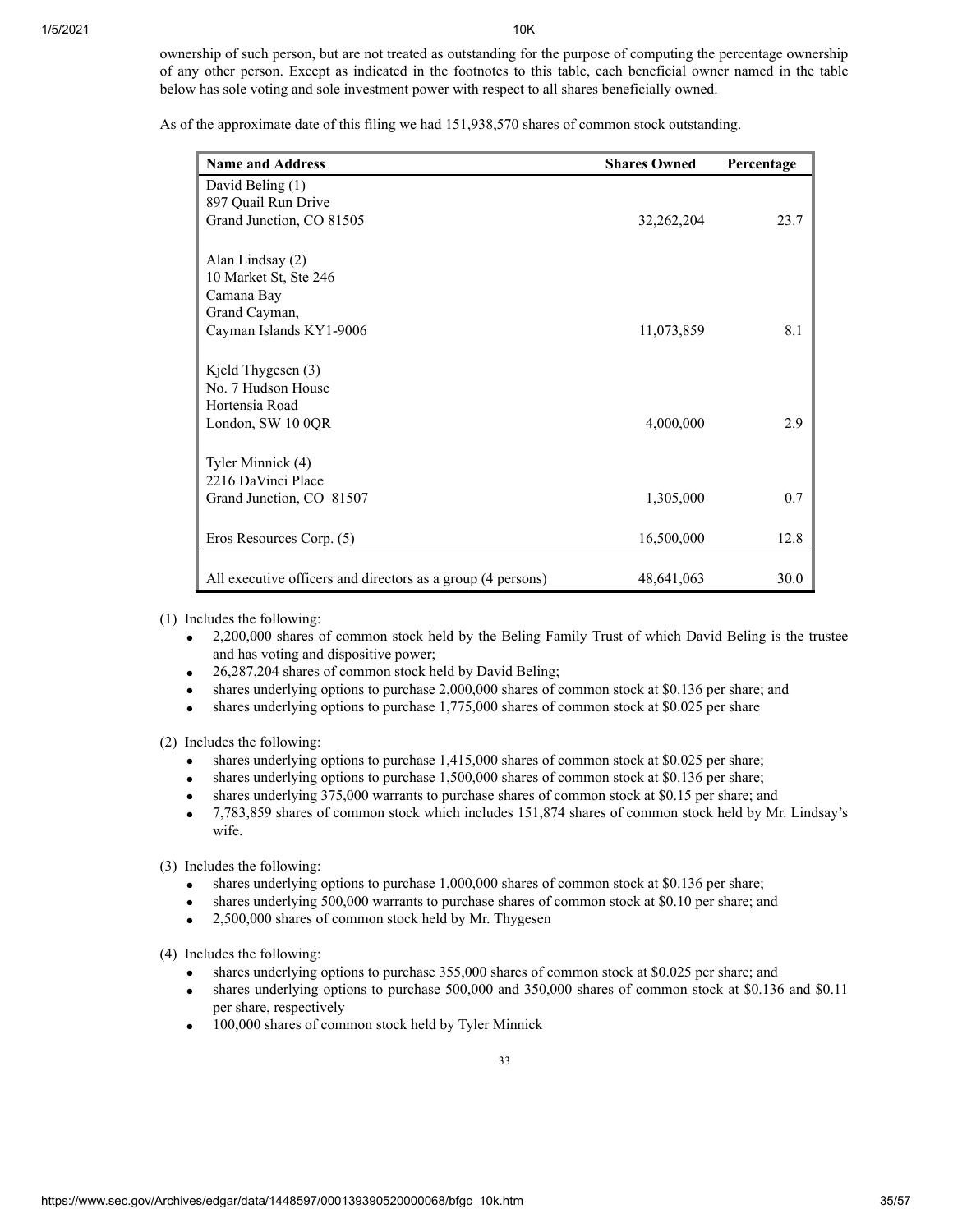- (5) Includes the following:
	- shares underlying warrants to purchase 6,750,000 and 1,000,000 shares of common stock at \$0.15 and \$0.10 per share, respectively; and ·
	- 8,750,000 shares of common stock held by Eros ·

# <span id="page-35-0"></span>**ITEM 13. CERTAIN RELATIONSHIPS AND RELATED TRANSACTIONS, AND DIRECTOR INDEPENDENCE**

#### **Certain Relationships and Related Transactions**

Except as described below, since January 1, 2018, there have been no transactions, whether directly or indirectly, between the Company and any of its officers, directors or their family members.

On October 3, 2019, the Board of Directors approved a stock compensation distribution to board members Alan Lindsay, Chairman; Kjeld Thygesen, board member; and David Beling, CEO, President and board member. On October 10, 2019, the Company issue 500,000 shares of common stock to each for a total of 1,500,000 shares with the fair market value of \$0.17 per share

On November 12, 2018, the Board of Directors approved a stock compensation distribution to board members Alan Lindsay, Chairman; Kjeld Thygesen, board member; and David Beling, CEO, President and board member. The Company issued 500,000 shares of common stock to each for a total of 1,500,000 shares with the fair market value of \$0.046 per share

Pursuant to Mr. Beling's employment contract with the Company, the Company will reimburse Mr. Beling \$600 per month for space used for the Company's current principal executive office.

As of December 31, 2019, and December 31, 2018, the Company has a related party payable with David Beling, CEO and President, of \$635,775 and \$578,764, respectively. This amount at December 31, 2019 consists of \$213,450 of expense reports plus interest of \$150,940 and salary of \$191,666 plus interest of \$79,719. Interest is accrued at a rate of 1% per month.

#### **Director Independence**

We currently have three directors serving on our Board of Directors, Mr. David Beling, Mr. Kjeld Thygesen and Mr. Alan Lindsay. We are not subject to any director independence standards. Using the definition of independence set forth in the rules of the NYSE American, Mr. Thygesen and Mr. Lindsay would be considered independent directors of the Company.

# <span id="page-35-1"></span>**ITEM 14. PRINCIPAL ACCOUNTING FEES AND SERVICES**

# **Audit Fees**

For the fiscal year ended December 31, 2019, the fees billed by Davidson & Company LLP, our principal accountant, to us for services rendered for the review of the financial statements included in the quarterly reports on Form 10-Q filed with the SEC were \$10,000 and approximately \$15,000 to be charged for the 2019 audit of the annual financial statements.

For the fiscal years ended December 31, 2018 and 2017, the aggregate fees billed by Peterson Sullivan LLP, our previous principal accountant, to us for services rendered for the audits of the annual financial statements and the review of the financial statements included in the quarterly reports on Form 10-Q and the services provided in connection with the statutory and regulatory filings or engagements for those fiscal years and registration statements filed with the SEC were approximately \$6,000 and \$35,000, respectively.

#### **Audit-Related Fees**

For the fiscal years ended December 31, 2019 and 2018, there were no fees billed to us by our principal accountant for the audit or review of the financial statements that are not reported above under Audit Fees.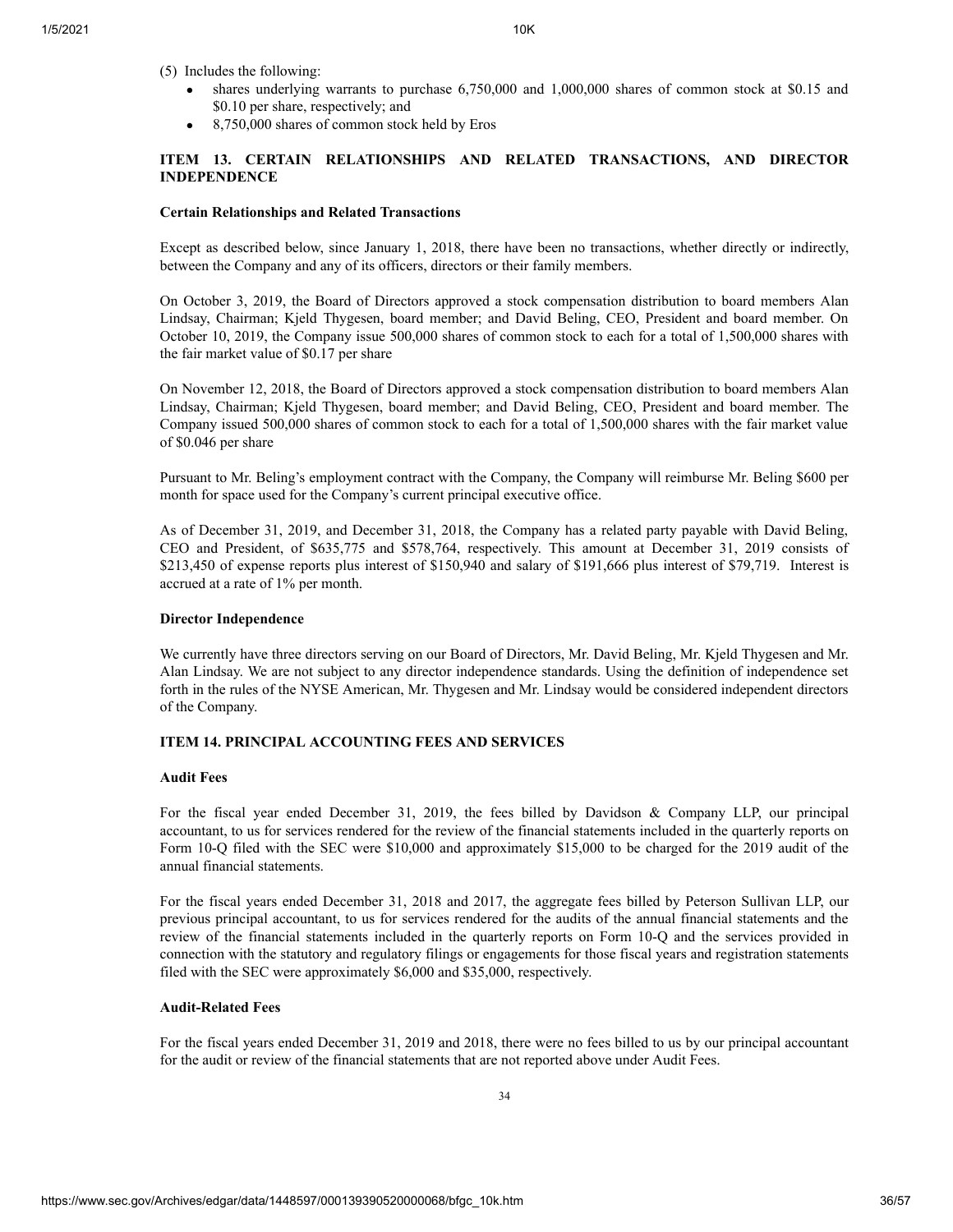#### **Tax Fees**

For the fiscal year ended December 31, 2018, there were no fees billed to us by Peterson Sullivan LLP, our previous principal accountant for tax compliance services.

# **All Other Fees**

For the fiscal years ended December 31, 2019 and 2018, there were no fees billed to us by our principal accountant for services other than services described above.

# **Policy on Audit Committee Pre-Approval of Audit and Permissible Non-Audit Services of Independent Auditors**

The policy of our Audit Committee is to pre-approve all audit and permissible non-audit services provided by the independent auditors. These services may include audit services, audit-related services, tax services and other services. Pre-approval is generally provided for up to one year and any pre-approval is detailed as to the particular service or category of services and is generally subject to a specific budget. The independent auditors and management are required to periodically report to our Board of Directors regarding the extent of services provided by the independent auditors in accordance with this pre-approval, and the fees for the services performed to date. The Audit Committee may also pre-approve particular services on a case-by-case basis. Our Audit Committee approved all services that our independent accountants provided to us in the past two fiscal years.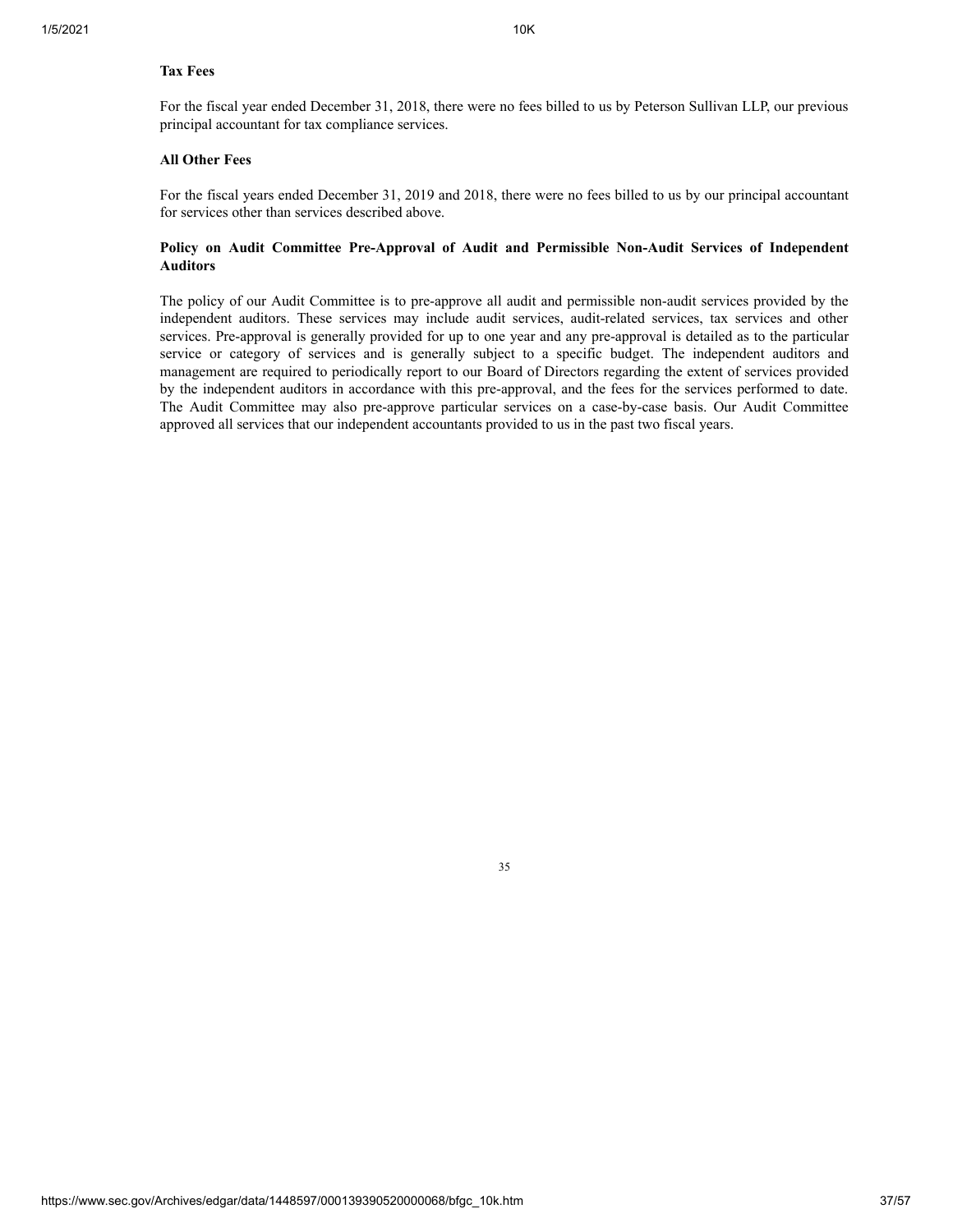# <span id="page-37-0"></span>**PART IV**

# <span id="page-37-1"></span>**ITEM 15. EXHIBITS**

(a) (1)(2) Financial Statements: See index to financial statements and supporting schedules.

(a) (3) Exhibits:

| <b>Exhibit No.</b>                     |        | <b>Description</b>                                                                                                                                                                           |
|----------------------------------------|--------|----------------------------------------------------------------------------------------------------------------------------------------------------------------------------------------------|
| 2.1                                    | (1)    | Agreement and Plan of Merger, dated as of September 30, 2011, by and among                                                                                                                   |
|                                        |        | Bullfrog Gold Corp., Standard Gold Corp. and Bullfrog Gold Acquisition Corp.                                                                                                                 |
| 2.2                                    | (1)    | Certificate of Merger, dated September 30, 2011 merging Bullfrog Gold Acquisition                                                                                                            |
|                                        |        | Corp. with and into Standard Gold Corp.                                                                                                                                                      |
| 3.1                                    | (2)    | Amended and Restated Certificate of Incorporation                                                                                                                                            |
|                                        | (6)    | Certificate of Amendment to Certificate of Incorporation                                                                                                                                     |
| $\frac{3.2}{3.3}$                      | (1)    | Amended and Restated Series A Convertible Preferred Stock Certificate of<br>Designation                                                                                                      |
|                                        | (7)    | Certificate of Designation of Series B Preferred Stock                                                                                                                                       |
|                                        | (2)    | Amended and Restated Bylaws                                                                                                                                                                  |
| $\frac{3.4}{3.5}$<br>$\frac{4.1}{4.1}$ | $\ast$ | Description of the Registrant's Securities Registered Pursuant to Section 12 of the<br>Securities Exchange Act of 1934                                                                       |
| 10.1                                   | (3)    | Form of Directors and Officers Indemnification Agreement                                                                                                                                     |
| 10.2                                   | (3)    | Bullfrog Gold Corp. 2011 Equity Incentive Plan                                                                                                                                               |
| 10.3                                   | (3)    | Form of 2011 Incentive Stock Option Agreement                                                                                                                                                |
| 10.4                                   | (3)    | Form of 2011 Non-Qualified Stock Option Agreement                                                                                                                                            |
| 10.5                                   | (1)    | Agreement of Conveyance, Transfer and Assignment of Assets and Assumption of<br>Obligations between Standard Gold Corp and Aurum National Holdings Ltd                                       |
| 10.6                                   | (1)    | Amended and Restated Agreement of Conveyance, Transfer and Assignment of<br>Assets and Assumption of Obligations between Standard Gold Corp, Bullfrog<br>Holdings, Inc. and NPX Metals, Inc. |
| 10.7                                   | (1)    | Option to Purchase and Royalty Agreement between Standard Gold Corp. and<br>Southwest Exploration, Inc.                                                                                      |
| 10.8                                   | (1)    | Employment Agreement between the Company and Mr. David Beling                                                                                                                                |
| 10.9                                   | (5)    | Option Agreement dated March 23, 2015                                                                                                                                                        |
| 10.10                                  | (8)    | Form of Warrant                                                                                                                                                                              |
| 10.11                                  | (9)    | 2017 Equity Incentive Plan                                                                                                                                                                   |
| 10.12                                  | (10)   | Form of Warrant                                                                                                                                                                              |
| 14.1                                   | (4)    | Code of Ethics                                                                                                                                                                               |
| 21                                     | (3)    | List of Subsidiaries                                                                                                                                                                         |
| 31.1                                   | *      | Certification of Chief Executive Officer filed pursuant to Section 302 of the<br>Sarbanes-Oxley Act of 2002                                                                                  |
| 31.2                                   | *      | Certification of Chief Financial Officer filed pursuant to Section 302 of the<br>Sarbanes-Oxley Act of 2002                                                                                  |
| 32.1                                   | $\ast$ | Certification of Chief Executive Officer and Chief Financial Officer filed pursuant to<br>18 U.S.C. Section 1350, as adopted pursuant to Section 906 of the Sarbanes-Oxley<br>Act of 2002    |
| $101$ .ins $*$                         |        | <b>XBRL</b> Instance Document                                                                                                                                                                |
| $101$ .sch $*$                         |        | XBRL Taxonomy Schema Document                                                                                                                                                                |
| $101$ cal $^\ast$                      |        | <b>XBRL Taxonomy Calculation Document</b>                                                                                                                                                    |
| 101.def*                               |        | XBRL Taxonomy Linkbase Document                                                                                                                                                              |
| $101$ .lab $*$                         |        | XBRL Taxonomy Label Linkbase Document                                                                                                                                                        |
| 101.pre *                              |        | XBRL Taxonomy Presentation Linkbase Document                                                                                                                                                 |

Filed herewith \*

Furnished herewith. \*\*

\*\*\* Indicates management contract or compensatory arrangement.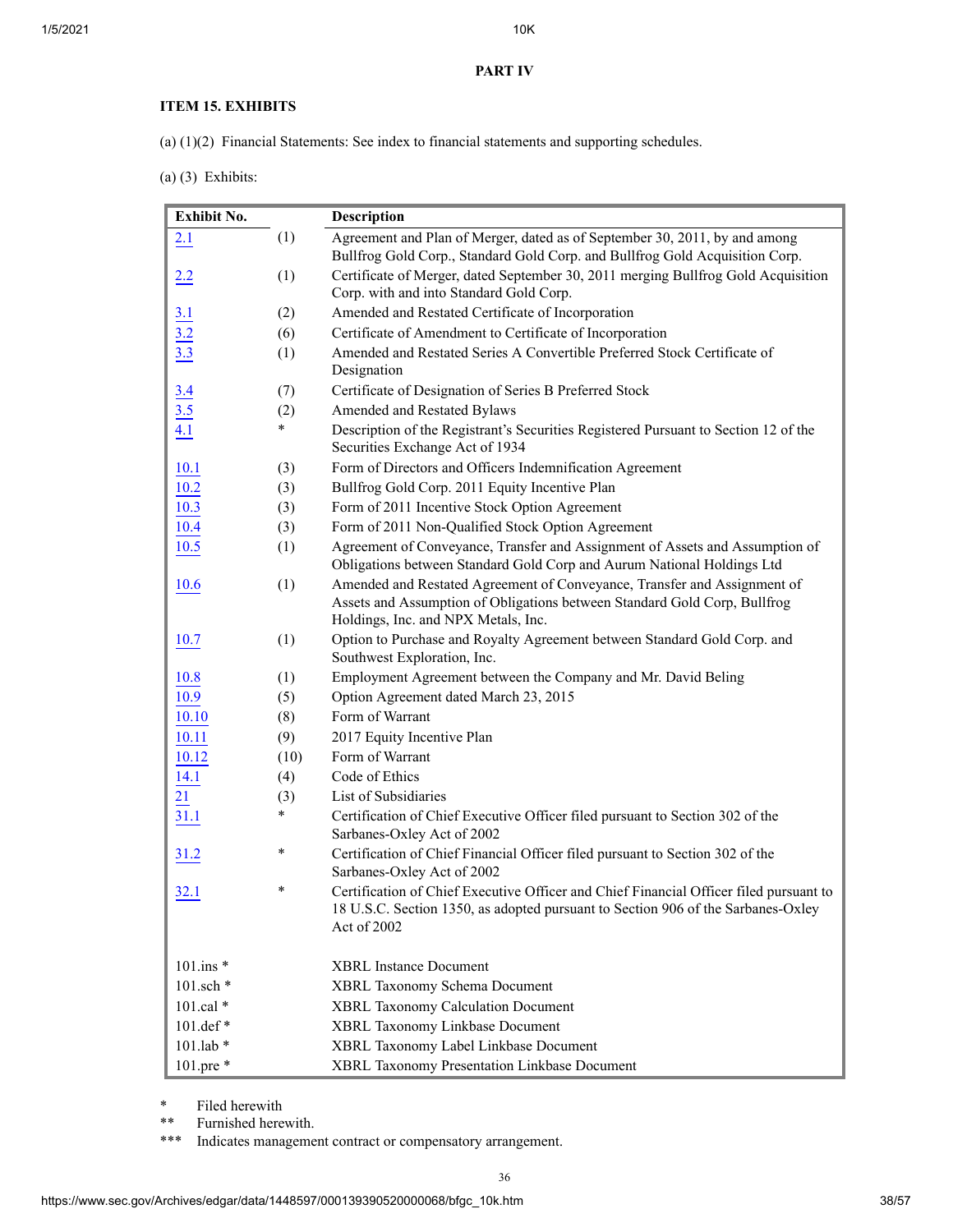https://www.sec.gov/Archives/edgar/data/1448597/000139390520000068/bfgc\_10k.htm 39/57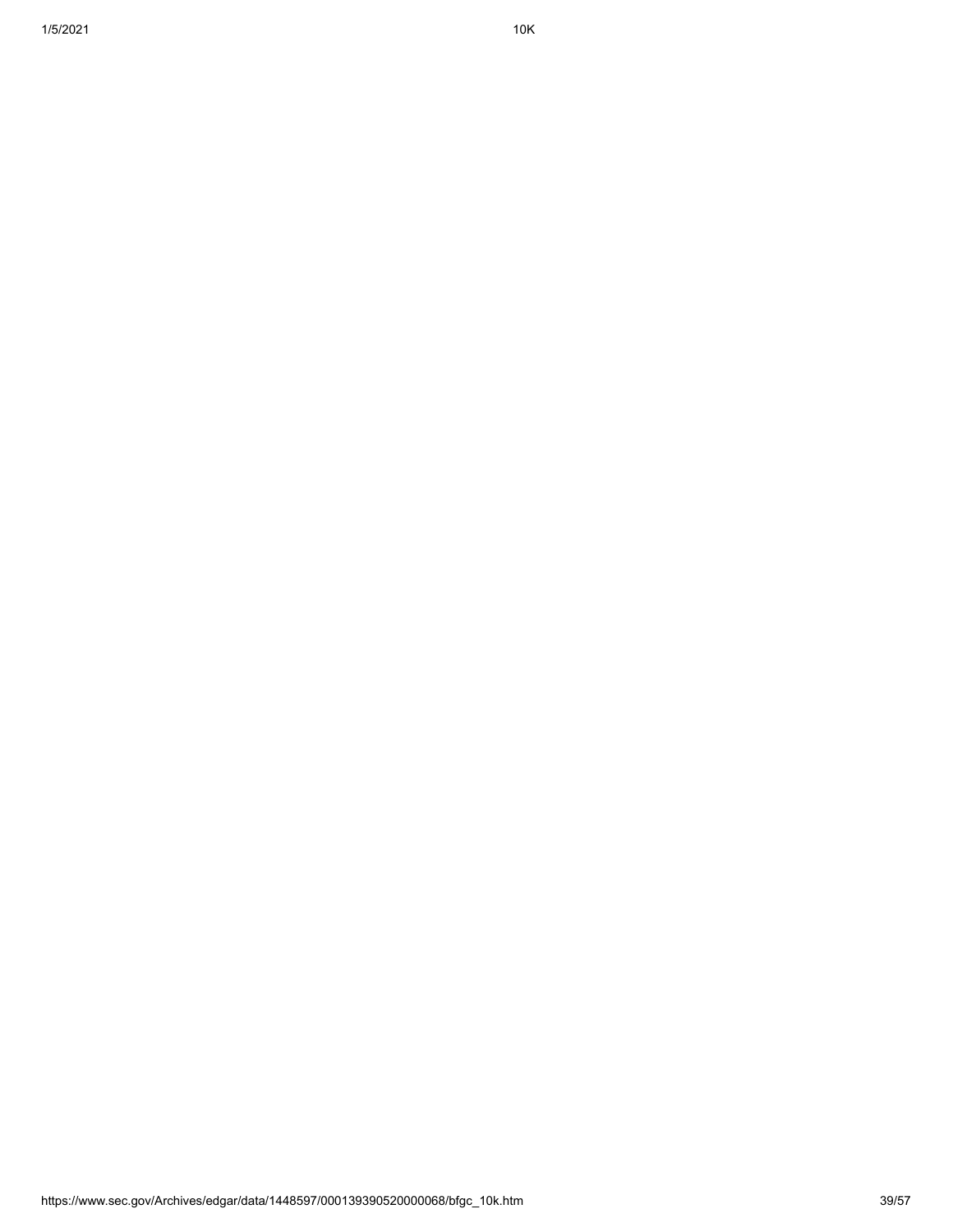- Incorporated by reference to the Form S-1/A, filed with the SEC on December 18, 2012 (1)
- Incorporated by reference to the Current Report on Form 8-K, filed with the SEC on July 22, 2011 (2)
- Incorporated by reference to the Current Report on Form 8-K, filed with the SEC on October 6, 2011 (3)
- Incorporated by reference to the Annual Report on Form 10-K, filed with the SEC on February 27, 2012 (4)
- Incorporated by reference to the Current Report on Form 8-K, filed with the SEC on March 26, 2015 (5)
- Incorporated by reference to the Current Report on Form 8-K, filed with the SEC on February 27, 2017 (6)
- Incorporated by reference to the Current Report on Form 8-K, filed with the SEC on November 20, 2012. (7)
- Incorporated by reference to the Current Report on Form 8-K, filed with the SEC on May 24, 2017. (8)
- Incorporated by reference to the Current Report on Form 8-K, filed with the SEC on December 4, 2017. (9)
- $(10)$  Incorporated by reference to 8-K filed January 21, 2020.

37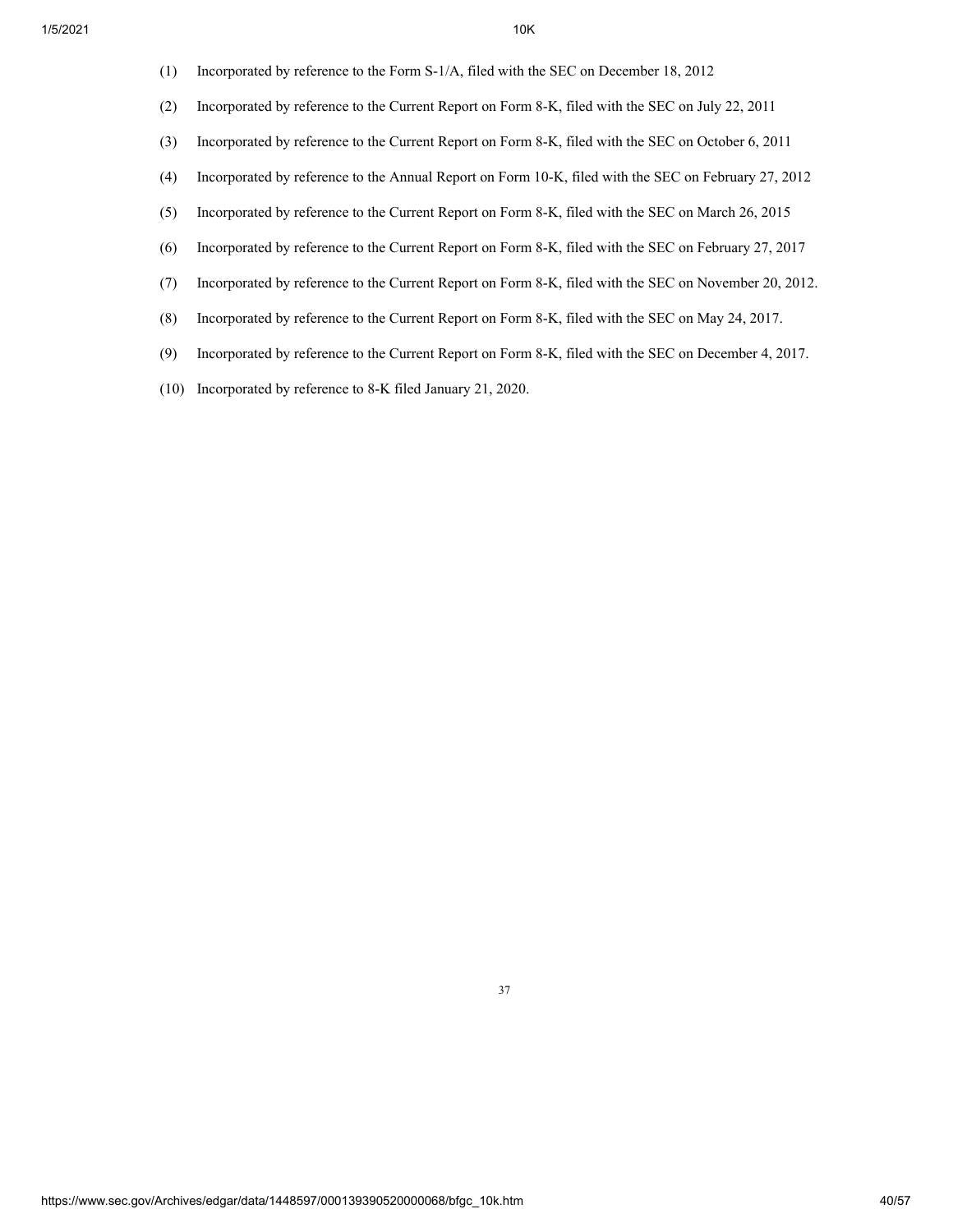### <span id="page-40-0"></span>**SIGNATURES**

Pursuant to the requirements of Sections 13 or 15(d) of the Securities Exchange Act of 1934, the registrant has duly caused this report to be signed on its behalf by the undersigned, thereunto duly authorized.

| Date: March 13, 2020 | <b>BULLFROG GOLD CORP.</b>                                                                                                               |
|----------------------|------------------------------------------------------------------------------------------------------------------------------------------|
|                      | /s/ DAVID BELING<br>$\rm\,By:$<br>Name: David Beling<br>Title: President and Chief Executive Officer (Principal<br>Executive Officer)    |
| Date: March 13, 2020 | <b>BULLFROG GOLD CORP.</b>                                                                                                               |
|                      | /s/ TYLER MINNICK<br>$\rm\,By:$<br>Name: Tyler Minnick<br>Title: Chief Financial Officer (Principal Financial and<br>Accounting Officer) |

Pursuant to the requirements of the Securities Exchange Act of 1934, this report has been signed below by the following persons on behalf of the registrant and in the capacities and on the dates indicated.

| <b>SIGNATURE</b>      | TITLE                                                                                                                         | <b>DATE</b>    |
|-----------------------|-------------------------------------------------------------------------------------------------------------------------------|----------------|
|                       |                                                                                                                               |                |
| /s/ DAVID BELING      |                                                                                                                               |                |
| DAVID BELING          | PRESIDENT, CHIEF EXECUTIVE<br>OFFICER, AND CHIEF<br><b>FINANCIAL OFFICER</b><br>(PRINCIPAL EXECUTIVE<br>OFFICER) AND DIRECTOR | March 13, 2020 |
| /s/ ALAN LINDSAY      |                                                                                                                               |                |
| <b>ALAN LINDSAY</b>   | <b>CHAIRMAN</b>                                                                                                               | March 13, 2020 |
| /s/ KJELD THYGESEN    |                                                                                                                               |                |
| <b>KJELD THYGESEN</b> | <b>DIRECTOR</b>                                                                                                               | March 13, 2020 |
| /s/ TYLER MINNICK     |                                                                                                                               |                |
| <b>TYLER MINNICK</b>  | <b>CHIEF FINANCIAL OFFICER</b><br>(PRINCIPAL FINANCIAL AND<br><b>ACCOUNTING OFFICER)</b>                                      | March 13, 2020 |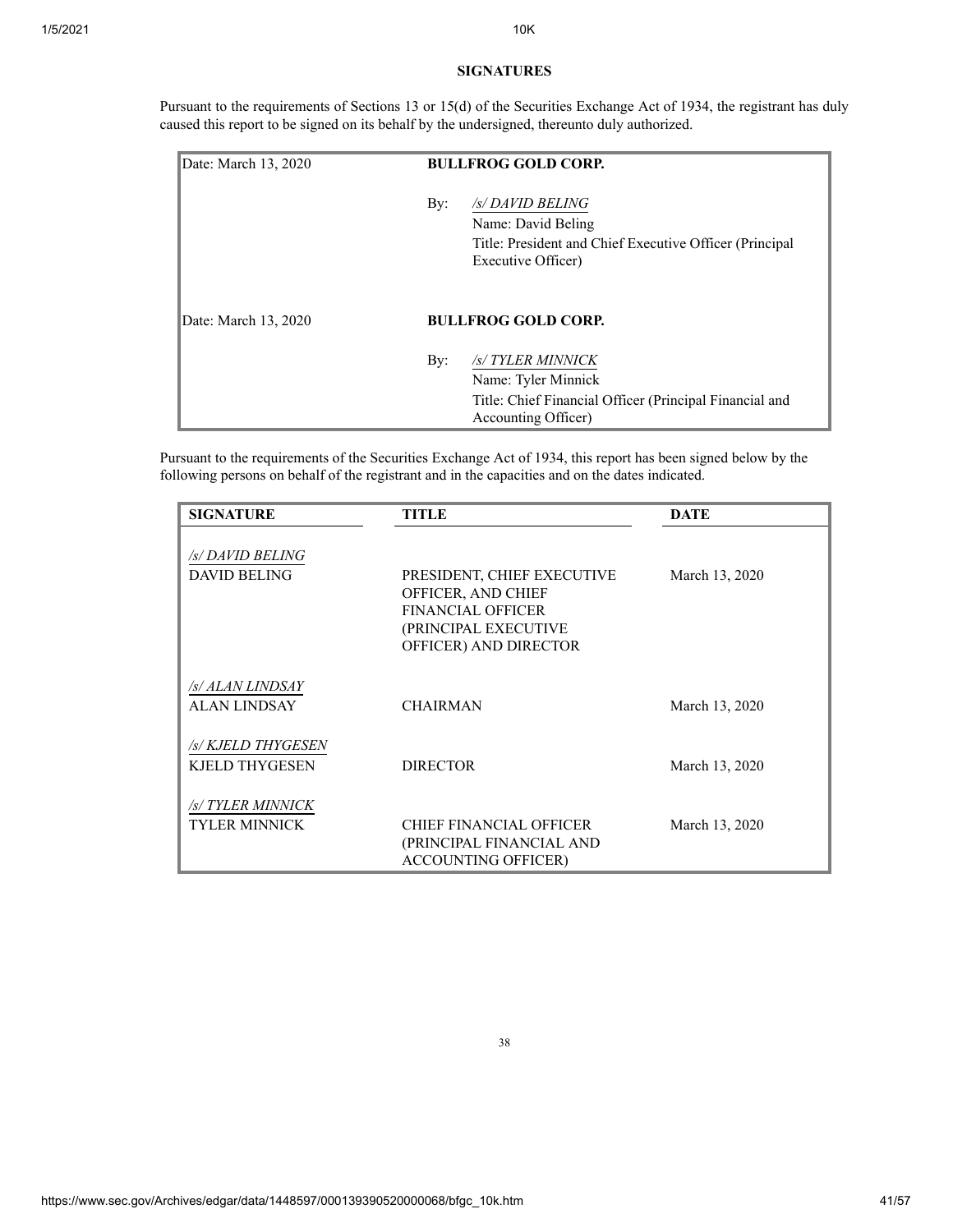# **BULLFROG GOLD CORP.**

Index to Consolidated Financial Statements

| Report of Independent Registered Public Accounting Firm - 2018 | $F-2$ |
|----------------------------------------------------------------|-------|
| Report of Independent Registered Public Accounting Firm - 2019 | $F-3$ |
| <b>Consolidated Balance Sheets</b>                             | $F-4$ |
| <b>Consolidated Statements of Operations</b>                   | $F-5$ |
| Consolidated Statements of Stockholders' Equity (Deficit)      | F-6   |
| <b>Consolidated Statements of Cash Flows</b>                   | $F-7$ |
| Notes to Consolidated Financial Statements                     | $F-8$ |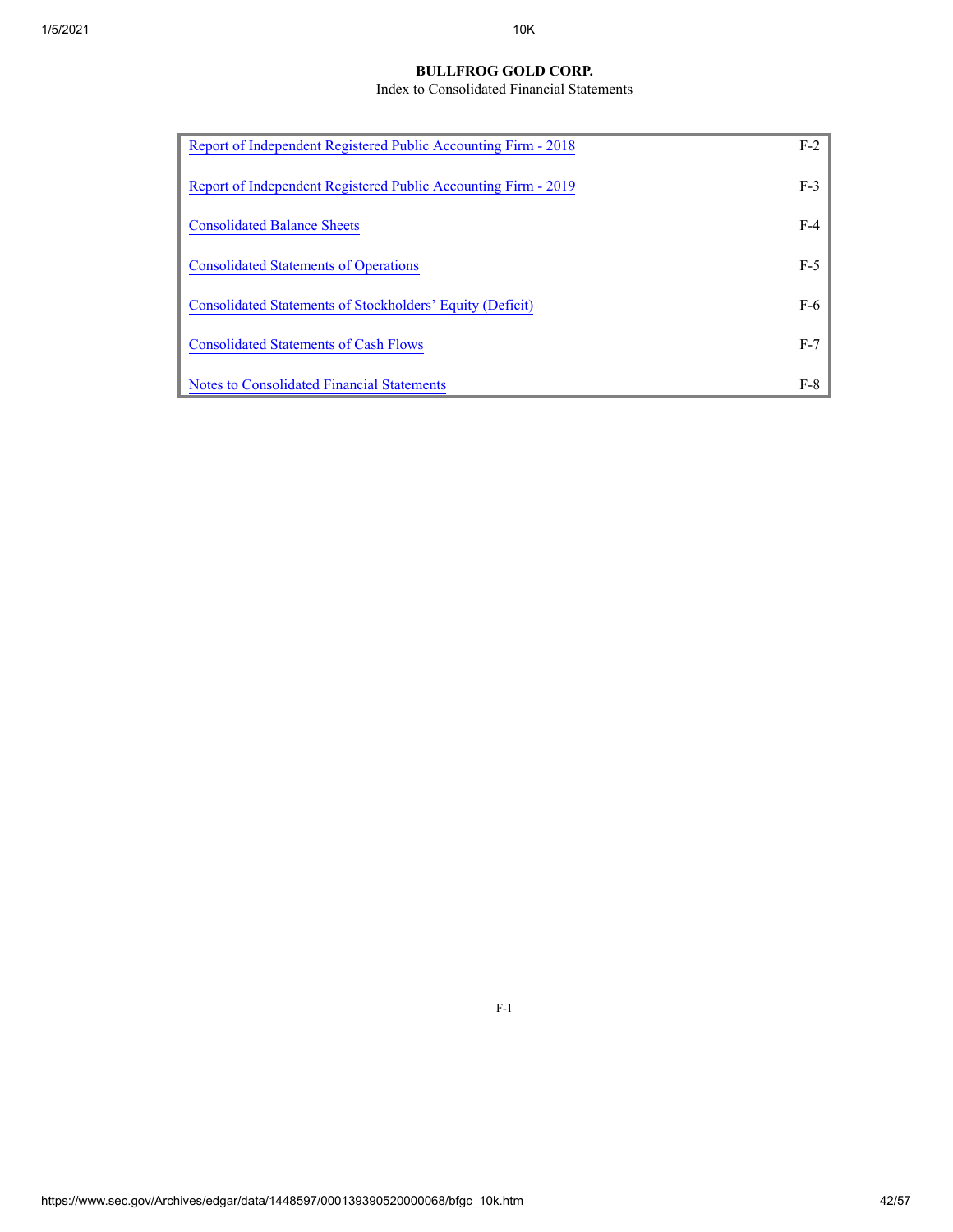# **REPORT OF INDEPENDENT REGISTERED PUBLIC ACCOUNTING FIRM**

<span id="page-42-0"></span>To the Shareholders and Board of Directors Bullfrog Gold Corp.

# **Opinion on the Consolidated Financial Statements**

We have audited the accompanying consolidated balance sheet of Bullfrog Gold Corp. and Subsidiaries ("the Company") as of December 31, 2018, the related consolidated statements of operations, stockholders' equity (deficit), and cash flows for the year then ended, and the related notes (collectively referred to as the "consolidated financial statements"). In our opinion, the consolidated financial statements present fairly, in all material respects, the financial position of the Company as of December 31, 2018, and the results of their operations and their cash flows for the year then ended in conformity with accounting principles generally accepted in the United States.

# **The Company's Ability to Continue as a Going Concern**

The accompanying consolidated financial statements have been prepared assuming the Company will continue as a going concern. As discussed in Note 1 to the consolidated financial statements, the Company has experienced recurring losses since inception and had an accumulated deficit of approximately \$10,070,000 as of December 31, 2018. This raises substantial doubt about the Company's ability to continue as a going concern. Management's plans in regard to these matters are also described in Note 1. The consolidated financial statements do not include any adjustments that might result from the outcome of this uncertainty.

# **Basis for Opinion**

These consolidated financial statements are the responsibility of the Company's management. Our responsibility is to express an opinion on the Company's consolidated financial statements based on our audit. We are a public accounting firm registered with the Public Company Accounting Oversight Board (United States) ("PCAOB") and are required to be independent with respect to the Company in accordance with the U.S. federal securities laws and the applicable rules and regulations of the Securities and Exchange Commission and the PCAOB.

We conducted our audit in accordance with the standards of the PCAOB. Those standards require that we plan and perform the audit to obtain reasonable assurance about whether the consolidated financial statements are free of material misstatement, whether due to error or fraud. The Company is not required to have, nor were we engaged to perform, an audit of its internal control over financial reporting. As part of our audit, we are required to obtain an understanding of internal control over financial reporting but not for the purpose of expressing an opinion on the effectiveness of the Company's internal control over financial reporting. Accordingly, we express no such opinion.

Our audit included performing procedures to assess the risks of material misstatement of the consolidated financial statements, whether due to error or fraud, and performing procedures that respond to those risks. Such procedures included examining, on a test basis, evidence regarding the amounts and disclosures in the consolidated financial statements. Our audit also included evaluating the accounting principles used and significant estimates made by management, as well as evaluating the overall presentation of the consolidated financial statements. We believe that our audit provides a reasonable basis for our opinion.

We served as the Company's auditor since 2011 and our service ended in 2019.

Seattle, Washington March 12, 2019

F-2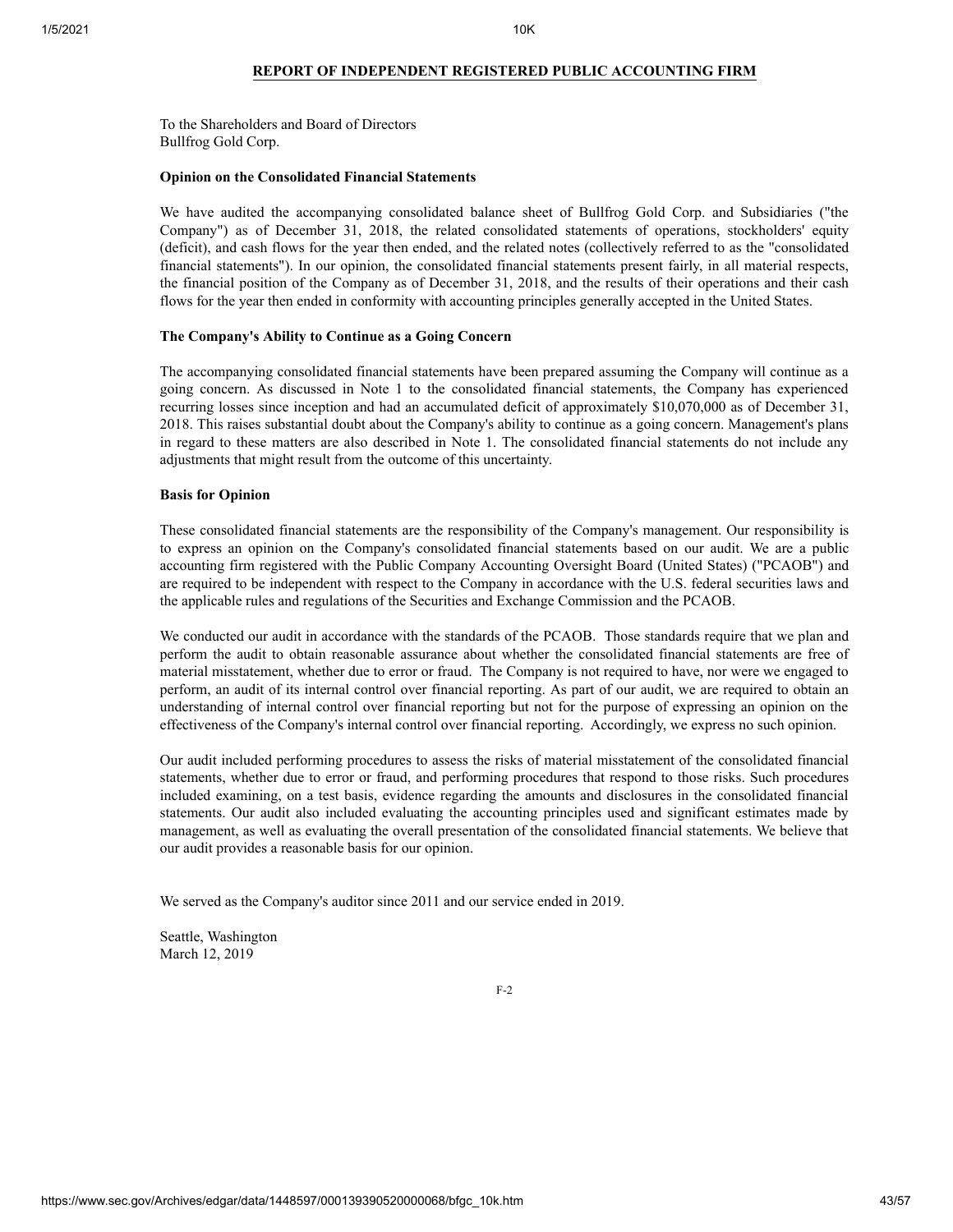# <span id="page-43-0"></span>DAVIDSON & COMPANY LLP

Chartered Professional Accountants

# **REPORT OF INDEPENDENT REGISTERED PUBLIC ACCOUNTING FIRM**

To the Shareholders and Board of Directors Bullfrog Gold Corp

#### *Opinion on the Consolidated Financial Statements*

We have audited the accompanying consolidated balance sheets of Bullfrog Gold Corp. (the "Company"), as of December 31, 2019, and the related consolidated statements of operations, stockholders' equity (deficit), and cash flows for the years ended December 31, 2019, and the related notes (collectively referred to as the "financial statements"). In our opinion, the consolidated financial statements present fairly, in all material respects, the financial position of Bullfrog Gold Corp. as of December 31, 2019, and the results of its operations and its cash flows for the years ended December 31, 2019 in conformity with accounting principles generally accepted in the United States of America.

#### *Going Concern*

The accompanying consolidated financial statements have been prepared assuming that the Company will continue as a going concern. As discussed in Note 1 to the consolidated financial statements, the Company has incurred losses from operations since inception and has an accumulated deficit of approximately \$11,700,000 as at December 31, 2019. These conditions raise substantial doubt about the Company's ability to continue as a going concern. Management's plans in regard to these matters are also described in Note 1. The consolidated financial statements do not include any adjustments that might result from the outcome of this uncertainty.

#### *Basis for Opinion*

These consolidated financial statements are the responsibility of the Company's management. Our responsibility is to express an opinion on the Company's consolidated financial statements based on our audits. We are a public accounting firm registered with the Public Company Accounting Oversight Board (United States) ("PCAOB") and are required to be independent with respect to the Company in accordance with the U.S. federal securities laws and the applicable rules and regulations of the Securities and Exchange Commission and the PCAOB.

We conducted our audits in accordance with the standards of the PCAOB. Those standards require that we plan and perform the audit to obtain reasonable assurance about whether the consolidated financial statements are free of material misstatement, whether due to error or fraud. The Company is not required to have, nor were we engaged to perform, an audit of its internal control over financial reporting. As part of our audits we are required to obtain an understanding of internal control over financial reporting but not for the purpose of expressing an opinion on the effectiveness of the Company's internal control over financial reporting. Accordingly, we express no such opinion.

Our audits included performing procedures to assess the risks of material misstatements of the financial statements, whether due to error or fraud, and performing procedures that respond to those risks. Such procedures included examining, on a test basis, evidence regarding the amounts and disclosures in the consolidated financial statements. Our audits also included evaluating the accounting principles used and significant estimates made by management, as well as evaluating the overall presentation of the consolidated financial statements. We believe that our audits provide a reasonable basis for our opinion.

We have served as the Company's auditor since 2019.

#### **"DAVIDSON & COMPANY LLP"**

Chartered Professional Accountants

Vancouver, Canada March 13, 2020



1200 - 609 Granville Street, P.O. Box 10372, Pacific Centre, Vancouver, B.C., Canada V7Y 1G6 Telephone (604) 687-0947 Davidson-co.com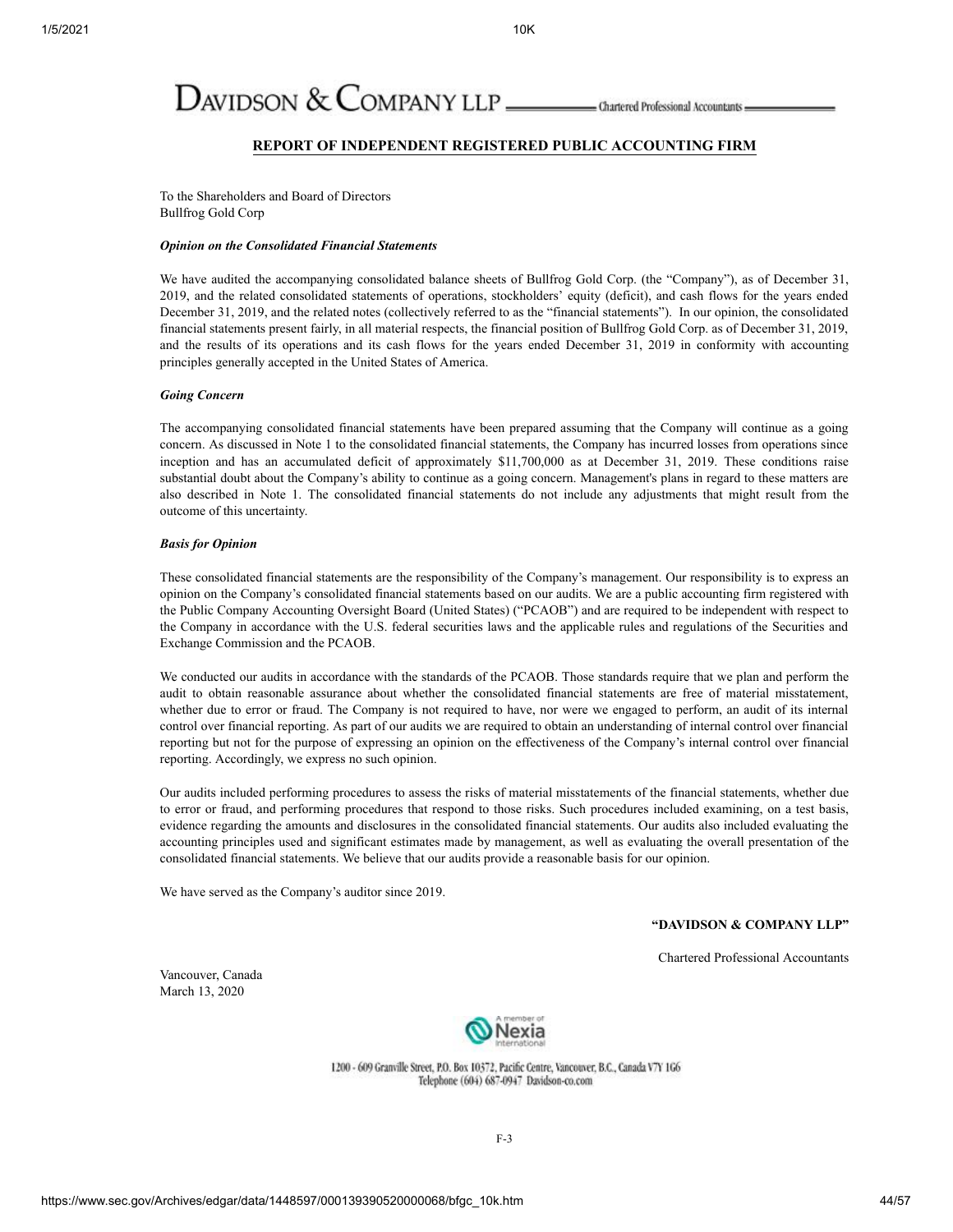# <span id="page-44-0"></span>**BULLFROG GOLD CORP. CONSOLIDATED BALANCE SHEETS December 31, 2019 and 2018**

|                                                                                                                                 | 12/31/19     | 12/31/18         |
|---------------------------------------------------------------------------------------------------------------------------------|--------------|------------------|
| <b>Assets</b>                                                                                                                   |              |                  |
|                                                                                                                                 |              |                  |
| Current assets                                                                                                                  |              |                  |
| Cash                                                                                                                            | \$44,595     | \$620,949        |
| Prepaid expense                                                                                                                 | 26,042       | 0                |
| Deposits and other assets                                                                                                       | 116,783      | 5,442            |
| Total current assets                                                                                                            | 187,420      | 626,391          |
| Other assets                                                                                                                    |              |                  |
| Mineral properties                                                                                                              | 210,425      | 190,425          |
|                                                                                                                                 |              |                  |
| Total assets                                                                                                                    | \$397,845    | \$816,816        |
| <b>Liabilities and Stockholders' Equity (Deficit)</b>                                                                           |              |                  |
| Current liabilities                                                                                                             |              |                  |
| Accounts payable                                                                                                                | \$21,308     | \$10,951         |
| Related party payable                                                                                                           | 635,775      | 578,764          |
| Common stock to be issued                                                                                                       | $\theta$     | 695,000          |
| Total current liabilities                                                                                                       | 657,083      | 1,284,715        |
| Total liabilities                                                                                                               | 657,083      | 1,284,715        |
|                                                                                                                                 |              |                  |
| Stockholders' equity (deficit)                                                                                                  |              |                  |
| Preferred stock, 250,000,000 shares authorized, 200,000,000                                                                     |              |                  |
| undesignated, zero issued and outstanding, \$.0001 par value                                                                    | $\mathbf{0}$ | $\boldsymbol{0}$ |
| Preferred stock series A, 5,000,000 shares designated and authorized,                                                           |              |                  |
| \$.0001 par value; zero issued and outstanding as of 12/31/19 and                                                               |              |                  |
| 12/31/18                                                                                                                        | $\mathbf{0}$ | $\boldsymbol{0}$ |
| Preferred stock series B, 45,000,000 shares designated and authorized,                                                          |              |                  |
| \$.0001 par value; 25,520,833 issued and outstanding as of 12/31/19<br>and $30,187,500$ issued and outstanding as of $12/31/18$ | 2,552        | 3,018            |
| Common stock, 750,000,000 shares authorized, \$ .0001 par value;                                                                |              |                  |
| 136,553,955 shares issued and outstanding 12/31/19 and 104,107,096                                                              |              |                  |
| shares issued and outstanding as of 12/31/18                                                                                    | 13,655       | 10,411           |
| Additional paid in capital                                                                                                      | 11,390,844   | 9,589,037        |
| Accumulated deficit                                                                                                             | (11,666,289) | (10,070,365)     |
|                                                                                                                                 |              |                  |
| Total stockholders' deficit                                                                                                     | (259, 238)   | (467, 899)       |
| Total liabilities and stockholders' deficit                                                                                     | \$397,845    | \$816,816        |

# *See accompanying notes to consolidated financial statements*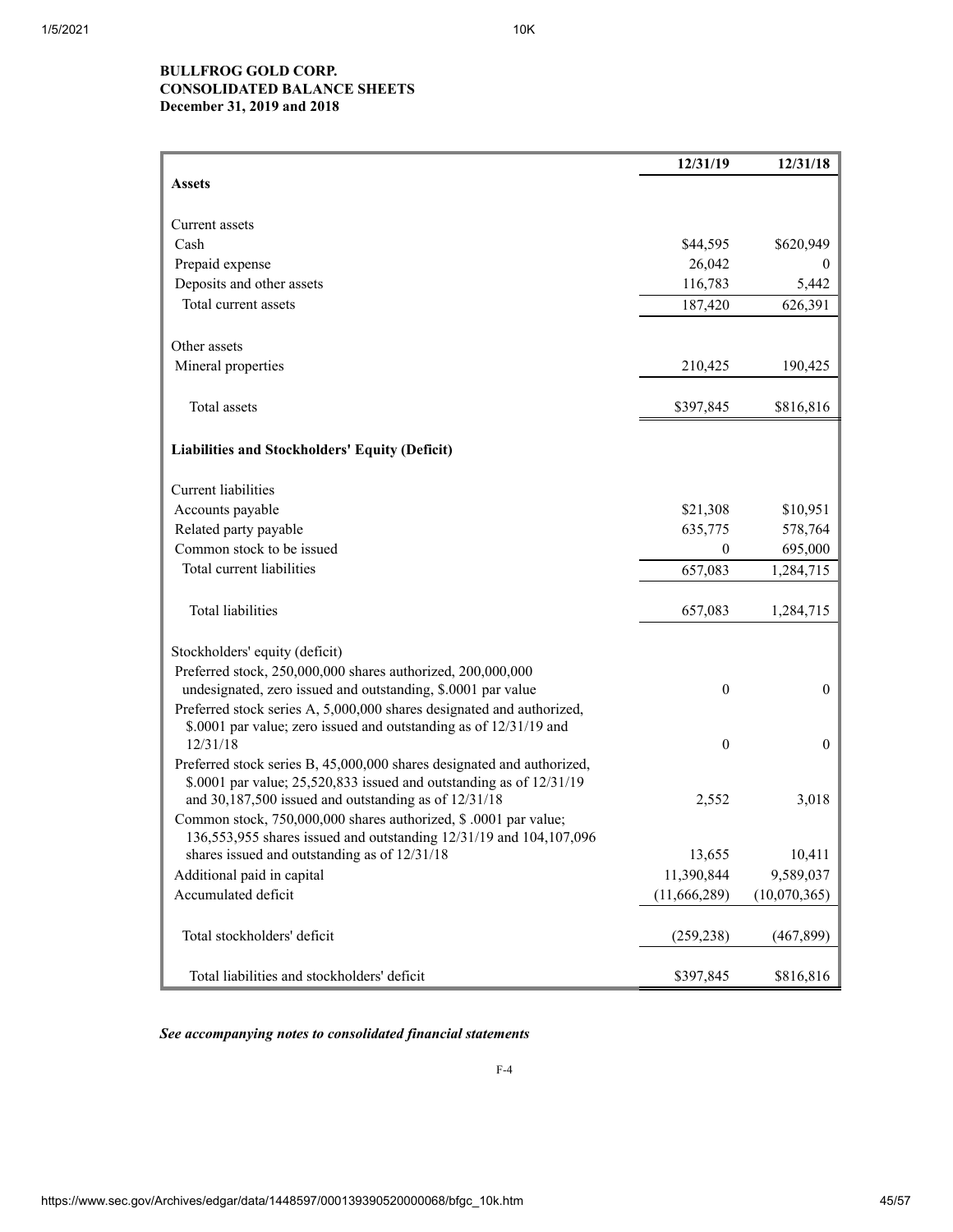# <span id="page-45-0"></span>**BULLFROG GOLD CORP. CONSOLIDATED STATEMENTS OF OPERATIONS For the Years Ended December 31, 2019 and 2018**

|                                                                | <b>Years Ended</b> |             |  |
|----------------------------------------------------------------|--------------------|-------------|--|
|                                                                | 12/31/19           | 12/31/18    |  |
|                                                                |                    |             |  |
| Operating expenses                                             |                    |             |  |
| General and administrative                                     | \$1,293,208        | \$263,990   |  |
| Lease expense                                                  | 16,000             | 16,000      |  |
| Exploration, evaluation and project expense                    | 215,014            | 197,731     |  |
|                                                                |                    |             |  |
| Total operating expenses                                       | 1,524,222          | 477,721     |  |
|                                                                |                    |             |  |
| Net operating loss                                             | (1,524,222)        | (477, 721)  |  |
|                                                                |                    |             |  |
| Interest expense                                               | (71, 702)          | (58, 366)   |  |
|                                                                |                    |             |  |
| Net loss                                                       | \$(1,595,924)      | \$(536,087) |  |
|                                                                |                    |             |  |
| Weighted average common shares outstanding - basic and diluted | 126,426,238        | 102,800,247 |  |
|                                                                |                    |             |  |
| Weighted average common shares outstanding - diluted           | 126,426,238        | 102,800,247 |  |
|                                                                |                    |             |  |
| Loss per common share - basic and diluted                      | \$(0.01)           | \$(0.01)    |  |
|                                                                |                    |             |  |
| Loss per common share - diluted                                | \$(0.01)           | \$(0.01)    |  |
|                                                                |                    |             |  |

*See accompanying notes to consolidated financial statements*

F-5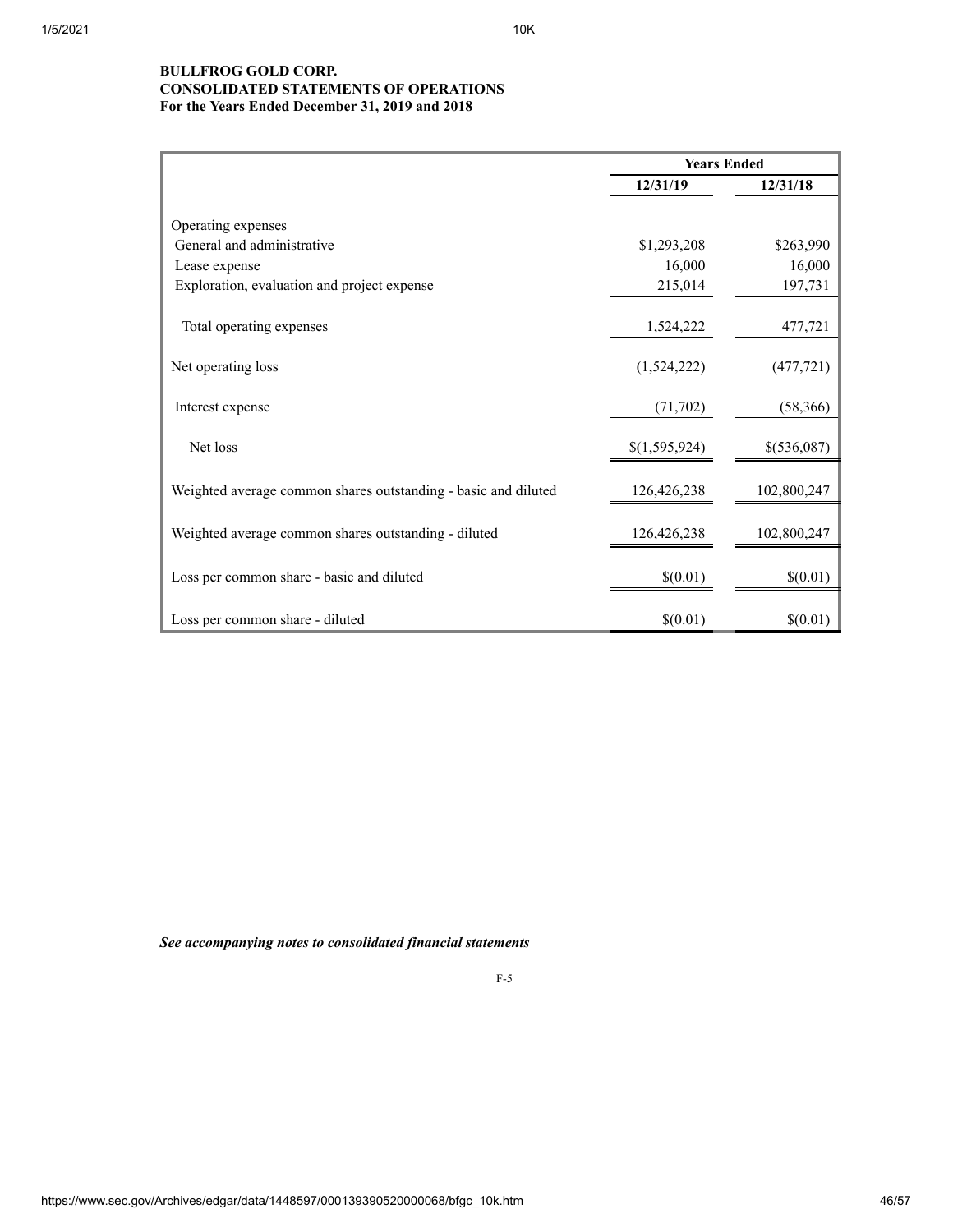# <span id="page-46-0"></span>**BULLFROG GOLD CORP. CONSOLIDATED STATEMENT OF STOCKHOLDERS' EQUITY (DEFICIT) For the Years Ended December 31, 2019 and 2018**

|                                                                      | Preferred<br><b>Stock</b><br><b>Shares</b><br><b>Issued</b> | Preferred<br><b>Stock</b> | Common<br>Stock<br><b>Shares</b><br><b>Issued</b> | Common<br>Stock                | <b>Additional</b><br>Paid In<br>Capital | Deficit<br>Accumulated<br>During the<br><b>Exploration</b><br><b>Stage</b> | <b>Total</b><br>Stockholders'<br><b>Equity</b><br>(Deficit) |
|----------------------------------------------------------------------|-------------------------------------------------------------|---------------------------|---------------------------------------------------|--------------------------------|-----------------------------------------|----------------------------------------------------------------------------|-------------------------------------------------------------|
| December 31,<br>2017<br>Issuance of<br>common stock<br>for services, | 30,187,500                                                  | \$3,018                   | 102,607,096                                       | \$10,261                       | \$9,520,187                             | \$(9,534,278)                                                              | \$(812)                                                     |
| November<br>2018<br>Net loss                                         |                                                             | $\overline{\phantom{a}}$  | 1,500,000                                         | 150<br>$\overline{a}$          | 68,850<br>÷,                            | (536,087)                                                                  | 69,000<br>(536,087)                                         |
| December 31,<br>2018                                                 | 30,187,500                                                  | \$3,018                   | 104,107,096                                       | \$10,411                       | \$9,589,037                             | \$(10,070,365)                                                             | \$(467,899)                                                 |
| December 31,<br>2018<br>Stock-based                                  | 30,187,500                                                  | \$3,018                   | 104,107,096                                       | \$10,411                       | \$9,589,037                             | \$(10,070,365)                                                             | \$(467,899)                                                 |
| compensation,<br>March 2019<br>Private<br>placement                  |                                                             |                           | 900,000                                           | 90                             | 80,910                                  |                                                                            | 81,000                                                      |
| issued,<br>February 2019<br>Private<br>placement                     |                                                             |                           | 16,700,000                                        | 1,670                          | 833,330                                 |                                                                            | 835,000                                                     |
| issued, March<br>2019<br>Issuance of                                 |                                                             |                           | 5,848,000                                         | 585                            | 291,815                                 |                                                                            | 292,400                                                     |
| common stock<br>for services,<br>April 2019                          |                                                             |                           | 900,000                                           | 90                             | 125,910                                 |                                                                            | 126,000                                                     |
| Issuance of<br>common stock<br>for services,<br>August 2019          |                                                             |                           | 900,000                                           | 90                             | 98,910                                  |                                                                            | 99,000                                                      |
| Conversion of<br>preferred<br>stock to<br>common                     |                                                             |                           |                                                   |                                |                                         |                                                                            |                                                             |
| stock, October<br>2019<br>Stock-based                                | (4,000,000)                                                 | (400)                     | 4,000,000                                         | 400                            |                                         |                                                                            | $\boldsymbol{0}$                                            |
| compensation,<br>October 2019                                        |                                                             |                           | 1,500,000                                         | 150                            | 254,850                                 |                                                                            | 255,000                                                     |
| Issuance of<br>common stock<br>for services,<br>October 2019         |                                                             |                           | 132,192                                           | 13                             | 17,172                                  |                                                                            | 17,185                                                      |
| Conversion of<br>preferred<br>stock to                               |                                                             |                           |                                                   |                                |                                         |                                                                            |                                                             |
| common<br>stock,<br>November<br>2019                                 | (666, 667)                                                  | (66)                      | 666,667                                           | 66                             |                                         |                                                                            | $\boldsymbol{0}$                                            |
| Issuance of<br>common stock<br>for services,<br>November             |                                                             |                           |                                                   |                                |                                         |                                                                            |                                                             |
| 2019<br>Net loss                                                     |                                                             |                           | 900,000<br>-                                      | 90<br>$\overline{\phantom{a}}$ | 98,910<br>$\overline{a}$                | (1,595,924)                                                                | 99,000<br>(1, 595, 924)                                     |
| December 31,<br>2019                                                 | 25,520,833                                                  | \$2,552                   | 136,553,955                                       | \$13,655                       | \$11,390,844                            | \$(11,666,289)                                                             | \$(259,238)                                                 |

# *See accompanying notes to consolidated financial statements*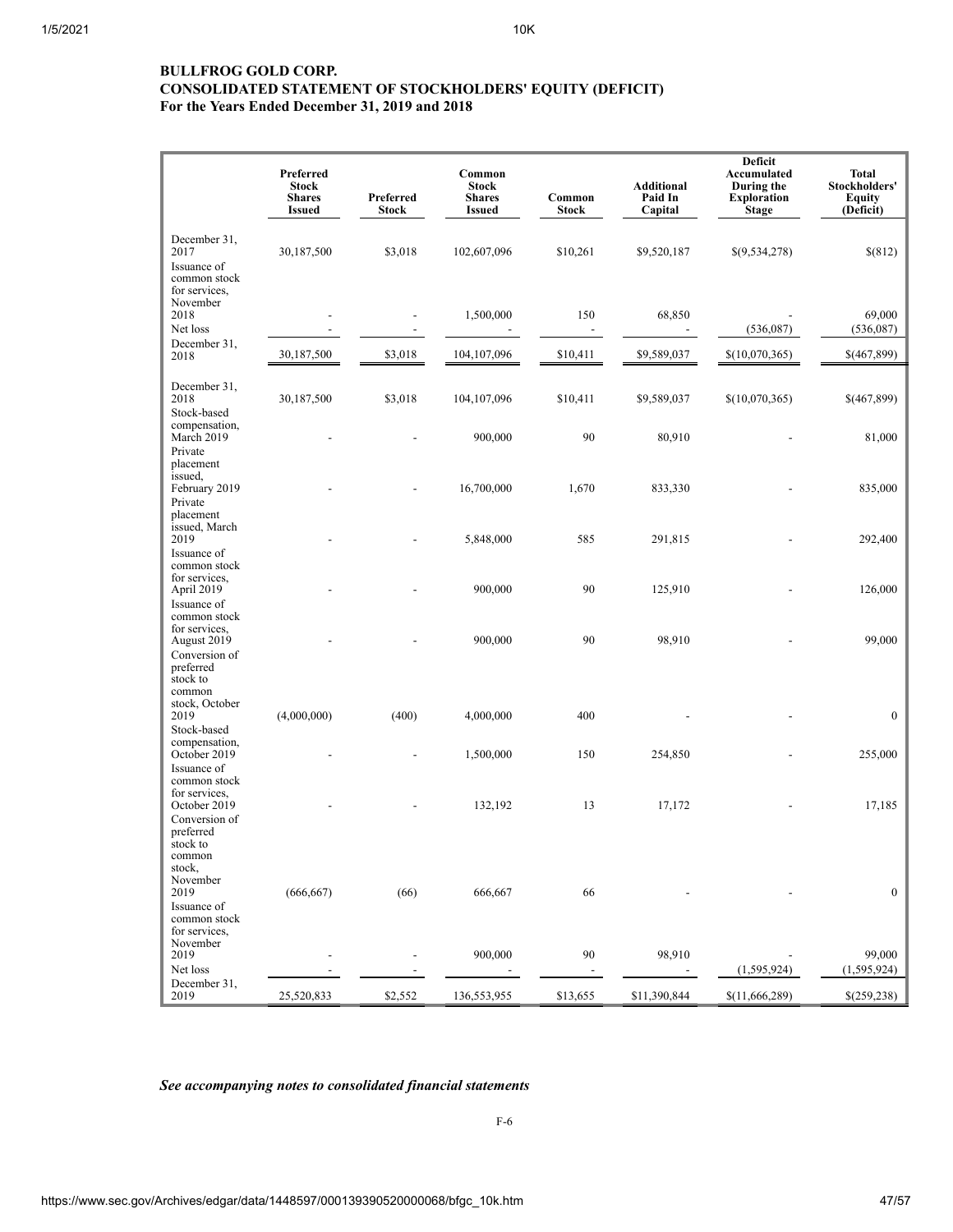# <span id="page-47-0"></span>**BULLFROG GOLD CORP. CONSOLIDATED STATEMENTS OF CASH FLOWS For the Years Ended December 31, 2019 and 2018**

|                                                                            | <b>Years Ended</b> |             |
|----------------------------------------------------------------------------|--------------------|-------------|
|                                                                            | 12/31/19           | 12/31/18    |
|                                                                            |                    |             |
| Cash flows from operating activities                                       |                    |             |
| Net loss                                                                   | \$(1,595,924)      | \$(536,087) |
| Adjustments to reconcile net loss to net cash used in operating activities |                    |             |
| Stock options issued for services                                          | $\theta$           | 69,000      |
| Stock issued for services                                                  | 677,185            |             |
| Change in operating assets and liabilities:                                |                    |             |
| Prepaid and reclamation bonds                                              | (137, 383)         | $\theta$    |
| Other assets                                                               | $\theta$           | (1,169)     |
| Accounts payable                                                           | 10,357             | (3,975)     |
| Related party payable                                                      | 57,011             | 129,132     |
| Net cash used in operating activities                                      | (988, 754)         | (343,099)   |
|                                                                            |                    |             |
| Cash flows from investing activity                                         |                    |             |
| Acquisition of mineral properties                                          | (20,000)           | (30,000)    |
| Net cash used in investing activities                                      | (20,000)           | (30,000)    |
| Cash flows from financing activities                                       |                    |             |
| Proceeds from private placement of stock                                   | 432,400            | $\theta$    |
| Proceeds from advances for stock issuance and private placement of stock   | 0                  | 695,000     |
|                                                                            |                    |             |
| Net cash provided by financing activities                                  | 432,400            | 695,000     |
| Net increase (decrease) in cash                                            | (576, 354)         | 321,901     |
|                                                                            |                    |             |
| Cash, beginning of period                                                  | 620,949            | 299,048     |
| Cash, end of period                                                        | \$44,595           | \$620,949   |

*See accompanying notes to consolidated financial statements*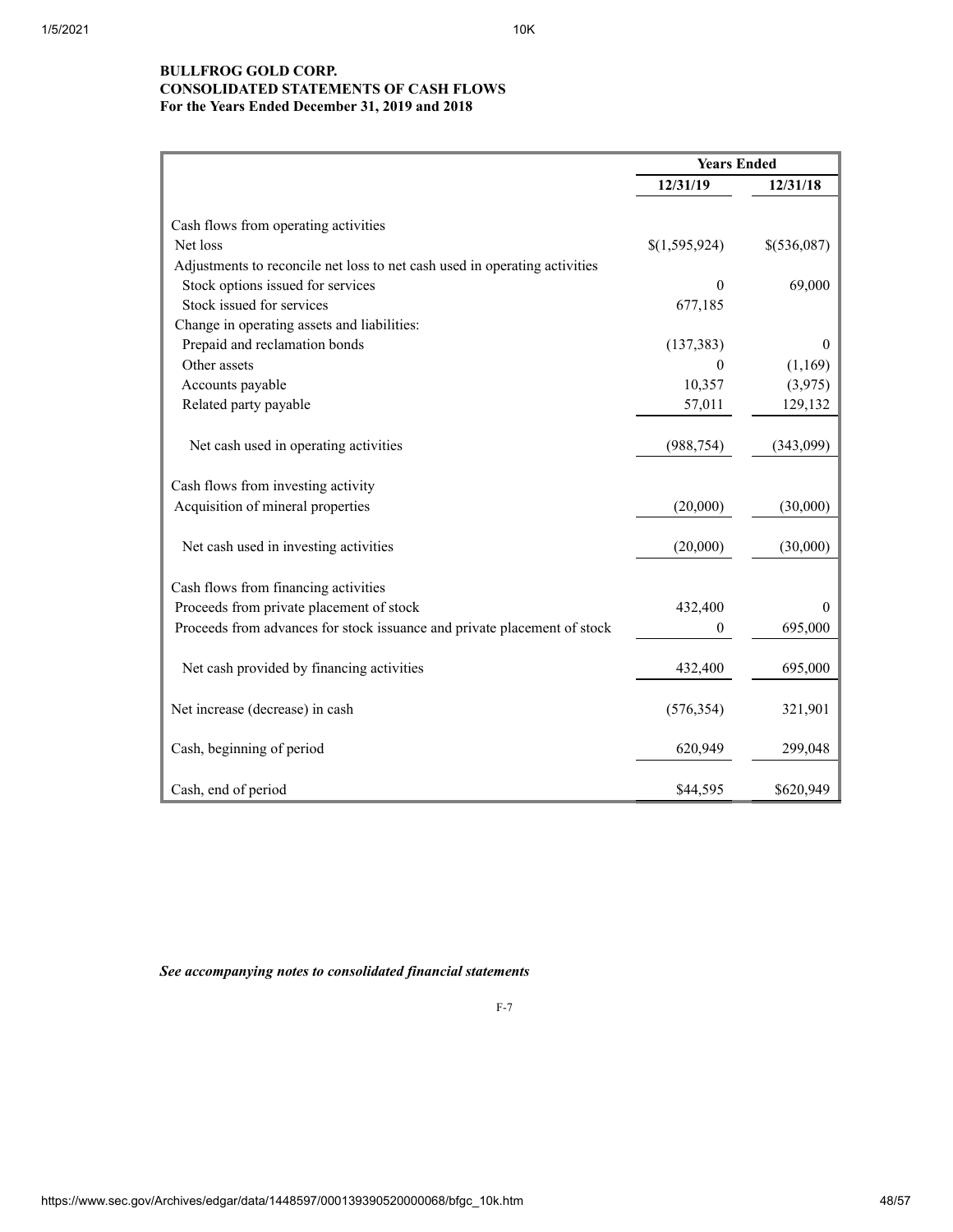# <span id="page-48-0"></span>**NOTE 1 - NATURE OF BUSINESS AND SUMMARY OF SIGNIFICANT ACCOUNTING POLICIES**

### **Nature of Business**

Bullfrog Gold Corp. (the "Company") is a junior exploration company engaged in the acquisition and exploration of properties that may contain gold, silver and other metals in the United States. The Company's target properties are those that have been the subject of historical exploration. The Company owns, controls or has acquired mineral rights on Federal patented and unpatented mining claims in the state of Nevada for the purpose of exploration and potential development of gold, silver and other metals on a total of approximately 5,250 acres. The Company plans to review opportunities and acquire additional mineral properties with current or historic precious and base metal mineralization with meaningful exploration potential.

The Company's properties do not have any reserves. The Company plans to conduct exploration programs on these properties with the objective of ascertaining whether any of its properties contain economic concentrations of precious and base metals that are prospective for mining.

#### **Principles of Consolidation**

The consolidated financial statements include the accounts of Bullfrog Gold Corp. and its wholly owned subsidiaries, Standard Gold Corp. ("Standard Gold") a Nevada corporation and Rocky Mountain Minerals Corp. ("Rocky Mountain Minerals" or "RMM") a Nevada corporation. All significant inter-entity balances and transactions have been eliminated in consolidation.

# **Going Concern and Management's Plans**

The Company has incurred losses from operations since inception and has an accumulated deficit of approximately \$11,750,000 as of December 31, 2019. The Company's financial statements have been prepared on the basis that it is a going concern, which contemplates the realization of assets and the satisfaction of liabilities in the normal course of business. The Company's continuation as a going concern is dependent upon attaining profitable operations through achieving revenue growth. This raises substantial doubt about the Company's ability to continue as a going concern within one year from the issuance of these consolidated financial statements.

The Company has not generated any revenues since its inception and does not expect to generate any revenues in 2020. Should we be unable to continue as a going concern, we may be unable to realize the carrying value of our assets and to meet our obligations as they become due. To continue as a going concern, we will need to raise additional capital. However, we have no commitment from any party to provide additional capital and there is no assurance that such funding will be available when needed, or if available, that its terms will be favorable or acceptable to us.

#### **Cash and Cash Equivalents and Concentration**

The Company considers all highly liquid investments with a maturity of three months or less when acquired to be cash equivalents. The Company places its cash with a high credit quality financial institution. The Company's account at this institution is insured by the Federal Deposit Insurance Corporation up to \$250,000. At December 31, 2019, the Company's cash balance was approximately \$45,000. To reduce its risk associated with the failure of such financial institution, the Company will evaluate at least annually the rating of the financial institution in which it holds deposits.

#### **Use of Estimates**

The preparation of financial statements in conformity with accounting principles generally accepted in the United States of America requires management to make estimates and assumptions that affect the reported amounts of assets and liabilities and disclosure of contingent assets and liabilities at the date of the financial statements and the reported amounts of revenues and expenses during the reporting period. Actual results could differ from those estimates.

F-8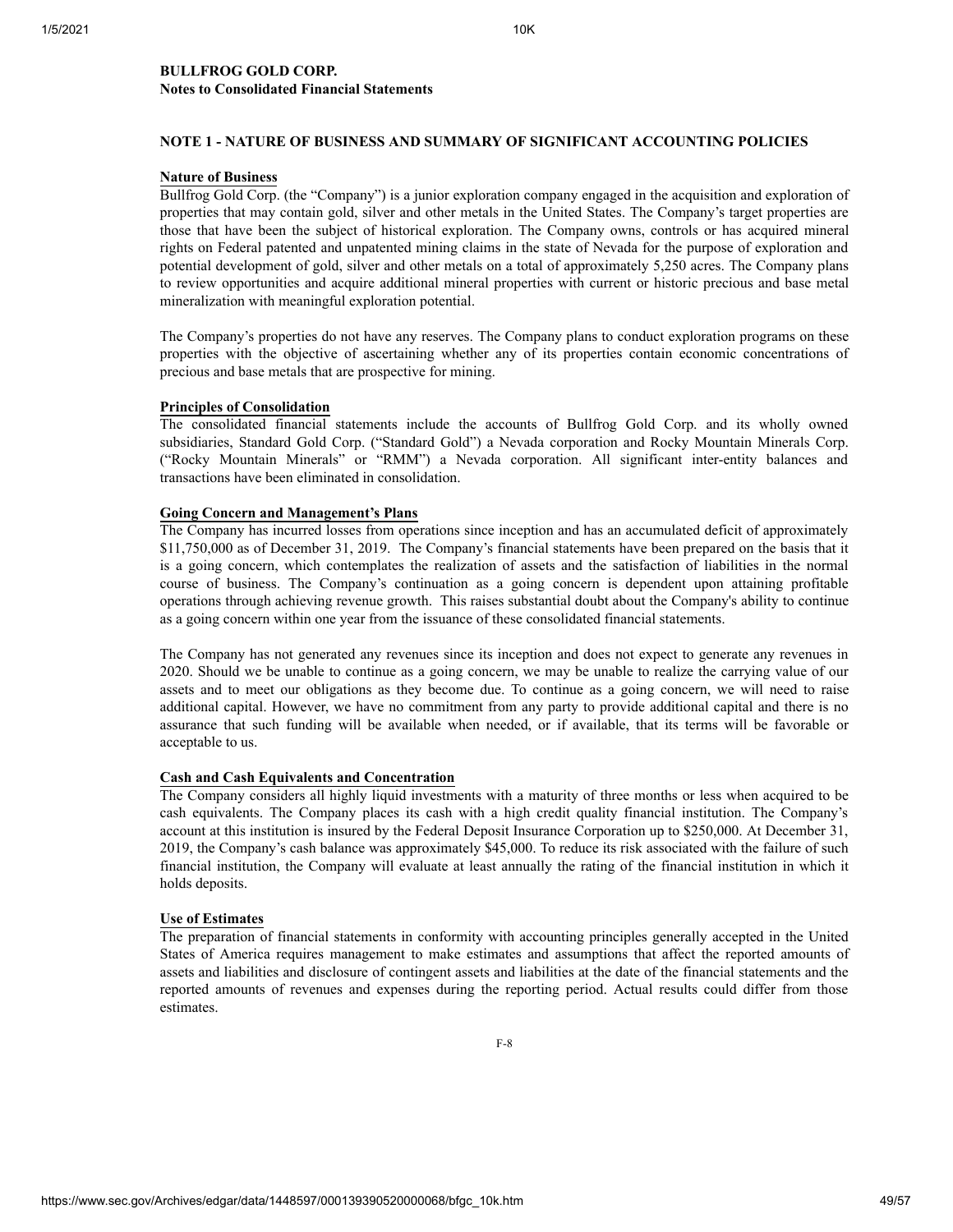#### **Mineral Property Acquisition and Exploration Costs**

Mineral property exploration costs are expensed as incurred until economic reserves are quantified. To date, the Company has not established any proven or probable reserves on its mineral properties. Costs of lease, exploration, carrying and retaining unproven mineral lease properties are expensed as incurred. The Company has chosen to expense all mineral exploration costs as incurred given that it is still in the exploration stage. Once the Company has identified proven and probable reserves in its investigation of its properties and upon development of a plan for operating a mine, it would enter the development stage and capitalize future costs until production is established. When a property reaches the production stage, the related capitalized costs will be amortized over the estimated life of the probable-proven reserves. When the Company has capitalized mineral properties, these properties will be periodically assessed for impairment of value and any diminution in value. To date, the Company has not established the commercial feasibility of any exploration prospects; therefore, all exploration costs are being expensed. Costs of property acquisitions are being capitalized.

#### **Fair Value Measurement**

Fair value is defined as the exchange price that would be received for an asset or paid to transfer a liability (an exit price) in the principal or most advantageous market for the asset or liability in an orderly transaction between market participants on the measurement date. There are three levels of inputs that may be used to measure fair value:

Level 1 - Valuation based on quoted market prices in active markets for identical assets and liabilities.

Level 2 - Valuation based on quoted market prices for similar assets and liabilities in active markets.

Level 3 - Valuation based on unobservable inputs that are supported by little or no market activity, therefore requiring management's best estimate of what market participants would use as fair value.

# **Fair Value of Financial Instruments**

The respective carrying value of certain on-balance-sheet financial instruments approximated their fair values due to the short-term nature of these instruments. These financial instruments include cash and accounts & related party payable.

### **Income Taxes**

Income taxes are accounted for under the asset and liability method in accordance with ASC 740, "Income Taxes". Deferred tax assets and liabilities are recognized for the future tax consequences attributable to differences between the financial carrying amounts of existing assets and liabilities and their respective tax bases as well as operating loss and tax credit carry forwards. Deferred tax assets and liabilities are measured using enacted tax rates expected to apply to taxable income in the periods in which those temporary differences are expected to be recovered or settled. The effect on deferred tax assets and liabilities of a change in tax rates is recognized in income in the period that includes the enactment date. Deferred tax assets are reduced by a valuation allowance to the extent that the recoverability of the asset is unlikely to be recognized.

The Company reports a liability, if any, for unrecognized tax benefits resulting from uncertain tax positions taken, or expected to be taken, in an income tax return. The Company has elected to classify interest and penalties related to unrecognized income tax benefits, if and when required, as part of income tax expense in the statement of operations. No liability has been recorded for uncertain income tax positions, or related interest or penalties as of December 31, 2019 and December 31, 2018. The periods ended December 31, 2019, 2018 and 2017 are open to examination by taxing authorities.

#### **Long Lived Assets**

The Company assesses the impairment of long-lived assets whenever events or changes in circumstances indicate that the carrying value may not be recoverable. When the Company determines that the carrying value of long-lived assets may not be recoverable based upon the existence of one or more indicators of impairment and the carrying value of the asset cannot be recovered from projected undiscounted cash flows, the Company records an impairment charge. The Company measures any impairment based on a projected discounted cash flow method using a discount rate determined by management to be commensurate with the risk inherent in the current business model. Significant management judgment is required in determining whether an indicator of impairment exists and in projecting cash flows.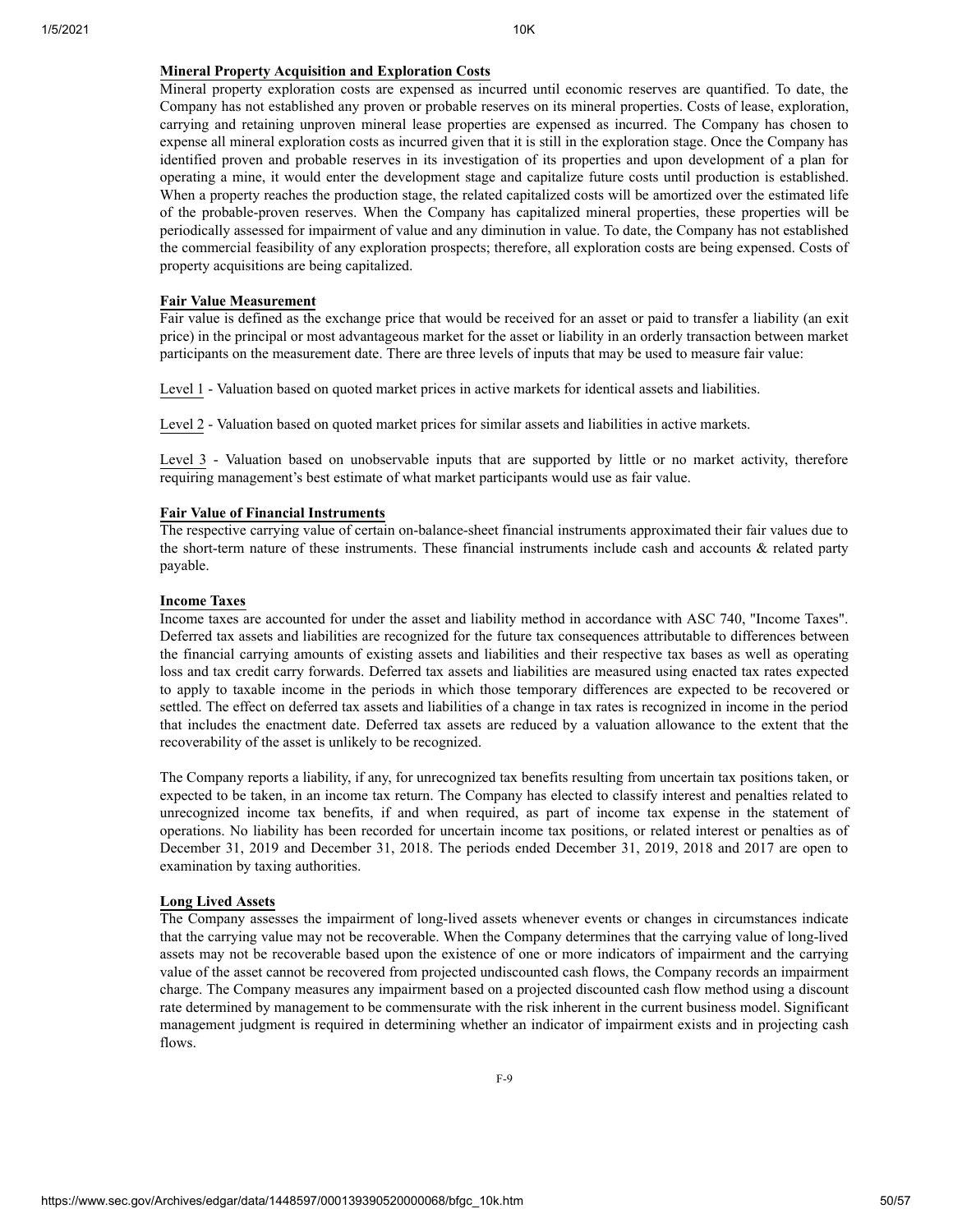#### **Preferred Stock**

The Company accounts for its preferred stock under the provisions of the ASC on Distinguishing Liabilities from Equity, which sets forth the standards for how an issuer classifies and measures certain financial instruments with characteristics of both liabilities and equity. This standard requires an issuer to classify a financial instrument that is within the scope of the standard as a liability if such financial instrument embodies an unconditional obligation to redeem the instrument at a specified date and/or upon an event certain to occur. The Company has determined that its preferred stock does not meet the criteria requiring liability classification as its obligation to redeem these instruments is not based on an event certain to occur. Future changes in the certainty of the Company's obligation to redeem these instruments could result in a change in classification.

#### **Stock-Based Compensation**

Stock-based compensation is accounted for based on the requirements of the Share-Based Payment Topic of ASC 718 which requires recognition in the consolidated financial statements of the cost of employee and director services received in exchange for an award of equity instruments over the period the employee or director is required to perform the services in exchange for the award (presumptively, the vesting period). This ASC also requires measurement of the cost of employee and director services received in exchange for an award based on the grantdate fair value of the award.

The estimated fair value of each stock option as of the date of grant was calculated using the Black-Scholes pricing model. The Company estimates the volatility of its common stock at the date of grant based on Company stock price history. The Company determines the expected life based on the simplified method given that its own historical share option exercise experience does not provide a reasonable basis for estimating expected term. The Company uses the risk-free interest rate on the implied yield currently available on U.S. Treasury issues with an equivalent remaining term approximately equal to the expected life of the award. The Company has never paid any cash dividends on its common stock and does not anticipate paying any cash dividends in the foreseeable future. The shares of common stock subject to the stock-based compensation plan shall consist of unissued shares, treasury shares or previously issued shares held by any subsidiary of the Company, and such number of shares of common stock are reserved for such purpose.

### **Net Income (Loss) per Common Share**

The Company incurred net losses during the years ended December 31, 2019 and 2018. As such, the Company excluded the following from the net loss per common share calculation as the effect would be anti-dilutive:

|                 | 12/31/19   | 12/31/18   |
|-----------------|------------|------------|
| Stock options   | 9,500,000  | 9,500,000  |
| <b>Warrants</b> | 21,474,000 | 10,200,000 |
| Preferred stock | 25,520,833 | 30,187,500 |

#### **Risks and Uncertainties**

Since our formation, we have not generated any revenues. As an early stage company, we are subject to all the risks inherent in the initial organization, financing, expenditures, complications and delays inherent in a new business. Our business is dependent upon the implementation of our business plan. There can be no assurance that our efforts will be successful or that we will ultimately be able to generate revenue or attain profitability.

Natural resource exploration, and exploring for gold, is a business that by its nature is very speculative. There is a strong possibility that we will not discover gold or any other mineralization which can be mined or extracted at a profit. Even if we do discover gold or other deposits, the deposit may not be of the quality or size necessary for us or a potential purchaser of the property to make a profit from mining it. Few properties that are explored are ultimately developed into producing mines. Unusual or unexpected geological formations, geological formation pressures, fires, power outages, labor disruptions, flooding, explosions, cave-ins, landslides and the inability to obtain suitable or adequate machinery, equipment or labor are just some of the many risks involved in mineral exploration programs and the subsequent development of gold deposits.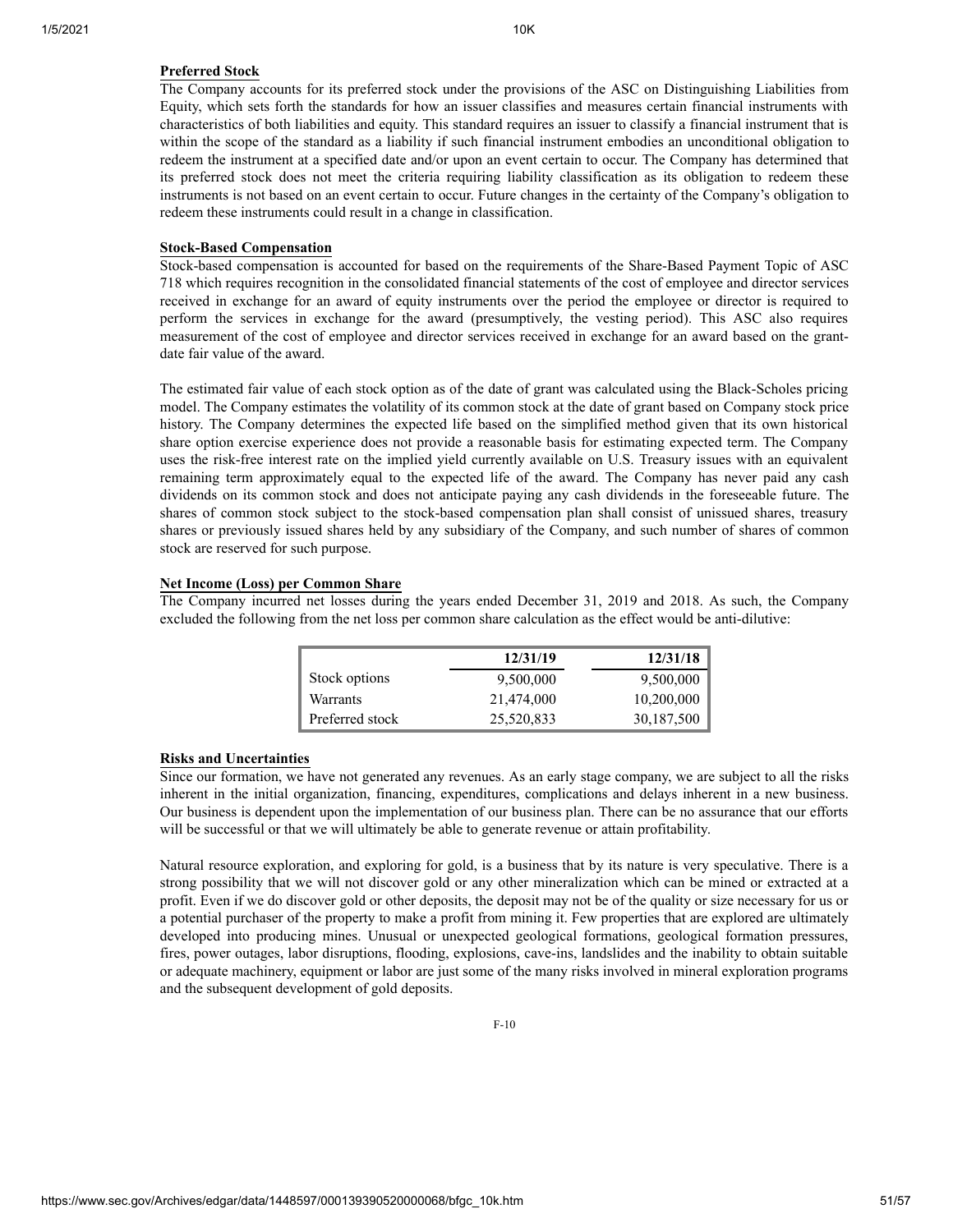Our business is exploring for gold and other minerals. In the event that we discover commercially exploitable gold or other deposits, we will not be able to generate any sales from such discoveries unless the gold or other minerals are actually mined, or we sell all or a part of our interest. Accordingly, we will need to find some other entity to mine our properties on our behalf, mine them ourselves or sell our rights to mine to third parties. Mining operations in the United States are subject to many different federal, state and local laws and regulations, including stringent environmental, health and safety laws. In the event we assume any operational responsibility for mining our properties, it is possible that we will be unable to comply with current or future laws and regulations, which can change at any time. Changes to these laws may adversely affect any of our potential mining operations. Moreover, compliance with such laws may cause substantial delays and require capital outlays more than those anticipated, adversely affecting any potential mining operations. Our future mining operations, if any, may also be subject to liability for pollution or other environmental damage. We may choose to not be insured against this risk because of high insurance costs or other reasons.

#### **Recent Accounting Pronouncements**

The Financial Accounting Standards Board (FASB) issued Accounting Standards Update (ASU) 2018-07 Compensation-Stock Compensation (Topic 718) as part of its Simplification Initiative to reduce complexity when accounting for share-based payments to non-employees.

The areas for simplification in ASU 2018-07 involve several aspects of the accounting for non-employee sharebased payment transactions resulting from expanding the scope of Accounting Standards Codification (ASC) Topic 718, Compensation-Stock Compensation, to include share-based payment transactions for acquiring goods and services from non-employees and aligning it with the accounting for share-based payments to employees, with certain exceptions.

ASU 2018-07 retains the current non-employee awards cost attribution (i.e., recognition) guidance, to recognize compensation cost for non-employee awards in the same period and in the same manner they would if they paid cash for the goods or services but moves the guidance to ASC 718. As a result, if the non-employee provides goods or services at a point in time, the timing of recognition for non-employee awards will continue to differ from the timing of recognition for employee awards (recognized ratably over the service period).

The amendments are effective for public business entities for fiscal years beginning after December 15, 2018, including interim periods within that fiscal year. The amendment would not have an effect on these consolidated financial statements.

In February 2016, the FASB issued Accounting Standards Update No. 2016-02, Leases ("ASU 2016-02"). The objective of this ASU is to increase transparency and comparability among organizations by recognizing lease assets and liabilities on the balance sheet and disclosing key information about leasing arrangements. The FASB subsequently issued various ASUs which provided additional implementation guidance, and these ASUs collectively make up FASB ASC Topic 842 – Leases ("ASC 842").

ASC 842 is effective for fiscal years, and interim periods within those fiscal years, beginning after December 15, 2018. The standard permits retrospective application through recognition of a cumulative effect adjustment at the beginning of either the earliest reporting period presented or the period of adoption. The Company adopted ASC 842 effective January 1, 2019 using the modified retrospective method as of the adoption date. Whiting has completed the assessment of its existing accounting policies and documentation, implementation of lease accounting software and enhancement of its internal controls. Adoption of the standard resulted in the recognition of additional lease assets and liabilities on Whiting's consolidated balance sheet as well as additional disclosures. The adoption did not have a material impact to the Company's consolidated statement of operations.

F-11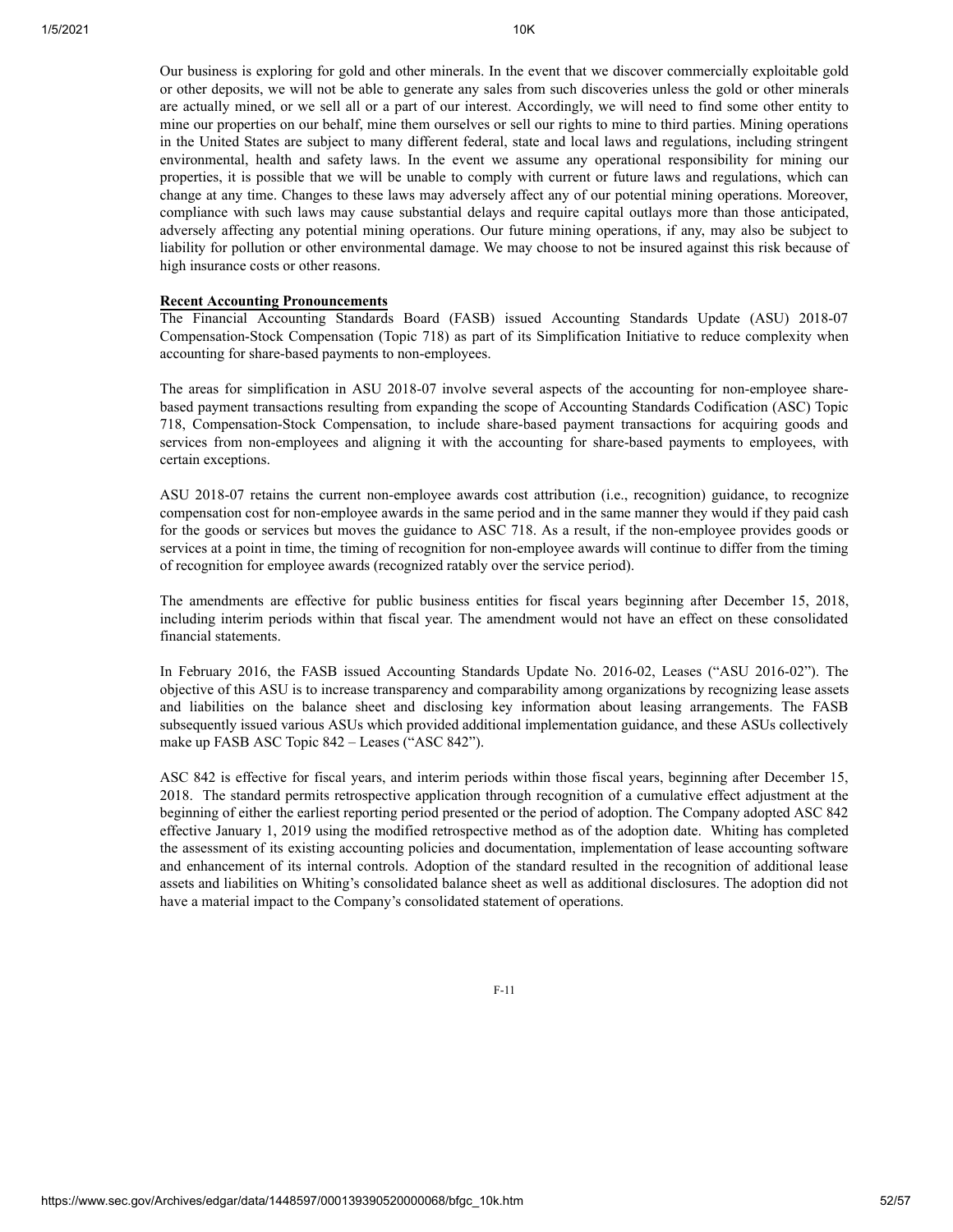# **NOTE 2 - STOCKHOLDER'S EQUITY**

#### **Recent Sales of Unregistered Securities**

On February 12, 2019 and March 27, 2019, the Company sold an aggregate of 16,700,000 Units and 5,848,000 Units for gross proceeds to the Company of \$835,000 (\$695,000 of which was received in 2018 and included in liabilities on the consolidated balance sheet) and \$292,400, respectively to accredited investors pursuant to a subscription agreement. Each Unit was sold for a purchase price of \$0.05 per Unit and consisted of: (i) one share of the Company's common stock and (ii) a two-year warrant to purchase 50% of the number of shares of common stock purchased at an exercise price of \$0.10 per share. The warrants were evaluated for purposes of classification between liability and equity. The warrants do not contain features that would require a liability classification and are therefore considered equity. The Black Scholes pricing model was used to estimate the fair value of \$415,019 of the warrants with the following inputs:

|            |                       |         |            | <b>Risk Free</b>     |                   |
|------------|-----------------------|---------|------------|----------------------|-------------------|
| Warrants   | <b>Exercise Price</b> | Term    | Volatilitv | <b>Interest Rate</b> | <b>Fair Value</b> |
| 11.274.000 | SO.10                 | 2 vears | 109.0%     | 2.5%                 | \$415,019         |

Using the fair value calculation, the relative fair value between the common stock and the warrants was calculated to determine the warrants' recorded equity amount of \$232,287 accounted for in additional paid in capital.

On March 2019, the Company issued 900,000 shares of common stock for consulting services performed in the three months ended March 31, 2019 valued at \$0.09 per share and an aggregate of \$81,000.

On April 2019, the Company issued 900,000 shares of common stock for consulting services performed in the three months ended June 30, 2019 valued at \$0.14 per share and an aggregate of \$126,000.

On August 2019, the Company issued 900,000 shares of common stock for consulting services performed in the three months ended September 30, 2019 valued at \$0.11 per share and an aggregate of \$99,000.

On October 2019, the Company issued 1,500,000 shares of common stock for executive and director services. valued at \$0.17 per share, for an aggregate of \$255,000.

On October 2019, the Company issued 132,192 shares of common stock for consulting services performed valued at \$0.13 per share and an aggregate of \$17,185.

On November 2019, the Company issued 900,000 shares of common stock for consulting services performed in the three months ended December 31, 2019 valued at \$0.11 per share and an aggregate of \$99,000.

#### **Convertible Preferred Stock**

In August 2011, the Board of Directors designated 5,000,000 shares of Preferred Stock as Series A Preferred Stock. Each share of Series A Preferred Stock is convertible into one share of common stock at the option of the preferred holder. The Series A Preferred Stock is not entitled to receive dividends and does not possess redemption rights. The Company is prohibited from effecting the conversion of the Series A Preferred Stock to the extent that, as a result of the conversion, the holder of such shares would beneficially own more than 4.99% (or, if this limitation is waived by the holder upon no less than 61 days prior notice to us, 9.99%) in the aggregate of the issued and outstanding shares of our common stock. The holders of the Company's Series A Preferred Stock are also entitled to certain liquidation preferences upon the liquidation, dissolution or winding up of the business of the Company.

F-12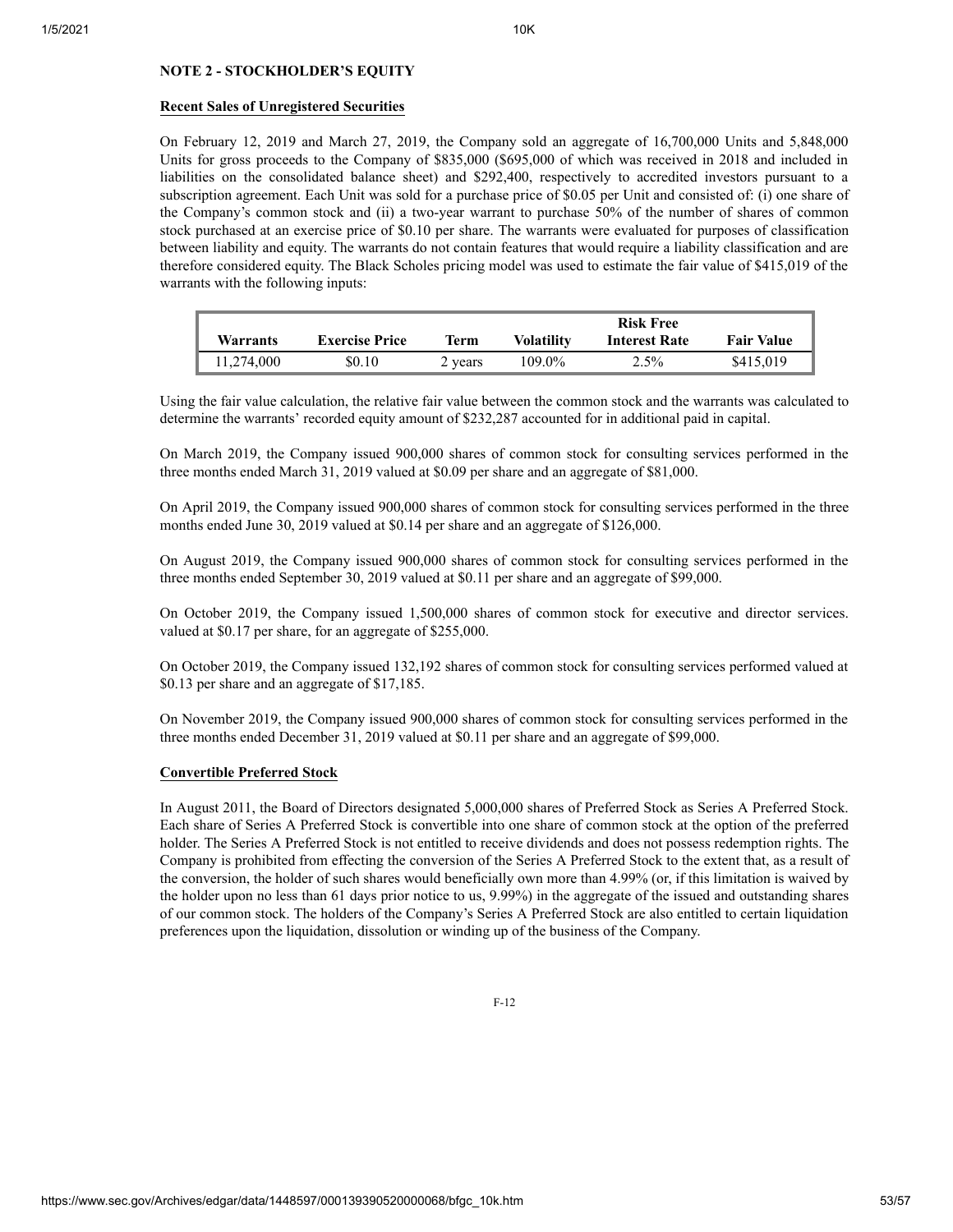In October 2012, the Board of Directors designated 5,000,000 shares of Preferred Stock as Series B Preferred Stock. In July 2016, the Board of Directors increased the total Series B Preferred Stock designated to 45,000,000. Each share of Series B Preferred Stock is convertible into one share of common stock at the option of the preferred holder. The Series B Preferred Stock is not entitled to receive dividends and does not possess redemption rights. The Company is prohibited from effecting the conversion of the Series B Preferred Stock to the extent that, as a result of the conversion, the holder of such shares would beneficially own more than 4.99% (or, if this limitation is waived by the holder upon no less than 61 days prior notice to us, 9.99%) in the aggregate of the issued and outstanding shares of our common stock. For a period of 24 months from the issue date, the holder of Series B Preferred Stock is entitled to price protection as determined in the subscription agreement. The Company has evaluated this embedded lower price issuance feature in accordance with ASC 815 and determined that is clearly and closely related to the host contract and is therefore accounted for as an equity instrument.

As of December 31, 2019, the Company had outstanding 25,520,833 shares of Series B Preferred Stock.

# **Common Stock Options**

A summary of the stock options as of December 31, 2019 and changes during the periods are presented below:

|                                          |                             |                                              | Weighted<br>Average                             |                                        |
|------------------------------------------|-----------------------------|----------------------------------------------|-------------------------------------------------|----------------------------------------|
|                                          | Number of<br><b>Options</b> | Weighted<br>Average<br><b>Exercise Price</b> | Remaining<br><b>Contractual Life</b><br>(Years) | Aggregate<br><b>Intrinsic</b><br>Value |
| Balance at December 31, 2017             | 9,500,000                   | \$0.083                                      | 8.70                                            |                                        |
| Granted                                  |                             |                                              |                                                 |                                        |
| Exercised                                |                             |                                              |                                                 |                                        |
| Forfeited                                |                             |                                              |                                                 |                                        |
| Canceled                                 |                             |                                              |                                                 |                                        |
| Balance at December 31, 2018             | 9,500,000                   | \$0.083                                      | 7.70                                            |                                        |
| Exercised                                |                             |                                              |                                                 |                                        |
| Forfeited                                |                             |                                              |                                                 |                                        |
| Canceled                                 |                             |                                              |                                                 |                                        |
| Balance at December 31, 2019             | 9,500,000                   | \$0.083                                      | 6.70                                            | \$382,500                              |
| Options exercisable at December 31, 2019 | 9,500,000                   | \$0.083                                      | 6.70                                            | \$382,500                              |

Total outstanding warrants of 21,474,000 as of December 31, 2019 were as follows:

| <b>Warrants Issued</b> | <b>Exercise Price</b> | <b>Expiration Date</b> |
|------------------------|-----------------------|------------------------|
| 10,200,000             | \$0.15                | May 2020               |
| 8,350,000              | \$0.10                | February 2021          |
| 2,924,000              | \$0.10                | March 2021             |

# **NOTE 3 - RELATED PARTY TRANSACTIONS**

On October 3, 2019, the Board of Directors approved a stock compensation distribution to board members Alan Lindsay, Chairman; Kjeld Thygesen, board member; and David Beling, CEO, President and board member. On October 10, 2019, there were 500,000 shares of common stock issued to each for a total of 1,500,000 shares with a fair market value of \$0.17 per share determined by the closing price of the Company's common stock as of October 10, 2019 for a non-cash transaction valued at \$255,000.

On January 7, 2020, the Board of Directors approved issuance of 350,000 stock options to Ty Minnick, CFO, with an exercise price of \$0.11 per share determined by the closing price of the Company's common stock as of January 7, 2020. The options are 100% percent vested as of the grant date. In addition, Mr. Minnick received approximately \$41,000 in consulting fees from the Company.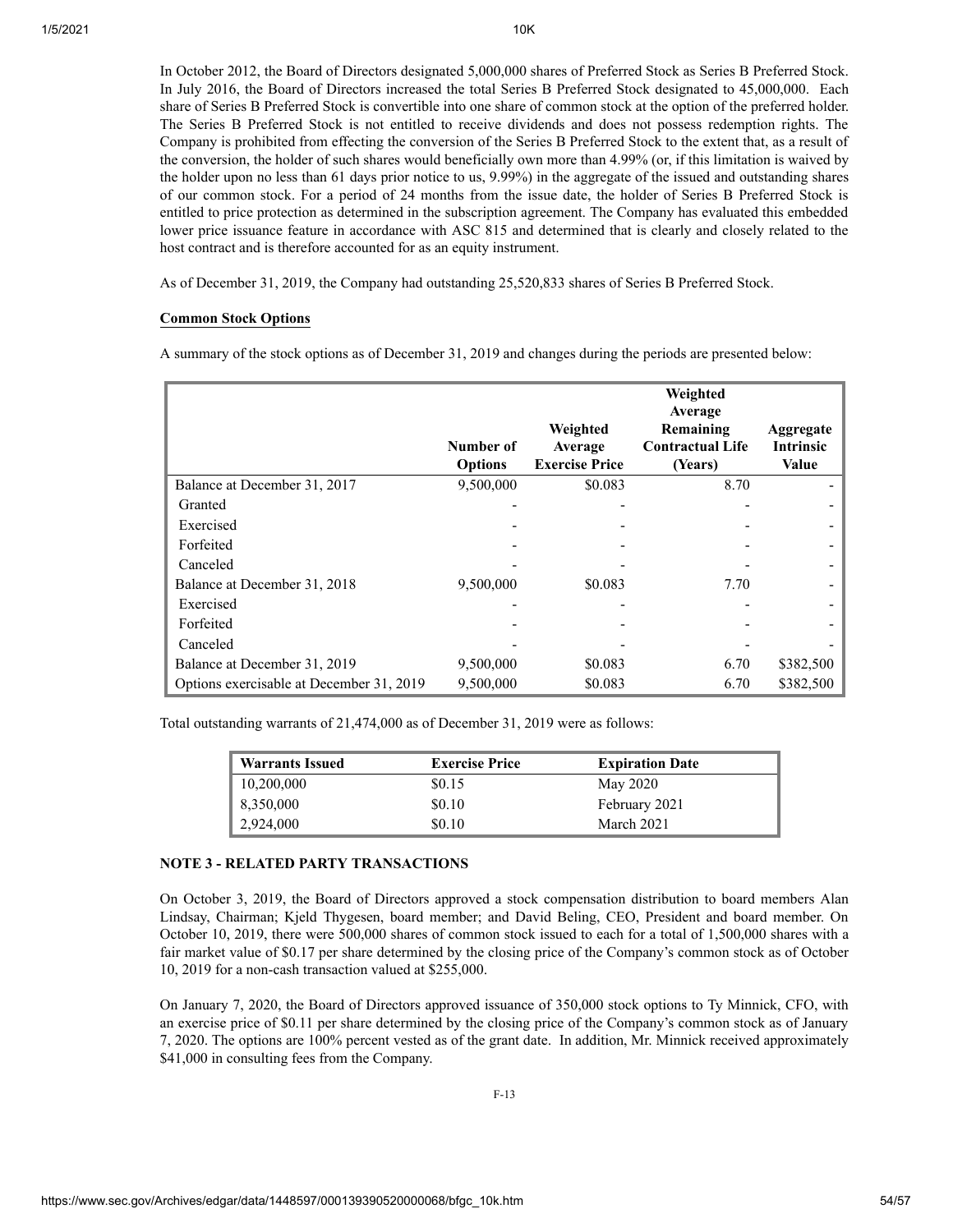As of December 31, 2019, and December 31, 2018, the Company has a related party payable with David Beling of \$635,775 and \$578,764, respectively. This amount at December 31, 2019 consists of \$213,450 of expense reports plus interest of \$150,940 and salary of \$191,666 plus interest of \$79,719. Interest is accrued at a rate of 1% per month. Mr. Beling received a salary of \$100,000 for 2019.

# **NOTE 4 - COMMITMENTS**

On March 23, 2015, Rocky Mountain Minerals Corp. ("RMM") a wholly owned subsidiary of the Company, entered into a Mineral Lease and Option to Purchase Agreement (the "Barrick Agreement") with Barrick Bullfrog Inc. ("Barrick Bullfrog") involving patented mining claims, unpatented mining claims, and mill site claims (collectively, the "Properties") located approximately four miles west of Beatty, Nevada. In order for RMM to exercise the option to acquire a 100% interest in and to the properties, RMM must provide thirty-days advance notice to Barrick Bullfrog and, thereafter, at the mutually agreed upon closing date, the Company will issue to Barrick Gold 3,230,000 shares of its common stock. The Company has not exercised the option to date. These Properties are strategically located adjacent to the Company's Bullfrog Gold Project and include two patents that cover the southwest half of the Montgomery-Shoshone (M-S) open pit gold mine. In October 2014 the Company optioned the northeast half of the M-S pit and now controls the entire pit, however no payment is due to Barrick Bullfrog for this.

RMM shall expend as minimum work commitments (the "Project Work Commitments") for the benefit of the Properties prior to the 5th anniversary of the effective date per the schedule below. As the Properties are part of a logical land and mining unit, work performed on any of the Properties will be counted toward Rocky Mountain's Project Work Commitment. In any given year, if Rocky Mountain incurs Project Work Commitment expenditures in excess of the Project Work Commitment for that year, then up to 20% of the excess expenditures, as measured against the Project Work Commitment for that year, shall be credited toward the minimum Project Work Commitment expenditures for the following years. In any given year, if Rocky Mountain incurs expenditures below the required Project Work Commitment for that year, then up to 20% of the expenditure shortfall, as measured against the Project Work Commitment for that year, may be carried forward by Rocky Mountain and added to the minimum Project Work Commitment expenditures for the following year. In such case, Rocky Mountain shall make cash payments to Barrick Bullfrog equal to the remaining expenditure shortfall for the year. Further, if Rocky Mountain incurs expenditures below the required Project Work Commitment for a given year but elects not to carry forward any shortfall to the subsequent year, then Rocky Mountain shall make cash payments to Barrick Bullfrog equal to the expenditure shortfall for the year; provided however, that if Rocky Mountain elects not to carry forward any shortfall such payment shall not be due if Rocky Mountain terminates the agreement before the end of the year with the expenditure shortfall. If a party fails to keep or perform any covenant or condition of the agreement to be kept or performed by that party, the other party may provide written notice to first party specifying such default. If the Company does not, within 15 days after it has received notice of default with respect to the share delivery, or any party within 30 days after it has received notice of any other default, cure the default, the party issuing the notice of default may terminate the agreement by delivering to the other party written notice of such termination and exercising any other rights and remedies permitted by law or equity. These work commitments, as of December 31, 2019, have been satisfactorily met and include a 5% management fee, but exclude corporate expenses of RMM.

| <b>Anniversary of Effective Date</b> | <b>Minimum Project Work Commitment (\$)</b> |
|--------------------------------------|---------------------------------------------|
| First (March 2016)                   | 100,000                                     |
| Second (March 2017)                  | 200,000                                     |
| Third (March 2018)                   | 300,000                                     |
| Fourth (March 2019)                  | 400,000                                     |
| Fifth (March 2020)                   | 500,000                                     |

On May 21, 2019 the Barrick Agreement was amended whereby work commitments for the fifth anniversary and the total of \$1.5 million were extended to September 23, 2020. The Company has paid the required work commitments with a final work commitment of \$561,762.

On July 1, 2017, RMM entered a 30-year Mineral Lease (the "Lunar Lease") with Lunar Landing, LLC ("Lunar") involving 24 patented mining claims situated in the Bullfrog Mining District, Nye County, Nevada. Lunar owns a 100% undivided interest in the mining claims.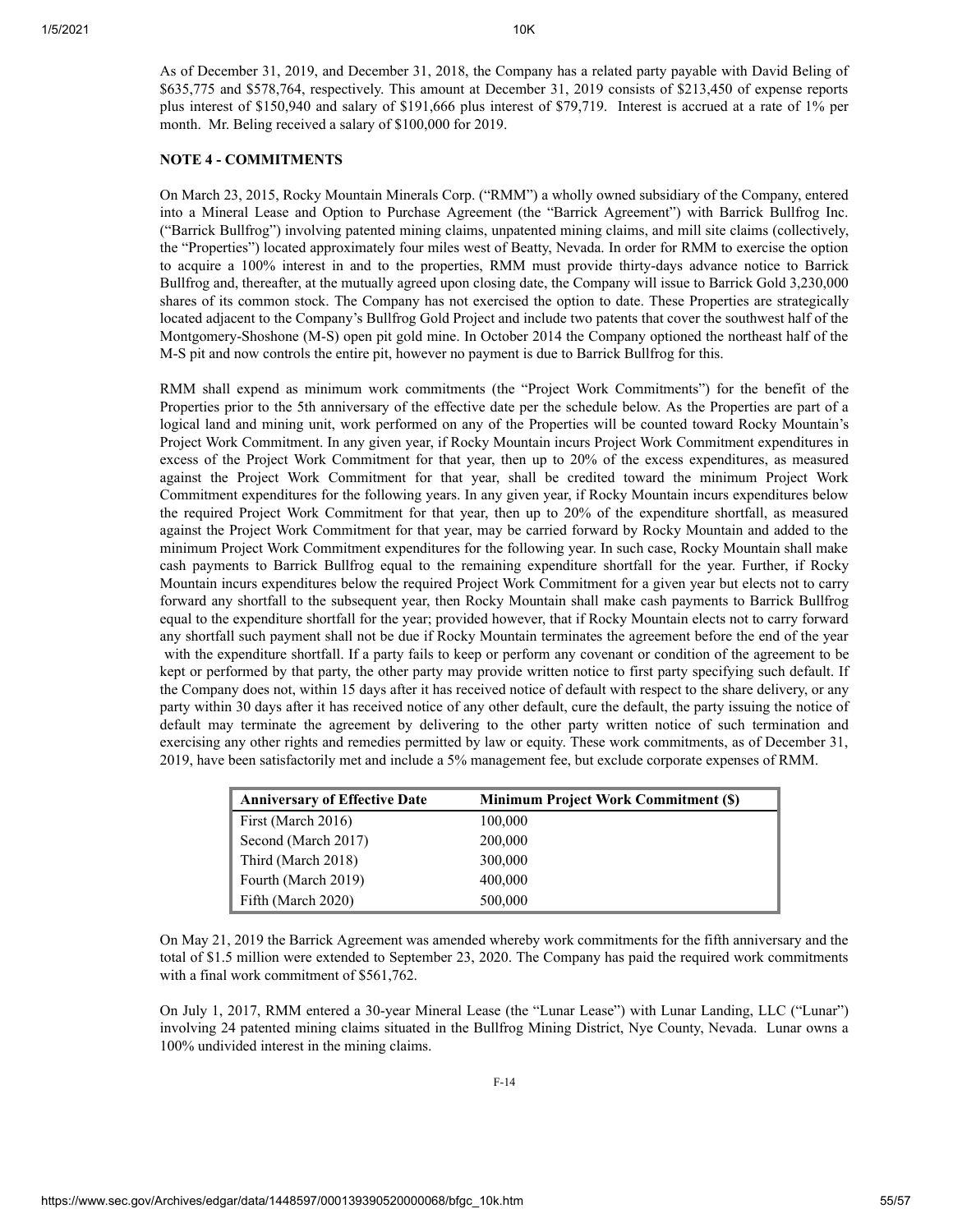Under the Lunar Lease, RMM shall expend as minimum work commitments of \$50,000 per year starting in 2017 until a cumulative of \$500,000 of expense has been incurred. If RMM fails to perform its obligations under the Lunar Lease, and in particular fails to make any payment due to Lunar thereunder, Lunar may declare RMM in default by giving RMM written notice of default which specifies the obligation(s) which RMM has failed to perform. If RMM fails to remedy a default in payment within fifteen (15) days of receiving the notice of default or fails to remedy or commence to remedy any other default within thirty (30) days of receiving notice, Lunar may terminate the Lunar Lease and RMM shall peaceably surrender possession of the properties to Lunar. Notice of default or of termination shall be in writing and served in accordance with the Lunar Lease. RMM has made all required payments and has paid Lunar \$58,000 as of December 31, 2019 and makes lease payments on the following schedule:

| <b>Years Ending December 31</b> | <b>Annual Lease Payment (\$)</b> |
|---------------------------------|----------------------------------|
| 2019-2022                       | 16,000                           |
| 2023-2027                       | 21,000                           |
| 2028-2032                       | 25,000                           |
| 2033-2037                       | 30,000                           |
| 2038-2042                       | 40,000                           |
| 2043-2047                       | 45,000                           |

On October 29, 2014, RMM entered into an Option Agreement (the "Mojave Option") with Mojave Gold Mining Corporation ("Mojave"). Mojave holds the purchase rights to 100% of 12 patented mining claims located in Nye County, Nevada. This property is contiguous to the Company's Bullfrog Project and covers approximately 156 acres, including the northeast half of the Montgomery-Shoshone (M-S) pit mined by Barrick Gold in the 1990's.

Mojave granted to RMM the sole and immediate working right and option with respect to the property until the 10th anniversary of the closing date, to earn a 100% interest in and to the property free and clear of all charges encumbrances and claims, except a sliding scale Net smelter return (or NSR) royalty.

In order to maintain in force, the working right and option granted to it, and to exercise the Mojave Option, RMM issued Mojave 750,000 shares of Company common stock and paid \$16,000 in October 2014, and RMM must pay to Mojave a total of \$190,000 over the next 10 years of which the Company has made all required payments and paid \$80,000 as of December 31, 2019. Future payments will be due as follows:

| <b>Due Date</b> | Amount   |
|-----------------|----------|
| October 2020    | \$25,000 |
| October 2021    | \$25,000 |
| October 2022    | \$30,000 |
| October 2023    | \$30,000 |

#### **NOTE 5 - INCOME TAXES**

The effective income tax rate for the years ended December 31, 2019 and 2018 consisted of the following:

|                                               | 2019       | 2018       |
|-----------------------------------------------|------------|------------|
| Federal statutory income tax rate on net loss | $(21.0\%)$ | $(21.0\%)$ |
| Change in valuation allowance                 | 21.0%      | $21.0\%$   |
| Tax rate change                               | $0.0\%$    | $0.0\%$    |
| Effective tax rate                            |            |            |